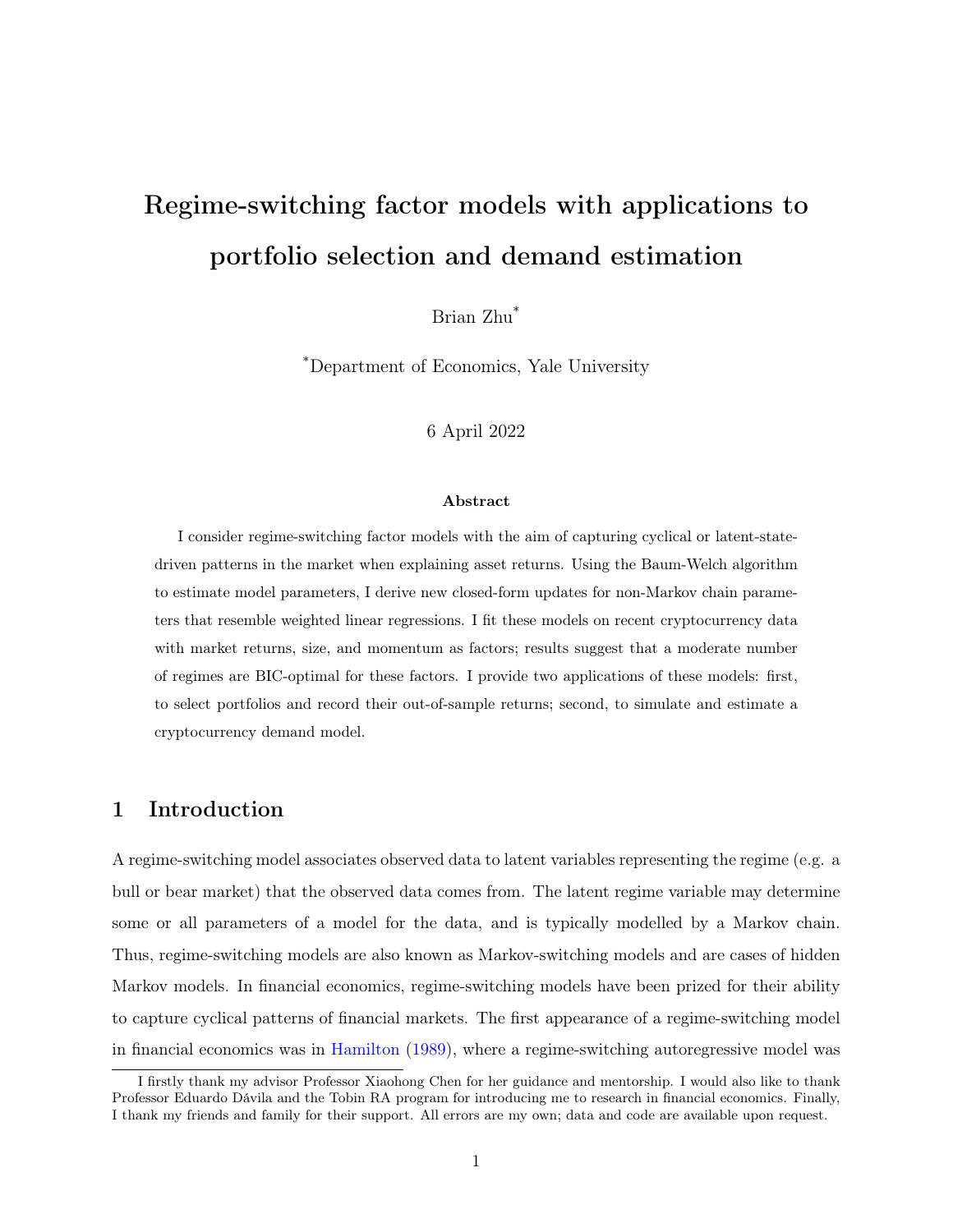used to detect business cycle breakpoints. Another application of the regime-switching framework is in regime-switching conditional heteroskedasticity models, first proposed by [Hamilton and Sumsel](#page-25-1) [\(1994\)](#page-25-1), where the path dependence of the conditional variance on the regime raises a tractability problem and thus has been the subject of further research (see [Augustyniak](#page-24-0) [\(2014\)](#page-24-0) for expectationmaximization algorithms or [Billio et al.](#page-24-1) [\(2016\)](#page-24-1) for Gibbs sampling methods, for example).

A factor model relates N variables, typically macroeconomic indicators or asset returns, to M factors by fitting a loading matrix, a diagonal idiosyncratic noise (or risk) matrix, and sometimes an intercept vector (called the alpha or excess return when modelling asset returns). When  $N >$  $> M$ , factor models can be seen as a form of dimension reduction. Some factor models for asset returns are the capital asset pricing model (CAPM), first published in [Sharpe](#page-25-2) [\(1964\)](#page-25-2), with market returns as the sole factor, and the Fama-French three-factor model of [Fama and French](#page-24-2) [\(1993\)](#page-24-2), with market returns, size (market capitalization), and value (book-to-market ratio) as factors. The first appearance of a regime-switching factor model was in [Kim and Yoo](#page-25-3) [\(1995\)](#page-25-3), where a macroeconomic time series  $y_t$  was modeled as  $y_t = \Lambda f_t + u_t$  where the factors  $f_t$  and unobserved components  $u_t$  were further modeled with regime-switching vector autoregressive models. Since then, regime-switching models have appeared in financial contexts, with between two [\(Nystrup et al.](#page-25-4) [\(2018\)](#page-25-4)) and four [\(Bae](#page-24-3) [et al.](#page-24-3) [\(2014\)](#page-24-3)) regimes identified as suitable for best explaining stock returns. [Costa and Kwon](#page-24-4) [\(2019\)](#page-24-4) and [Costa and Kwon](#page-24-5) [\(2020\)](#page-24-5) proposed models  $r_t = \alpha + \sum_s B_s f_t \mathbb{I}_s + \varepsilon_t$  and  $r_t = \sum_s (\alpha_s + B_s f_t + \varepsilon_{s,t}) \mathbb{I}_s$ , respectively (s denotes a state-dependent parameter or indicator function,  $\varepsilon_t$  is Gaussian noise, and  $\varepsilon_{s,t}$  is state-dependent Gaussian noise), for the purpose of improving estimates of the mean vector and covariance matrix of asset returns for mean-variance portfolio optimization.

In this paper, I consider four regime-switching factor models based on [Costa and Kwon](#page-24-4) [\(2019\)](#page-24-4) and [Costa and Kwon](#page-24-5) [\(2020\)](#page-24-5). To estimate the parameters of these models, I use the Baum-Welch algorithm, an expectation-maximization algorithm for hidden Markov models. The forward-backward algorithm is used for the expectation step. For the maximization step, [Baum et al.](#page-24-6) [\(1970\)](#page-24-6) provide closed-form updates for the Markov chain parameters (initial distribution and transition matrix). The updates for the non-Markov chain parameters are dependent on the model specification. For each type of regime-switching factor model considered, I derive closed-form updates for the non-Markov chain parameters, which resemble weighted linear regressions. In deriving the closed-form updates, it is crucial to assume that the error term  $\varepsilon_{s,t}$  is Gaussian conditional on the latent state s if idiosyncratic risk is modeled as state-dependent, and that  $\varepsilon_t$  is Gaussian if idiosyncratic risk is not modeled as state-dependent. To my knowledge, this is the first time that such closed-form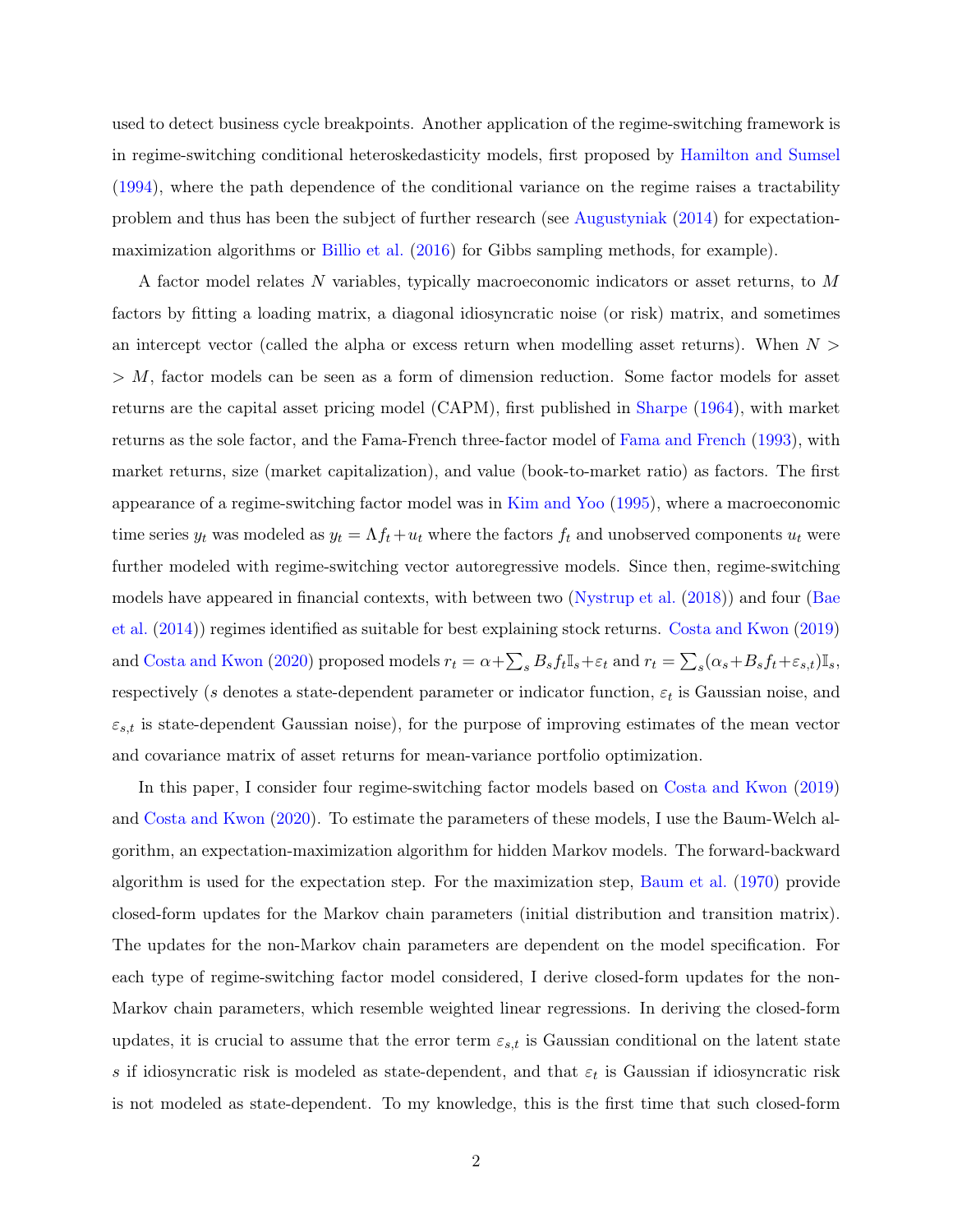updates have been explicitly characterized for these types of regime-switching factor models. The closed forms are useful particularly when the number of parameters is large, as matrix computations are much faster than numerical optimization procedures. It is also notable how regression-like procedures can still be used to fit factor models when a regime-switching component is added.

I fit these models on recent cryptocurrency data. Simply speaking, cryptocurrencies are digital currencies, i.e. binary data designed to serve as a medium of exchange and/or storage of value. The "crypto" part refers to the cryptographic blockchain technology that is used to record transactions. Notably, certain cryptocurrencies use proof-of-work, a decentralized form of control via networks of computers "mining" cryptocurrencies, i.e. verifying transactions, as opposed to central bank digital currencies or traditional currencies under the authority of a central bank. While [Liu and Tsyvin](#page-25-5)[ski](#page-25-5) [\(2021\)](#page-25-5) suggest that cryptocurrency returns and traditional currency returns behave differently and cast doubt that cryptocurrencies fulfill the two aforementioned purposes of a currency, the cryptocurrency market has expanded substantially in value and notoriety, especially over the past two years. The total market capitalization of cryptocurrencies has grown from circa \$200 billion in November 2019 to over \$2500 billion as of November 2021, and the total number of cryptocurrencies has nearly tripled from 28[1](#page-2-0)7 to 7557 over the same time period.<sup>1[,2](#page-2-1)</sup> Social media and celebrities are among the causes of sudden periods of high volatility in cryptocurrency prices. These peculiarities suggest that regime-switching models are well-suited for cryptocurrency price data.

On explaining cryptocurrency returns, [Urquhart](#page-25-6) [\(2016\)](#page-25-6) finds that Bitcoin returns are predictable, with interesting examples of good predictors including Google Trends data [\(Urquhart](#page-25-7) [\(2018\)](#page-25-7)) and Twitter activity [\(Shen et al.](#page-25-8) [\(2019\)](#page-25-8)). This has motivated research on factor models to find risk factors that may explain cryptocurrency returns. [Hubrich](#page-25-9) [\(2017\)](#page-25-9) proposes a four-factor model of market returns, value (transaction volume to market capitalization ratio), momentum (prior returns), and carry (discrepancies between spot and futures markets), and [Shen et al.](#page-25-10) [\(2020\)](#page-25-10) examines a three-factor model of market returns, size, and reversals (prior returns). Given the recent growth and volatility of the cryptocurrency market, a factor model analysis with more recent data and an introduction of regime-switching framework with the goal of learning said volatility is relevant and is explored in Section 3 of this paper. Following the literature, I use market returns, size, and momentum as factors. I show that these are suitable factors for the data before fitting and analyzing regime-switching factor models.

<span id="page-2-0"></span> $1$ <https://www.statista.com/statistics/730876/cryptocurrency-maket-value/>

<span id="page-2-1"></span><sup>2</sup><https://www.statista.com/statistics/863917/number-crypto-coins-tokens/>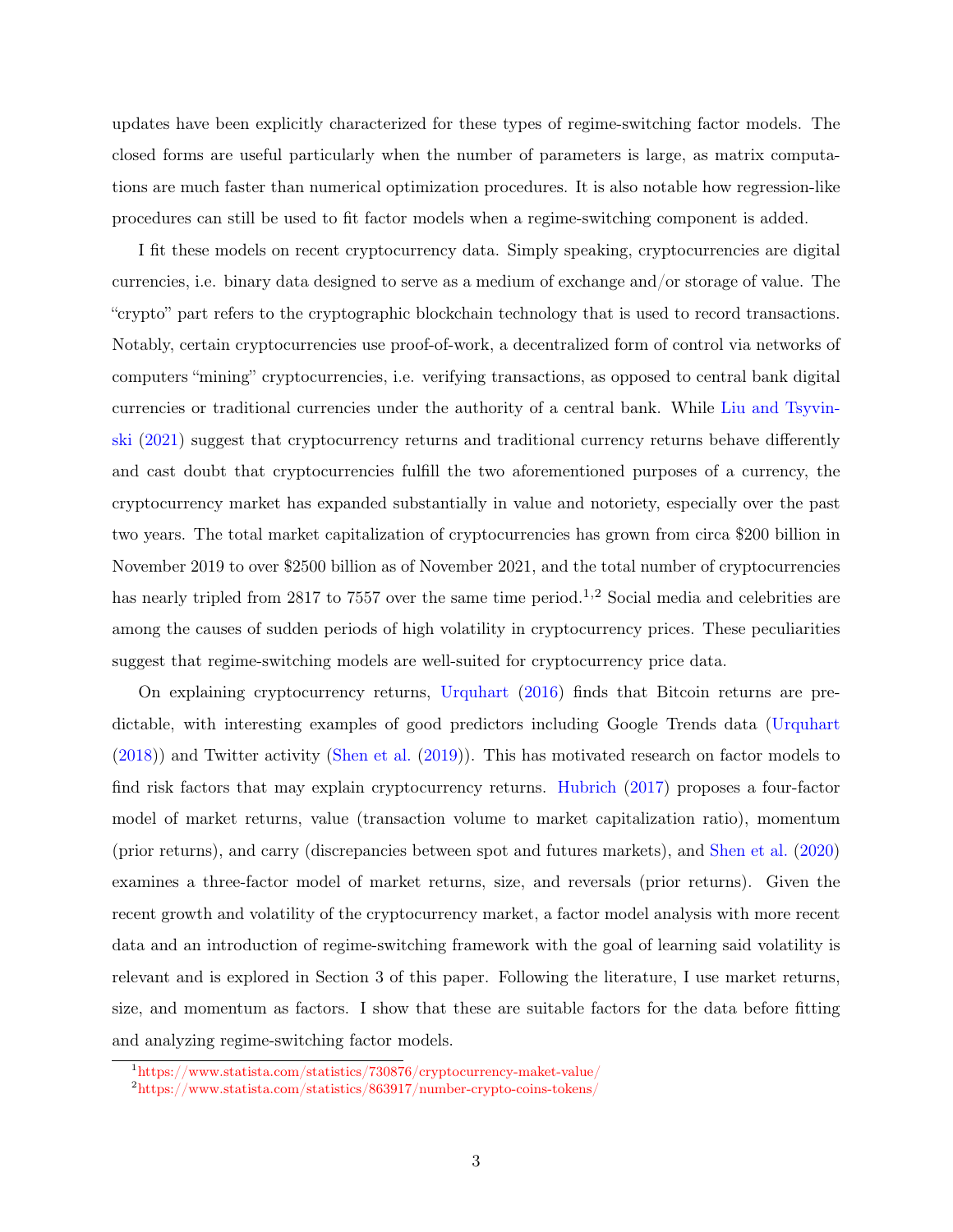I provide two interesting applications of these regime-switching factor models: portfolio selection and demand estimation. In portfolio selection, uncertainty the estimated mean vector and covariance matrix of asset returns has been a major issue. To mitigate this issue, for example, [Goldfarb and](#page-24-7) [Iyengar](#page-24-7) [\(2004\)](#page-24-7) include uncertainty sets for the estimated parameters in the portfolio optimization problems, and [Michaud and Michaud](#page-25-11) [\(2008\)](#page-25-11) suggest resampling methods. Regime-switching factor models can also help resolve this issue, as well-chosen factors have the ability to quantifiably explain systematic risk in an asset market, and a regime-switching component further refines the estimated systemic and idiosyncratic risk of asset returns. [Costa and Kwon](#page-24-4) [\(2019\)](#page-24-4) and [Costa and Kwon](#page-24-5) [\(2020\)](#page-24-5) show that portfolios informed by regime-switching factor models outperform competing portfolios in out-of-sample stock returns. In Section 4, I estimate mean vectors and covariance matrices of asset returns via regime-switching factor models to construct portfolios for an investor with mean-variance utility and short-selling constraints. Numerical experiments show that portfolios constructed this way outperform those constructed using other common estimates of the asset return distribution and common trading strategies under the same rebalancing and short-selling restrictions.

Beliefs about economic conditions are important in shaping investors' portfolios [\(Giglio et al.](#page-24-8) [\(2021\)](#page-24-8)). [Benetton and Compiani](#page-24-9) [\(2020\)](#page-24-9) include investor beliefs about cryptocurrencies, measured by survey responses, as covariates in the heterogeneous agent model for asset pricing of [Koijen and](#page-24-10) [Yogo](#page-24-10) [\(2019\)](#page-24-10) to estimate the effect on cryptocurrency demand. In Section 5, I use regime-switching factor models to simulate and estimate the model, focusing on how investors' traits and belief biases, i.e. the bandwagon effect, bias towards volatile states, and risk aversion, affect cryptocurrency demand. While [Benetton and Compiani](#page-24-9) [\(2020\)](#page-24-9) use holdings data, I simulate holdings data by estimating latent variable distributions from the regime-switching factor model, tilting the distribution by belief bias parameters (randomly drawn for each simulated investor), and constructing portfolios for each simulated investor under mean-variance utility weighted by risk aversion and short-selling constraints. The rationale behind this approach is that the estimated latent variable distributions are a proxy for the true market state distribution, and that investors are rational given their perception of the market state distribution, which I model with the estimated latent variable distribution tilted by their belief bias parameters. Under these assumptions, heterogeneity and pricing anomalies result from differing traits and belief bias parameters. With the simulated data set as the response, and the belief bias parameters as covariates in the model of [Koijen and Yogo](#page-24-10) [\(2019\)](#page-24-10), coefficients of those parameters and control variables can be estimated. Results show that the coefficients of the bandwagon effect and risk aversion parameters are negative with statistical significance.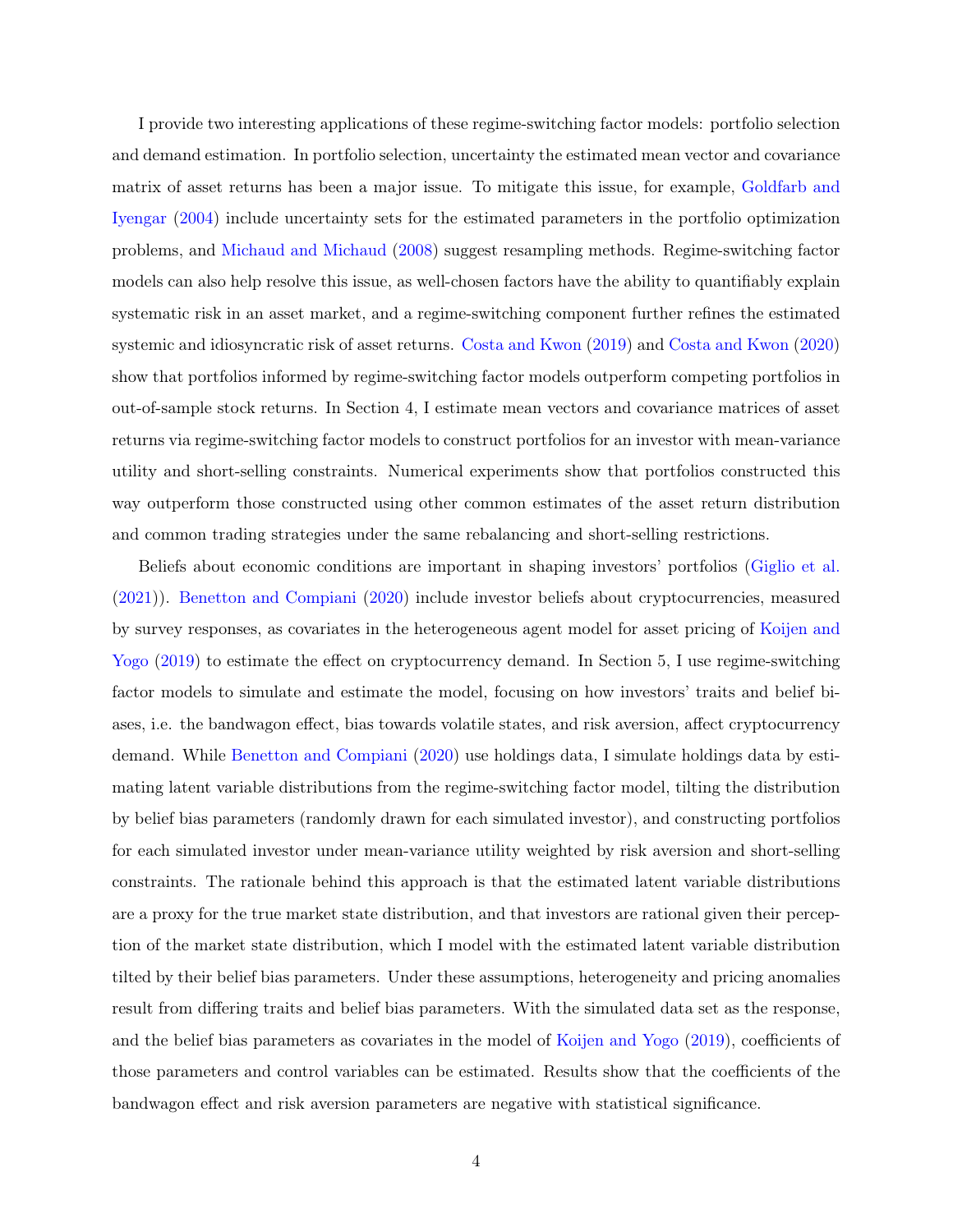The remainder of this paper is organized as follows: Section 2 describes the regime-switching factor models and methods of estimation and inference for those models; Section 3 describes the cryptocurrency data and factor construction process, and analyzes the regime-switching factor models fitted using the data; Sections 4 and 5 cover the applications to portfolio selection and demand estimation applications, respectively, and Section 6 concludes.

# 2 Regime-Switching Factor Models

#### 2.1 Model Description

I would like to model an asset market of N assets with S possible latent states and M factors using T observation periods. Let  $\pi_{t,i}$  and  $r_t^f$  be the observed price of coin i and risk-free rate, respectively, at time t. The excess return on asset i at time t is

$$
r_{t,i} = 100 \left( \frac{\pi_{t,i}}{\pi_{t-1,i}} - 1 \right) - r_t^f
$$

Let  $r_t = (r_{t,1}, \ldots, r_{t,1})^\top$ . Let  $f_t \in \mathbb{R}^M$  be the observed factor vector and  $z_t$  be the latent realization of a Markov chain  $\{Z_t\}$  on  $\{1, \ldots, S\}$ , respectively, at time t. I define four regime-switching factor models, based on those of [Costa and Kwon](#page-24-4) [\(2019\)](#page-24-4) and [Costa and Kwon](#page-24-5) [\(2020\)](#page-24-5), as follows:

• The regime-switching factor model (RSFM) is

$$
r_t = \sum_{s=1}^{S} (\alpha_s + B_s f_t + \varepsilon_{s,t}) \cdot \mathbb{I}[z_t = s]
$$

with parameters  $\alpha_s \in \mathbb{R}^N$  (state-dependent excess returns),  $B_s \in \mathbb{R}^{N \times M}$  (state-dependent factor loadings), and  $\sigma_s \in \mathbb{R}^N$  (state-dependent idiosyncratic risk such that  $\varepsilon_{s,t} \sim \mathcal{N}(0, \text{diag } \sigma_s^2)$ i.i.d.) for each  $s \in \{1, ..., S\}$ ,  $p \in \mathbb{R}^S$  (initial distribution), and  $P \in \mathbb{R}^{S \times S}$  (transition matrix).

• The alpha-restricted regime-switching factor model  $(\alpha$ -RSFM) is

$$
r_t = \alpha + \sum_{s=1}^{S} (B_s f_t + \varepsilon_{s,t}) \cdot \mathbb{I}[z_t = s]
$$

with parameters  $B_s \in \mathbb{R}^{N \times M}$  (state-dependent factor loadings), and  $\sigma_s \in \mathbb{R}^n$  (state-dependent idiosyncratic risk such that  $\varepsilon_{s,t} \sim \mathcal{N}(0, \text{diag}\,\sigma_s^2)$  i.i.d.) for each  $s \in \{1, \ldots, S\}, \, \alpha \in \mathbb{R}^N$  (excess returns),  $p \in \mathbb{R}^S$  (initial distribution), and  $P \in \mathbb{R}^{S \times S}$  (transition matrix).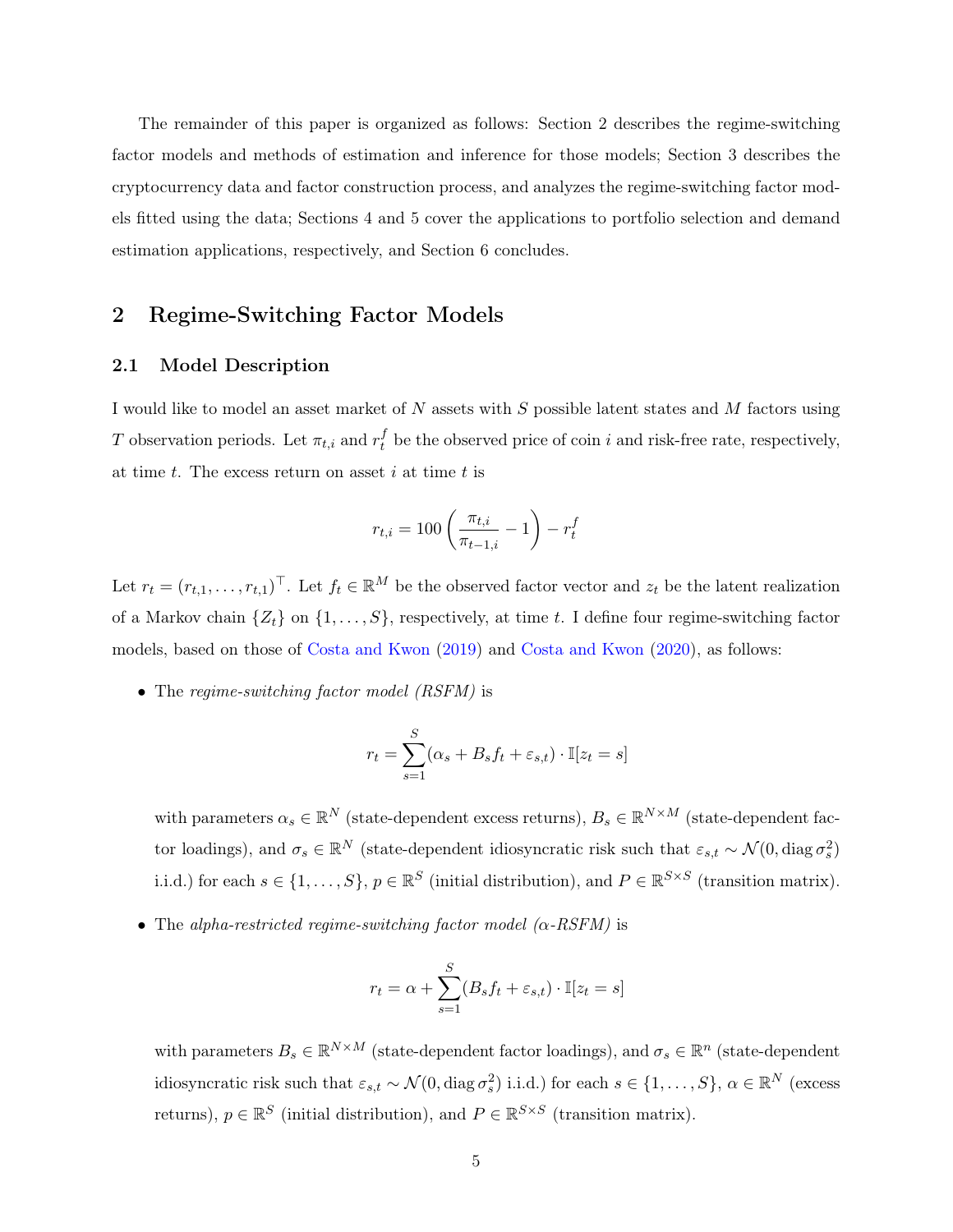• The sigma-restricted regime-switching factor model  $(\sigma$ -RSFM) is

$$
r_t = \sum_{s=1}^{S} ((\alpha_s + B_s f_t) \cdot \mathbb{I}[z_t = s]) + \varepsilon_t
$$

with parameters  $\alpha_s \in \mathbb{R}^N$  (state-dependent excess returns),  $B_s \in \mathbb{R}^{N \times M}$  (state-dependent factor loadings) for each  $s \in \{1, \ldots, S\}$ ,  $\sigma \in \mathbb{R}^N$  (idiosyncratic risk such that  $\varepsilon_t \sim \mathcal{N}(0, \text{diag}\,\sigma^2)$ i.i.d.),  $p \in \mathbb{R}^S$  (initial distribution), and  $P \in \mathbb{R}^{S \times S}$  (transition matrix).

• The alpha- and sigma-restricted regime-switching factor model ( $\alpha \sigma$ -RSFM) is

$$
r_t = \alpha + \sum_{s=1}^{S} (B_s f_t \cdot \mathbb{I}[z_t = s]) + \varepsilon_t
$$

with parameters  $B_s \in \mathbb{R}^{N \times M}$  (state-dependent factor loadings) for each  $s \in \{1, ..., S\}, \alpha \in$  $\mathbb{R}^N$  (excess returns),  $\sigma \in \mathbb{R}^N$  (idiosyncratic risk such that  $\varepsilon_t \sim \mathcal{N}(0, \text{diag}\,\sigma^2)$  i.i.d.),  $p \in \mathbb{R}^S$ (initial distribution), and  $P \in \mathbb{R}^{S \times S}$  (transition matrix).

#### 2.2 Model Estimation

I would like to estimate the parameters of the regime-switching factor models with the expectationmaximization (EM) algorithm, an iterative algorithm where each iteration consists of an expectation (E) step and a maximization (M) step. Let  $\theta$  be the parameter vector, and define  $z = (z_1, \ldots, z_T)$ ,  $r = (r_1, \ldots, r_T)$ , and  $f = (f_1, \ldots, f_T)$ . Given the initial or a previous  $\theta_0$ , the E-step computes the distribution  $(z|r, f, \theta_0)$ , and the M-step maximizes the evidence lower bound  $\mathcal{Q}(\theta|\theta_0)$  given by

$$
\mathcal{Q}(\theta|\theta_0) = \mathbb{E}_{z|r,f,\theta_0} [\log \mathbb{P}[r,z|f,\theta]] = \mathbb{E}_{z|r,f,\theta_0} \left[ \sum_{t=1}^T \log \mathbb{P}[r_t,z_t|f,\theta] \right]
$$
  
\n
$$
= \sum_{t=1}^T \mathbb{E}_{z|r,f,\theta_0} [\log (\mathbb{P}[z_t|f,\theta] \cdot \mathbb{P}[r_t|z_t,f,\theta])]
$$
  
\n
$$
= \sum_{t=1}^T \sum_{s=1}^S \mathbb{P}[z_t = s|r,f,\theta_0] (\log \mathbb{P}[z_t = s|f,\theta] + \log \mathbb{P}[r_t|z_t = s,f,\theta])
$$

#### 2.2.1 Expectation Step

Let  $q_t(s) = \mathbb{P}[z_t = s | r, f, \theta_0]$  for time t and state s. Note that computing  $q_t(s)$  for all  $t \in \{1, ..., T\}$ and  $s \in \{1, \ldots, S\}$  gives the distribution of  $(z|r, f, \theta_0)$ , thus completing the E-step. I compute the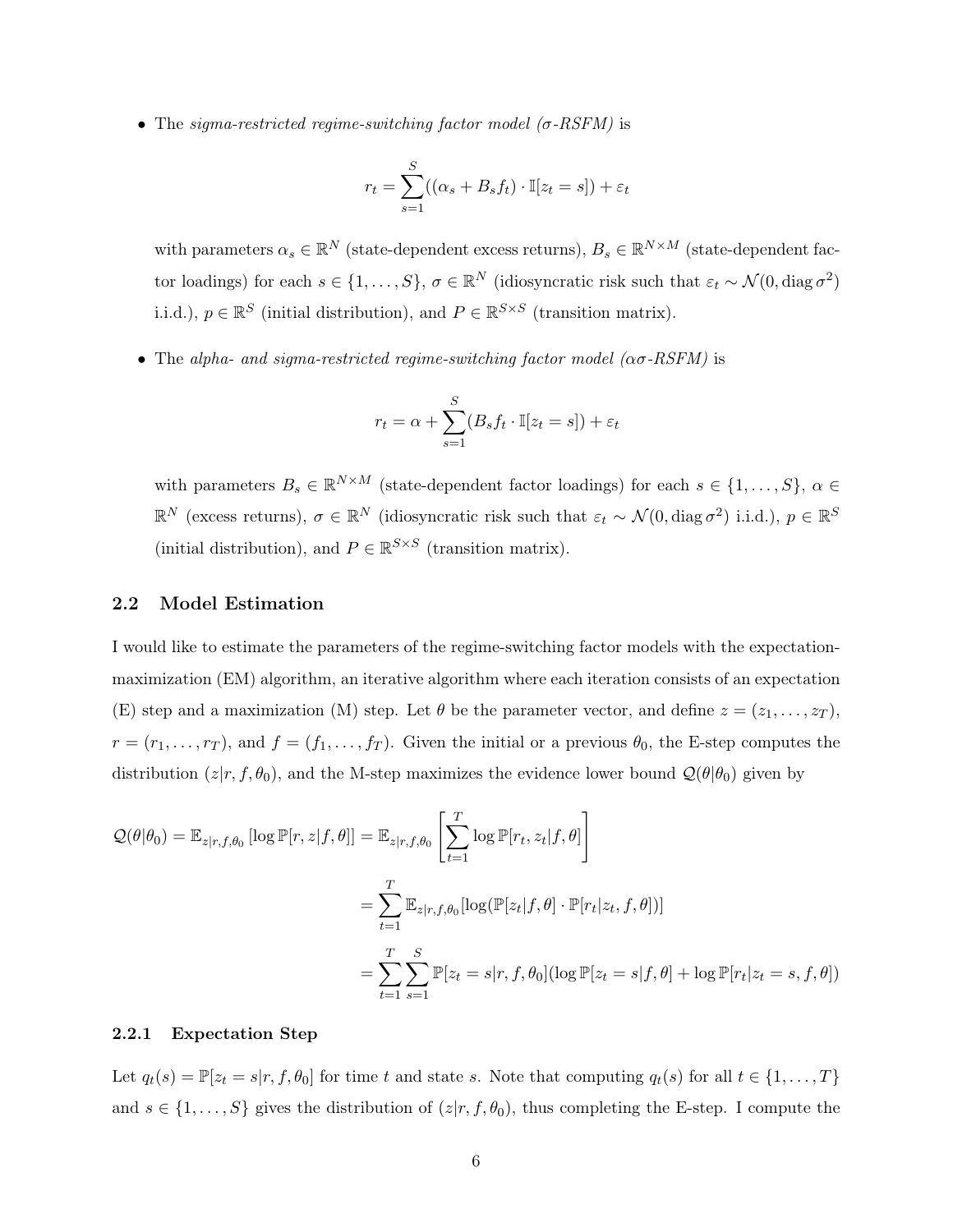$q_t(s)$  with the Baum-Welch (BW) algorithm: let  $\zeta_{s,t} = \mathbb{P}[r_1,\ldots,r_t,z_t=s|f,\theta_0]$  be the forward density and  $\xi_{s,t} = \mathbb{P}[r_{t+1}, \ldots, r_T | z_t = s, f, \theta_0]$  be the backward density for time t and state s; then

$$
\zeta_{s,1} = p_0(s) \cdot \mathbb{P}[r_t | z_t = s, f, \theta_0]
$$
  

$$
\zeta_{s,t} = \sum_{s'=1}^{S} \zeta_{s',t-1} \cdot \mathbb{P}[r_t | z_t = s', f, \theta_0] \cdot P_0(s', s) \text{ for } t = 2, ..., T
$$
  

$$
\xi_{s,T} = 1
$$
  

$$
\xi_{s,t} = \sum_{s'=1}^{S} \xi_{s,t+1} \cdot P_0(s, s') \cdot \mathbb{P}[r_{t+1} | z_{t+1} = s', f, \theta_0] \text{ for } t = T - 1, ..., 1
$$

Let  $q_t(s, s') = \mathbb{P}[z_t = s, z_{t+1} = s'|r, f, \theta_0].$  Then

$$
q_t(s) = \frac{\zeta_{s,t}\xi_{s,t}}{\sum_{s'=1}^S \zeta_{s',t}\xi_{s',t}}
$$

$$
q_t(s,s') = \frac{\zeta_{s,t} \cdot P_0(s,s') \cdot \zeta_{s',t} \cdot \mathbb{P}[r_{t+1}|z_{t+1} = s', f, \theta_0]}{\sum_{s'=1}^S \sum_{s'=1}^S \zeta_{s,t} \cdot P_0(s,s') \cdot \zeta_{s',t} \cdot \mathbb{P}[r_{t+1}|z_{t+1} = s', f, \theta_0]}
$$

#### 2.2.2 Maximization Step

Given  $q_t(s)$  for all  $t \in \{1, ..., T\}$  and  $s \in \{1, ..., S\}$ , I write  $\mathcal{Q}(\theta | \theta_0)$  as

$$
Q(\theta|\theta_0) = \sum_{t=1}^{T} \sum_{s=1}^{S} q_t(s) \log \mathbb{P}[z_t = s | f, \theta] + \sum_{t=1}^{T} \sum_{s=1}^{S} q_t(s) \log \mathbb{P}[r_t | z_t = s, f, \theta]
$$
  
= 
$$
\sum_{t=1}^{T} \sum_{s=1}^{S} q_t(s) \log (P^t p)_s + \sum_{t=1}^{T} \sum_{s=1}^{S} q_t(s) \log \mathbb{P}[r_t | z_t = s, f, \theta]
$$

noting that knowing f alone gives no further information about  $z_t$ , so  $\mathcal{Q}(\theta|\theta_0)$  is separable w.r.t. the Markov chain and factor model parameters. Then solving the two induced sub-problems completes the M-step. The BW algorithm gives the Markov chain parameter updates as

$$
p^*(s) = q_1(s)
$$

$$
P^*(s, s') = \frac{\sum_{t=1}^{T-1} q_t(s, s')}{\sum_{t=1}^{T-1} q_t(s)}
$$

I now give closed-form expressions for the factor model parameters, based on the type of model.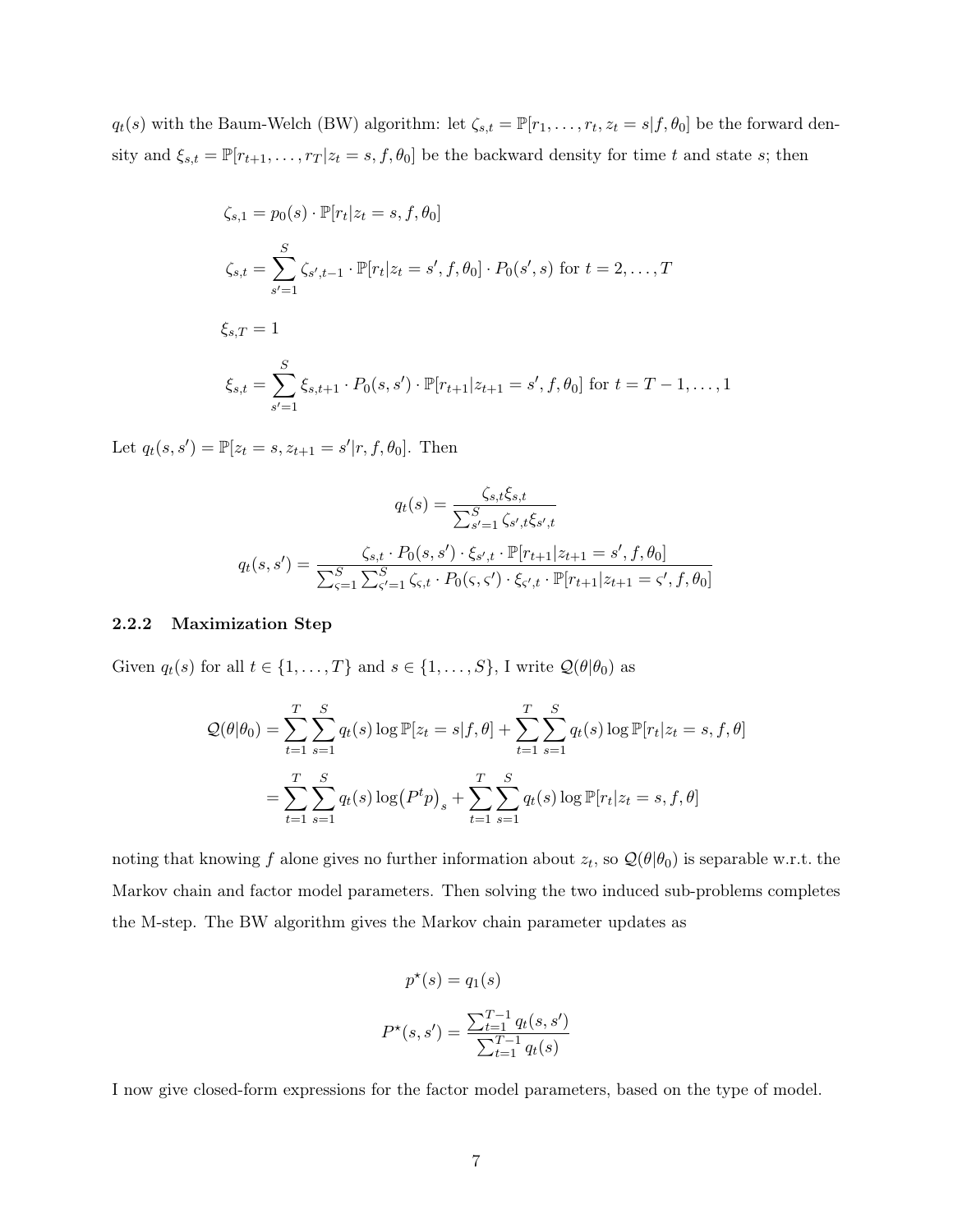$\bullet\,$  Regime-switching factor model (RSFM): define

$$
\tilde{q}_s = ((q_1(s))^{1/2}, \dots, (q_T(s))^{1/2})^\top
$$
\n
$$
\tilde{r}_{s,i} = ((q_1(s))^{1/2} r_{1,i}, \dots, (q_T(s))^{1/2} r_{T,i})^\top
$$
\n
$$
\Phi_s = \begin{bmatrix}\n(q_1(s))^{1/2} & (q_1(s))^{1/2} f_{1,1} & \cdots & (q_1(s))^{1/2} f_{1,M} \\
\vdots & \vdots & \ddots & \vdots \\
(q_T(s))^{1/2} & (q_T(s))^{1/2} f_{T,1} & \cdots & (q_T(s))^{1/2} f_{T,M}\n\end{bmatrix}
$$

Let  $B_{s,i}$  be the *i*-th row of  $B_s$ . Then

$$
(\alpha_{s,i}^{\star}, B_{s,i}^{\star}) = (\Phi_s^{\top} \Phi_s)^{-1} \Phi_s^{\top} \tilde{r}_{s,i}
$$

$$
\sigma_{s,i}^{\star} = \frac{\|\tilde{r}_{s,i} - \Phi_s(\alpha_{s,i}^{\star}, B_{s,i}^{\star})\|_2}{\|\tilde{q}_s\|_2}
$$

 $\bullet\,$  Alpha-restricted regime-switching factor model ( $\alpha\text{-RSTM})$  : define

$$
q_s = (q_1(s), \dots, q_T(s))^{\top}
$$
  
\n
$$
r_{s,i} = (q_1(s) \cdot r_{1,i}, \dots, q_T(s) \cdot r_{T,1})^{\top}
$$
  
\n
$$
F = \begin{bmatrix} f_{1,1} & \cdots & f_{1,M} \\ \vdots & \ddots & \vdots \\ f_{T,1} & \cdots & f_{T,M} \end{bmatrix}
$$
  
\n
$$
\tilde{F}_s = \begin{bmatrix} (q_1(s))^{1/2} f_{1,1} & \cdots & (q_1(s))^{1/2} f_{1,M} \\ \vdots & \ddots & \vdots \\ (q_1(s))^{1/2} f_{T,1} & \cdots & (q_T(s))^{1/2} f_{T,M} \end{bmatrix}
$$

1  $\overline{1}$  $\mathbf{I}$  $\mathbf{I}$  $\overline{1}$ 

Then

$$
\alpha_i^* = \frac{\sum_{t=1}^T r_{t,i} - \sum_{s=1}^S (F^\top r_{s,i})^\top (\tilde{F}_s^\top \tilde{F}_s)^{-1} (F^\top q_s)}{T - \sum_{s=1}^S (F^\top q_s)^\top (\tilde{F}_s^\top \tilde{F}_s)^{-1} (F^\top q_s)}
$$

$$
B_{s,i}^\star = (\tilde{F}_s^\top \tilde{F}_s)^{-1} F^\top (r_{s,i} - \alpha_i^* q_s)
$$

$$
\sigma_{s,i}^\star = \left(\frac{\sum_{t=1}^T q_s(t)(r_{t,i} - \alpha_i^* - B_{s,i}^\star f_t)^2}{\sum_{t=1}^T q_t(s)}\right)^{1/2}
$$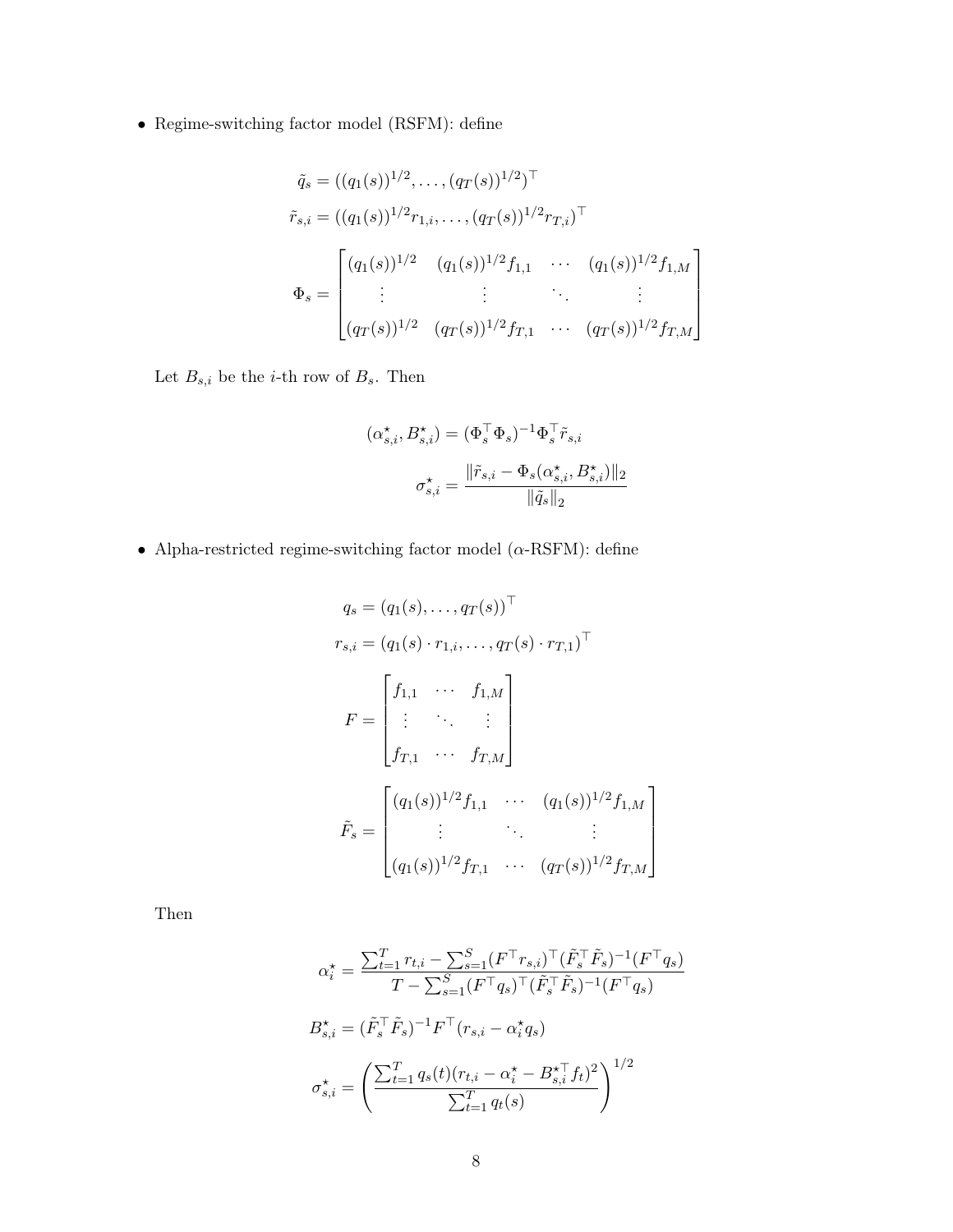• Sigma-restricted regime-switching factor model  $(\sigma\text{-RSFM})$ :

$$
(\alpha_{s,i}^{\star}, B_{s,i}^{\star}) = (\Phi_s^{\top} \Phi_s)^{-1} \Phi_s^{\top} \tilde{r}_{s,i}
$$

$$
\sigma_i^{\star} = \left(\frac{\sum_{s=1}^S \|\tilde{r}_{s,i} - \Phi_s(\alpha_{s,i}^{\star}, B_{s,i}^{\star})\|_2}{T}\right)^{1/2}
$$

• Alpha- and sigma-restricted regime-switching factor model  $(\alpha \sigma$ -RSFM):

$$
\alpha_i^{\star} = \frac{\sum_{t=1}^{T} r_{t,i} - \sum_{s=1}^{S} (F^{\top} r_{s,i})^{\top} (\tilde{F}_s^{\top} \tilde{F}_s)^{-1} (F^{\top} q_s)}{T - \sum_{s=1}^{S} (F^{\top} q_s)^{\top} (\tilde{F}_s^{\top} \tilde{F}_s)^{-1} (F^{\top} q_s)}
$$

$$
B_{s,i}^{\star} = (\tilde{F}_s^{\top} \tilde{F}_s)^{-1} F^{\top} (r_{s,i} - \alpha_i^{\star} q_s)
$$

$$
\sigma_i^{\star} = \left(\frac{\sum_{s=1}^{S} \sum_{t=1}^{T} q_s(t) (r_{t,i} - \alpha_i^{\star} - B_{s,i}^{\star \top} f_t)^2}{T}\right)^{1/2}
$$

Derivations and practical considerations for computing these closed-form expressions are in the appendix.

#### 2.3 Model Inference

I summarize [Kuan](#page-25-12) [\(2002\)](#page-25-12) which describes inference on regime-switching models using prediction, filtering, and smoothing probabilities. Let  $\mathcal{R}_t = (r_1, \ldots, r_t)$  and  $r = (r_1, \ldots, r_T)$ . The prediction probabilities  $\mathbb{P}[z_t = s | \mathcal{R}_{t-1}, \theta]$  predict the latent variable distributions given past information and satisfy

$$
\mathbb{P}[z_t = s | \mathcal{R}_{t-1}, \theta] = \sum_{s'=1}^{S} \mathbb{P}[z_{t-1} = s' | \mathcal{R}_{t-1}, \theta] \cdot P(s', s)
$$

where  $P(s', s)$  is the  $(s', s)$ -th entry of P. The filtering probabilities  $\mathbb{P}[z_t = s | \mathcal{R}_t, \theta]$  give the latent variable distributions given past and current information, and satisfy

$$
\mathbb{P}[z_t = s | \mathcal{R}_t, \theta] = \frac{\mathbb{P}[z_t = s | \mathcal{R}_{t-1}, \theta] \cdot \mathbb{P}[r_t | z_t = s, \mathcal{R}_{t-1}, \theta]}{\sum_{s'=1}^S \mathbb{P}[z_t = s' | \mathcal{R}_{t-1}, \theta] \cdot \mathbb{P}[r_t | z_t = s', \mathcal{R}_{t-1}, \theta]}
$$

where  $\mathbb{P}[r_t|z_t = s, \mathcal{R}_{t-1}, \theta]$  is the conditional density of  $r_t$  given  $z_t = s$ ,  $\mathbb{R}_{t-1}$ , and  $\theta$ . Given p and P, the prediction and filtering probabilities can be recursively computed starting from  $t = 1$  and going forward as follows: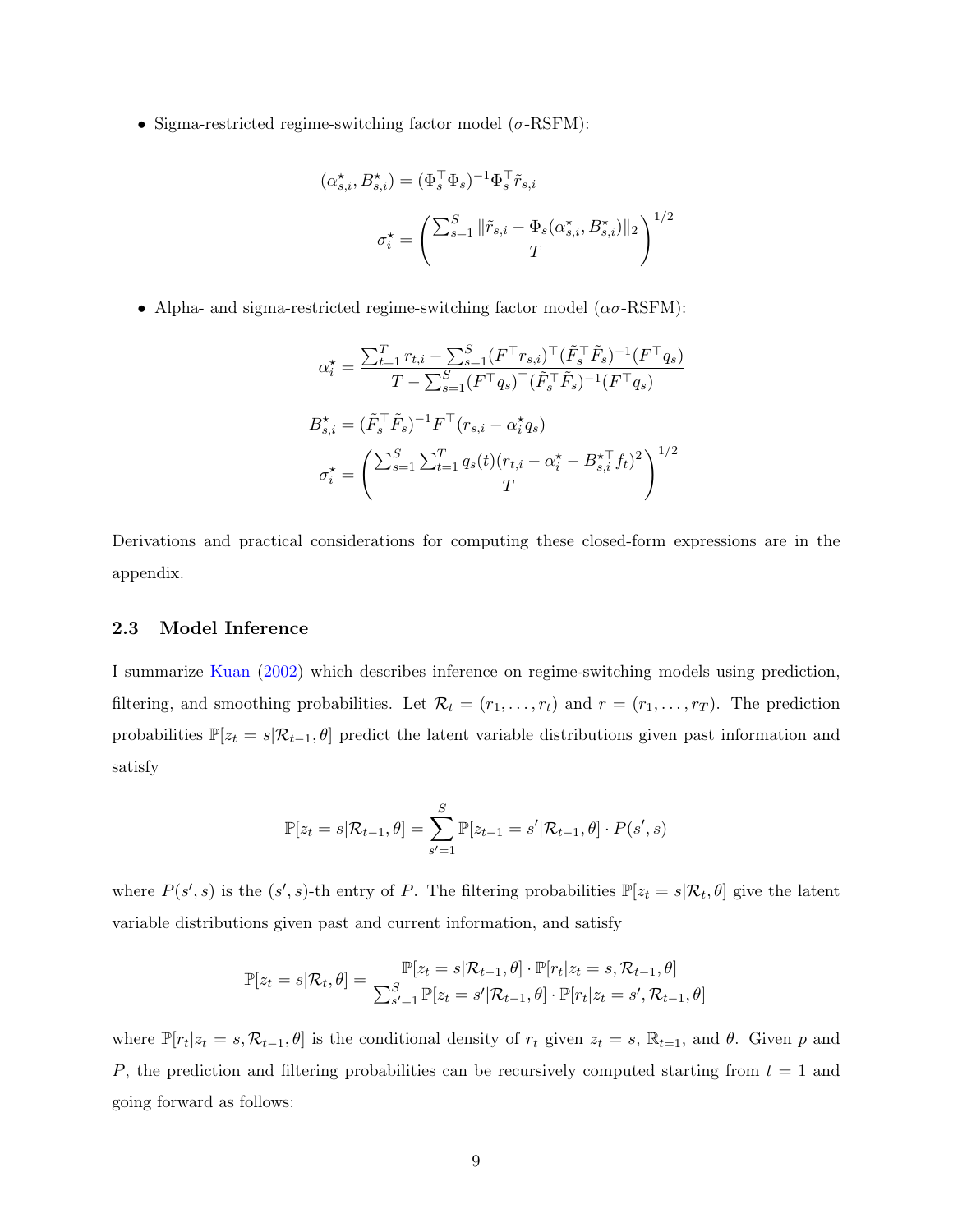$$
\mathbb{P}[z_{1} = s | \mathcal{R}_{0}, \theta] = p(s)
$$
  
\n
$$
\mathbb{P}[z_{1} = s | \mathcal{R}_{1}, \theta] = \frac{\mathbb{P}[z_{1} = s | \mathcal{R}_{0}, \theta] \cdot \mathbb{P}[r_{1} | z_{1} = s, \mathcal{R}_{0}, \theta]}{\sum_{s'=1}^{S} \mathbb{P}[z_{1} = s' | \mathcal{R}_{0}, \theta] \cdot \mathbb{P}[r_{1} | z_{1} = s', \mathcal{R}_{0}, \theta]}
$$
  
\n
$$
\mathbb{P}[z_{2} = s | \mathcal{R}_{1}, \theta] = \sum_{s'=1}^{S} \mathbb{P}[z_{1} = s' | \mathcal{R}_{1}, \theta] \cdot P(s', s)
$$
  
\n
$$
\mathbb{P}[z_{2} = s | \mathcal{R}_{2}, \theta] = \frac{\mathbb{P}[z_{2} = s | \mathcal{R}_{1}, \theta] \cdot \mathbb{P}[r_{2} | z_{2} = s, \mathcal{R}_{1}, \theta]}{\sum_{s'=1}^{S} \mathbb{P}[z_{2} = s' | \mathcal{R}_{1}, \theta] \cdot \mathbb{P}[r_{2} | z_{1} = s', \mathcal{R}_{1}, \theta]}
$$
  
\n
$$
\vdots
$$
  
\n
$$
\mathbb{P}[z_{T} = s | \mathcal{R}_{T-1}, \theta] = \sum_{s'=1}^{S} \mathbb{P}[z_{T-1} = s' | \mathcal{R}_{T-1}, \theta] \cdot P(s', s)
$$
  
\n
$$
\mathbb{P}[z_{T} = s | \mathcal{R}_{T-1}, \theta] = \frac{\mathbb{P}[z_{T} = s | \mathcal{R}_{T-1}, \theta] \cdot \mathbb{P}[r_{T} | z_{T} = s, \mathcal{R}_{T-1}, \theta]}{\sum_{s'=1}^{S} \mathbb{P}[z_{T} = s' | \mathcal{R}_{T-1}, \theta] \cdot \mathbb{P}[r_{T} | z_{T} = s', \mathcal{R}_{T-1}, \theta]}
$$
  
\n
$$
\mathbb{P}[z_{T+1} = s | \mathcal{R}_{T}, \theta] = \sum_{s'=1}^{S} \mathbb{P}[z_{T} = s | \mathcal{R}_{T}, \theta] \cdot P
$$

where  $p(s)$  is the s-th entry of p. The smoothing probabilities  $\mathbb{P}[z_t = s | r, \theta]$  give the latent variable distributions given all information and, per [Kim](#page-25-13) [\(1994\)](#page-25-13), approximately satisfy

$$
\mathbb{P}[z_t = s | r, \theta] \approx \mathbb{P}[z_t = s | \mathcal{R}_t, \theta] \sum_{s'=1}^{S} \frac{P(s, s') \cdot \mathbb{P}[z_{t+1} = s' | r, \theta]}{\mathbb{P}[z_{t+1} = s' | \mathcal{R}_t, \theta]}
$$

Given the prediction and filtering probabilities, the smoothing probabilities can be recursively computed starting from  $t=T$  and going backwards as follows:

$$
\mathbb{P}[z_T = s | r, \theta] = \mathbb{P}[z_T = s | \mathcal{R}_T, \theta] \sum_{s'=1}^{S} \frac{P(s, s') \cdot \mathbb{P}[z_{T+1} = s' | r, \theta]}{\mathbb{P}[z_{T+1} = s' | \mathcal{R}_T, \theta]}
$$

$$
\mathbb{P}[z_{T-1} = s | r, \theta] = \mathbb{P}[z_{T-1} = s | \mathcal{R}_{T-1}, \theta] \sum_{s'=1}^{S} \frac{P(s, s') \cdot \mathbb{P}[z_T = s' | r, \theta]}{\mathbb{P}[z_T = s' | \mathcal{R}_{T-1}, \theta]}
$$

$$
\vdots
$$

$$
\mathbb{P}[z_1 = s | r, \theta] = \mathbb{P}[z_1 = s | \mathcal{R}_1, \theta] \sum_{s'=1}^{S} \frac{P(s, s') \cdot \mathbb{P}[z_2 = s' | r, \theta]}{\mathbb{P}[z_2 = s' | \mathcal{R}_1, \theta]}
$$

Note that  $\mathbb{P}[z_{T+1} = s' | r, \theta] = \mathbb{P}[z_{T+1} = s' | \mathcal{R}_T, \theta]$  in the first equation.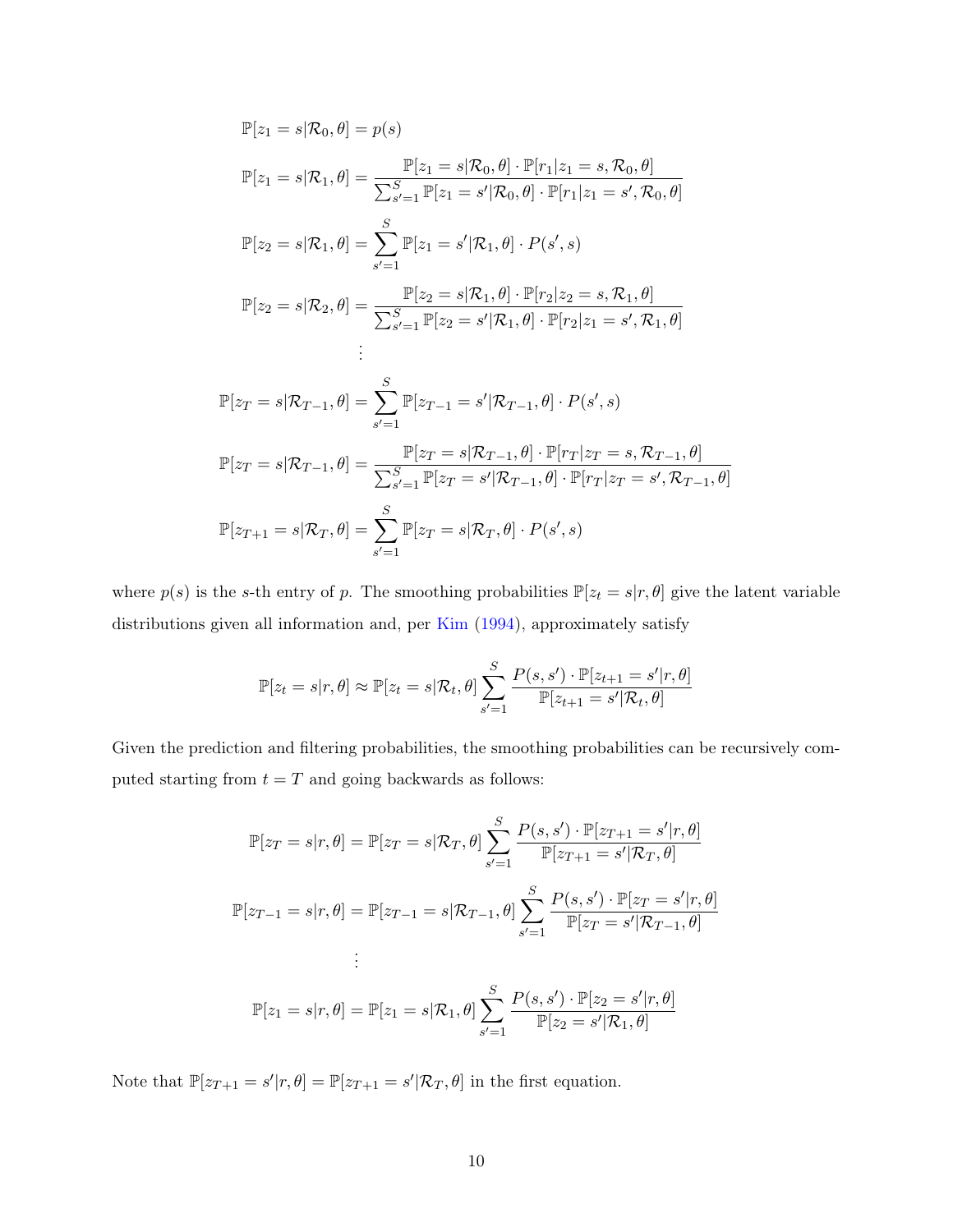# 3 Cryptocurrency Data and Factors

#### 3.1 Data Description

I collect cryptocurrency data, i.e. prices and market capitalizations, from CoinGecko and one-month treasury bill rates from the U.S. Treasury Department.<sup>[3,](#page-10-0)[4](#page-10-1)</sup> I use a sample period from 14 October 2020 to 13 December 2021 with daily frequency, yielding a total of 425 observations. The first 7 observations are used to calibrate momentum and the remaining observations are used to fit models, so  $T = 418$ . I select the 100 cryptocurrencies with the largest market capitalizations at the end of the sample period that have available data over the entire sample period, so  $N = 100$ . Since many cryptocurrencies have been created or have failed within the past two years, this selection process yields a basket of cryptocurrencies reasonably representative of the cryptocurrency market. Tables 1 and 2 display summary statistics in the aggregate and for specific cryptocurrencies.

Table 1: Aggregate Summary Statistics

| Mean | StDv | Skew | – Kurt                       |          | 5th Pctile 95th Pctile |
|------|------|------|------------------------------|----------|------------------------|
|      |      |      | 0.7861 8.5913 3.5856 78.8289 | -10.2919 | 13.8014                |

Table 2: Summary Statistics for Selected Coins

| Coin Name      | Mean   | StDv    | Skew      | Kurt     | 5th Petile | 95th Pctile |
|----------------|--------|---------|-----------|----------|------------|-------------|
| <b>Bitcoin</b> | 0.3666 | 4.1150  | 0.1050    | 1.5513   | $-6.1461$  | 7.6039      |
| Ethereum       | 0.6681 | 5.3950  | $-0.0810$ | 2.9632   | $-7.5025$  | 8.9280      |
| Dogecoin       | 1.9730 | 20.1518 | 11.8330   | 187.4399 | -10.3864   | 18.7804     |
|                |        |         |           |          |            |             |

The aggregate summary statistics show that the distribution of cryptocurrency returns is rightskewed and very heavy-tailed. Examination of the summary statistics of specific coins show that there are coins with relatively nonvolatile, symmetric, light-tailed distributions such as Bitcoin and Ethereum, which are both considered "established" in the community, as well as coins with volatile, right-skewed, extremely heavy-tailed distributions such as Dogecoin, considered a "meme" coin by many in the community.

<span id="page-10-0"></span><sup>3</sup><https://www.coingecko.com/en/api>

<span id="page-10-1"></span><sup>4</sup><https://home.treasury.gov/>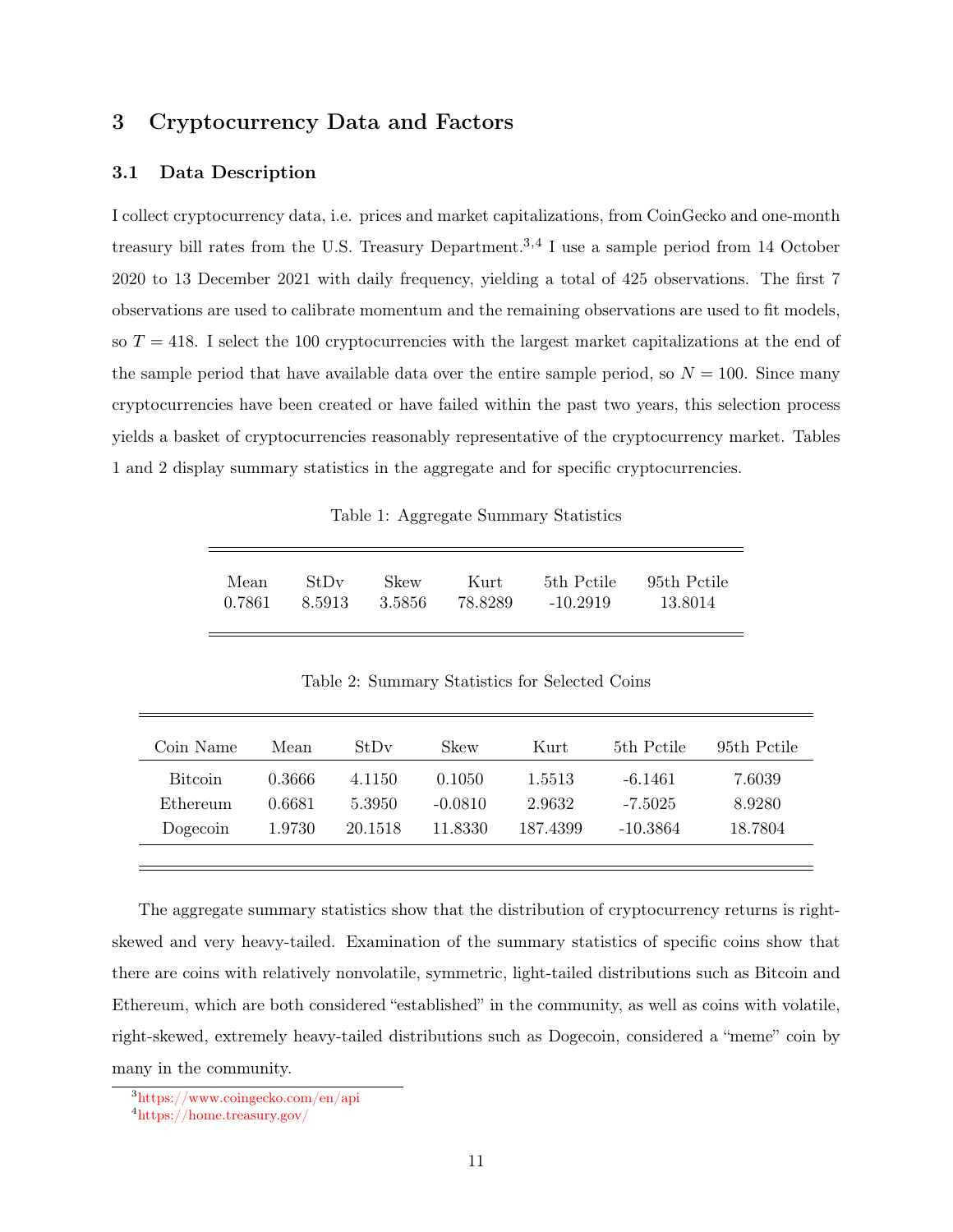#### 3.2 Factor Construction

I consider a three-factor model of the market, size, and momentum, inspired by [Hubrich](#page-25-9) [\(2017\)](#page-25-9) and [Shen et al.](#page-25-10) [\(2020\)](#page-25-10). The market factor at time t, denoted by  $MKT_t$ , is the excess return on the market portfolio, a value-weighted portfolio of all cryptocurrencies, at time t. Formally, let  $c_{t,i}$  be the market capitalization of coin i at time t, and let  $c_t = c_{t,1} + \cdots + c_{t,N}$ . Then

$$
\text{MKT}_t = \sum_{i=1}^{N} r_{i,t} \frac{c_{i,t}}{c_t}
$$

The size and momentum factors are constructed similarly to the factors in [Fama and French](#page-24-2) [\(1993\)](#page-24-2). The size factor at time t, denoted by  $\text{SMB}_t$ , is the excess return on the small-minus-big portfolio, a value-weighted portfolio long in small (low market capitalization) stocks and short in big (high market capitalization) stocks, a time  $t$ . The momentum factor at time  $t$ , denoted by  $\text{WML}_{t}$ , is the excess return on the winner-minus-loser portfolio, a value-weighted portfolio long in winner (high average prior return) stocks and short in loser (low average prior return) stocks. Formally, I set a holding period of  $H = 7$  (days). Before the start of the sample period and at the end of every holding period, I sort the coins by market capitalization at that time and by average prior return over the past  $H$  periods. Let B ("big") and S ("small") contain the top 20 and remaining 80 coins by market capitalization, respectively. Let W ("winner"), M ("middle"), and L ("loser") contain the top 30, middle 40, and bottom 30 coins by average prior returns. Let BW, BM, BL, SW, SM, and SL be value-weighted portfolios of the corresponding intersected coin sets. Denoting excess returns on the portfolios at time  $t$  with a  $t$  subscript, the size and momentum factors are, respectively,

$$
SMB_t = \frac{1}{3}(SW_t + SM_t + SL_t) - \frac{1}{3}(BW_t + BM_t + BL_t)
$$
  

$$
WML_t = \frac{1}{2}(BW_t + SW_t) - \frac{1}{2}(BL_t + SL_t)
$$

I now provide empirical evidence justifying my choice of factors. First, at each period, I sort the cryptocurrencies into quintiles by market capitalization and one-week average prior return. Table 3 displays the average returns for each quintile, showing that on average, small coins have higher returns than large coins, and that winning coins have higher returns than losing coins. The paired t-tests show that period-for-period, differences in the returns of the extreme quintiles are significant, suggesting that size and momentum are a source of variability for cryptocurrency returns.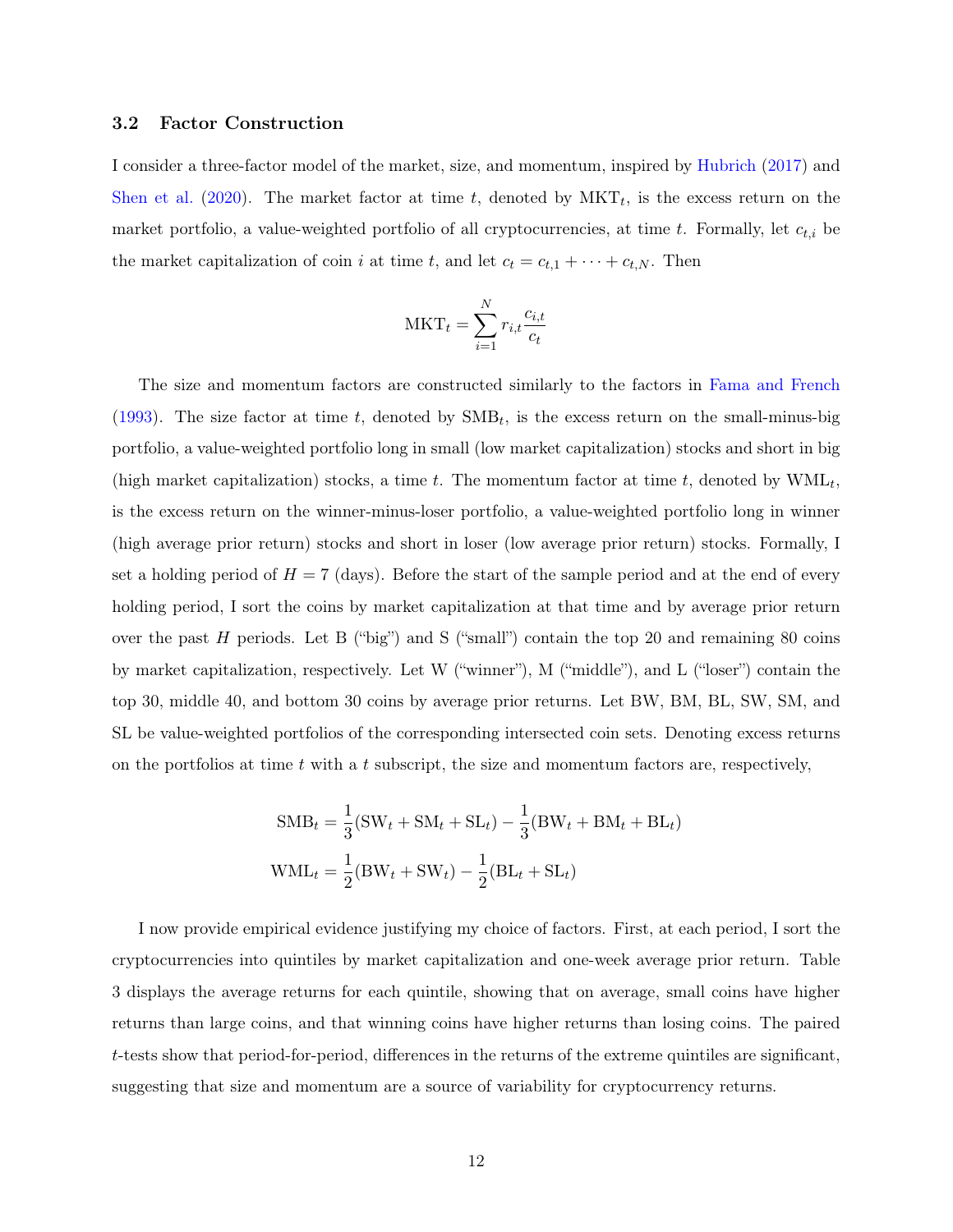|          | Ql     | $\mathrm{Q}2$ | Q3     | Q4     | Q5     | Q1-Q5 Paired $t$ |
|----------|--------|---------------|--------|--------|--------|------------------|
| Size     | 0.4828 | 0.6815        | 0.6922 | 0.8485 | 1.1886 | $4.5888***$      |
| Momentum | 0.9047 | 0.6360        | 0.5493 | 0.4498 | 0.3288 | $2.4600**$       |
|          |        |               |        |        |        |                  |

Table 3: Mean Quintile Portfolio Returns

Note: \*:  $p < 0.1$ ; \*\*:  $p < 0.05$ ; \*\*\*:  $p < 0.01$ .

Second, I fit the CAPM and the three-factor model of the market, size, and momentum on the data according to the factor construction process described above. Table 4 displays the absolute alphas (excess return), adjusted R-squared values (variability explained), and idiosyncratic volatilities averaged across all coins for both models, with paired t-test results for the differences.

Table 4: CAPM vs. Three-Factor Model

|                                                                | $ \alpha $  | $R_{\rm adi}^2$ | $\sigma$   |  |  |  |
|----------------------------------------------------------------|-------------|-----------------|------------|--|--|--|
| <b>CAPM</b>                                                    | 0.3227      | 0.3771          | 6.6375     |  |  |  |
| 3FM                                                            | 0.2920      | 0.4110          | 6.4343     |  |  |  |
| Paired t                                                       | $2.8602***$ | $13.2450***$    | 13.1082*** |  |  |  |
|                                                                |             |                 |            |  |  |  |
| <i>Note:</i> *: $p < 0.1$ ; **: $p < 0.05$ ; ***: $p < 0.01$ . |             |                 |            |  |  |  |

The results show that the absolute alphas and adjusted R-squared values are significantly higher, and that the idiosyncratic volatilities are significantly lower for the three-factor model compared to the CAPM. Thus, the added factors help explain the returns significantly better than the market factor alone, further demonstrating the suitability of these factors for the cryptocurrency market.

## 3.3 Results

#### 3.3.1 Optimal Model and Number of Regimes

Two tasks of interest are to find the optimal type of model and the optimal umber of regimes for the data. To this end, I fit RSFMs,  $\alpha$ -RSFMs,  $\sigma$ -RSFMs, and  $\alpha \sigma$ -RSFMs for  $S \in \{1, 2, 3, 4, 5\}$  regimes using  $K = 10$  random initializations and 50 iterations per initialization. I record the log-likelihood of the output  $\theta_k$  of the k-th initialization, given by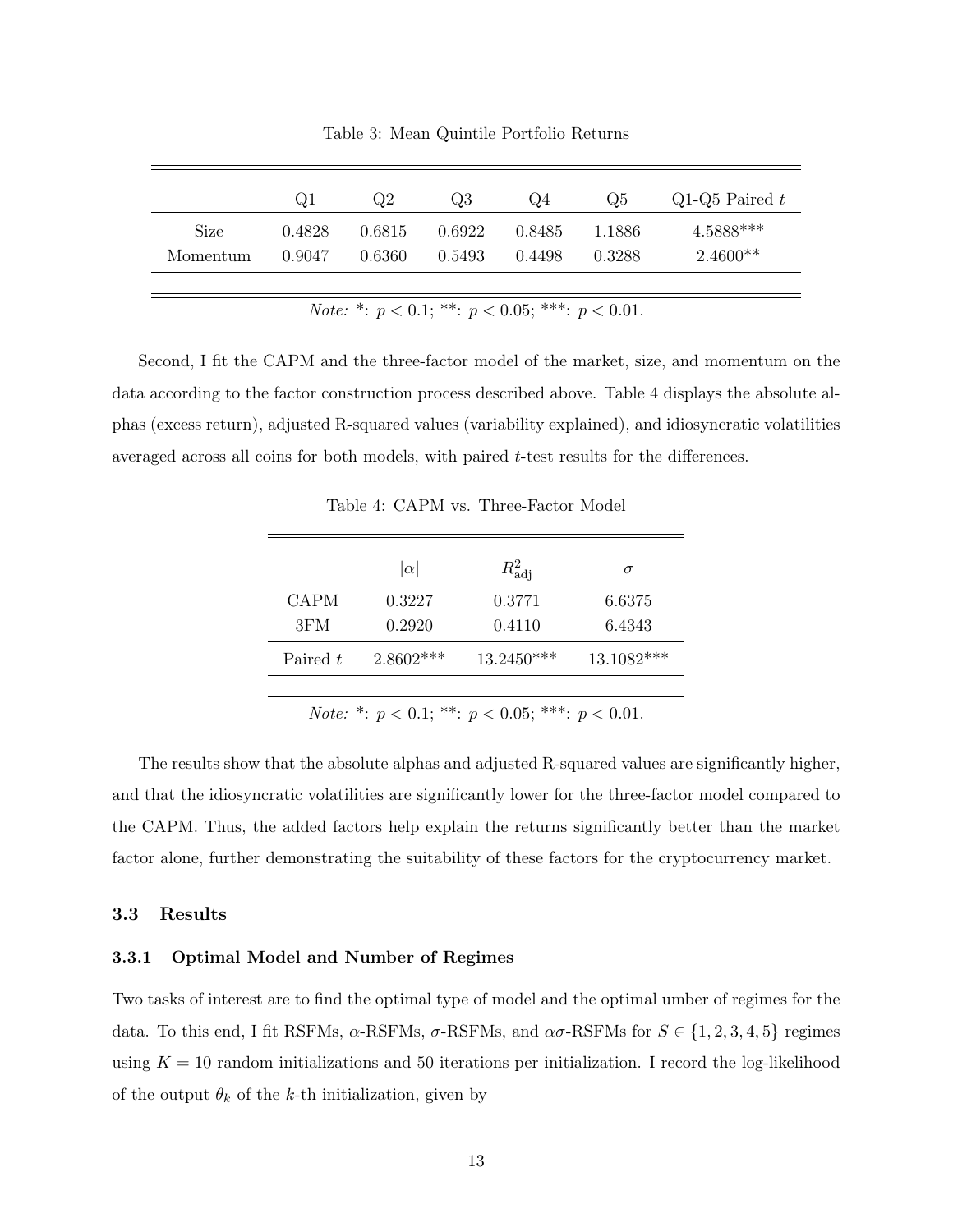$$
\log L(\theta_k) = \log \mathbb{P}[r|\theta_k] = \sum_{t=1}^T \sum_{s=1}^S (\log \mathbb{P}[z_t = s | \theta_k] + \log \mathbb{P}[r_t | z_t = s, \theta_k])
$$

and the Bayesian information criterion (BIC) of the log-likelihood-optimal output  $\theta^*$  given by

$$
\text{BIC} = -2\log L(\theta^{\star}) + \kappa(\theta^{\star})\log T
$$

where  $\kappa(\theta^*)$  is the number of free parameters of  $\theta^*$ , given by

$$
\kappa(\theta^*) = \begin{cases} N(M+2)S + S^2 - 1 &= \text{for the RSFM} \\ N(M+1)S + N + S^2 - 1 &= \text{for the } \alpha\text{-RSFM} \\ NMS + 2N + S^2 - 1 &= \text{for the } \alpha\sigma\text{-RSFM} \end{cases}
$$

Figure 1 plots the BIC for each type of model over  $S \in \{1, 2, 3, 4, 5\}$ , suggesting that the  $\alpha$ -RSFM with  $S = 3$  regimes is BIC-optimal, with the three-regime RSFM not far behind. It is notable how restricting alpha generally improves the BIC for the RSFM and  $\sigma$ -RSFM.





However, as shown in Table 5, generalized likelihood ratio tests (GLRTs) of  $H_0: \alpha_1 = \cdots = \alpha_S$ for  $S \in \{2, 3, 4, 5\}$  reject  $H_0$ , providing evidence in favor of the RSFM over the  $\alpha$ -RSFM. A table of the BIC values is in the appendix. Thus different types of models may be optimal depending on the criteria used for evaluation.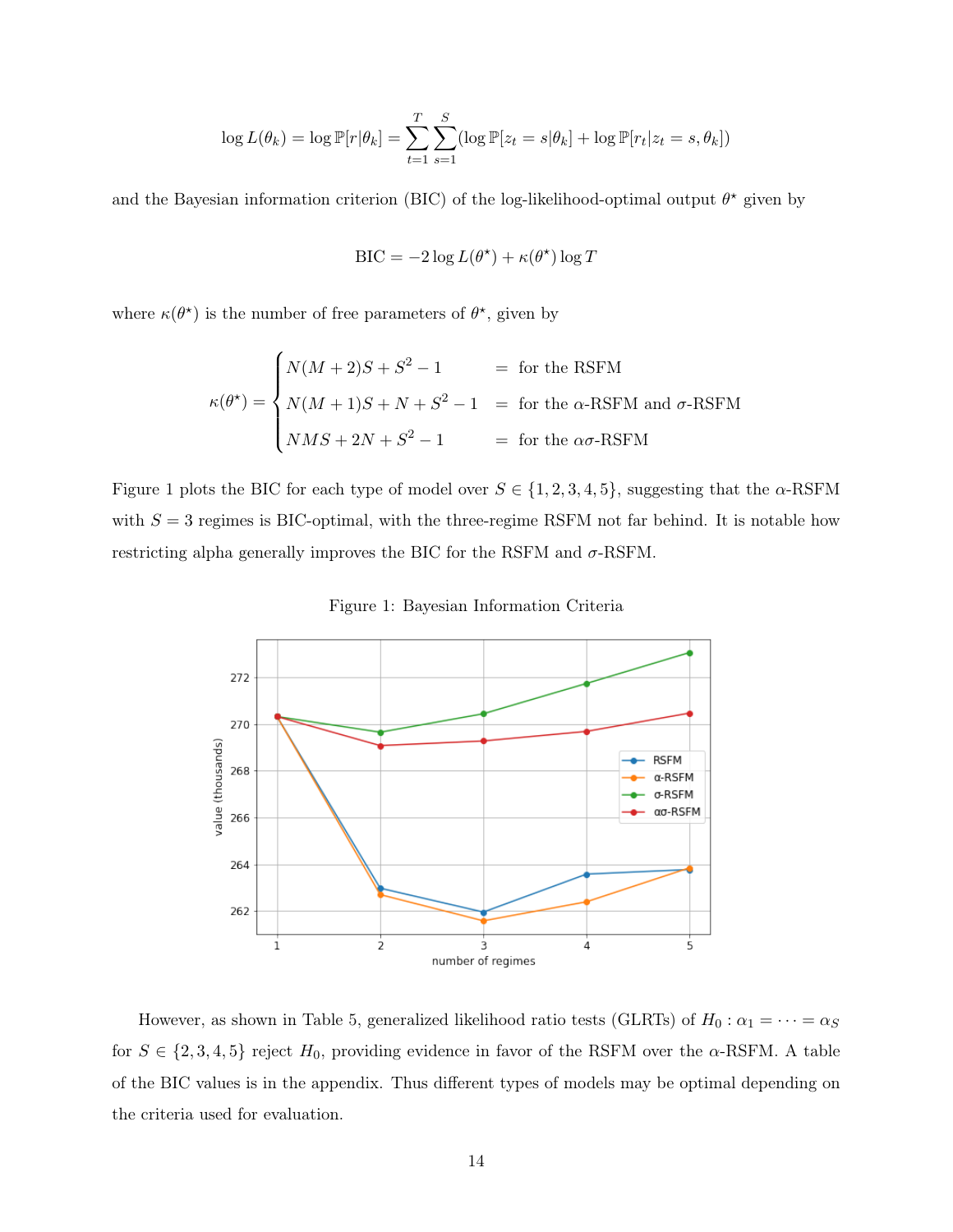|  |  |  | Table 5: GLRTs of $H_0: \alpha_1 = \cdots = \alpha_S$ |
|--|--|--|-------------------------------------------------------|
|--|--|--|-------------------------------------------------------|

|                                                 | Number of Regimes    |                      |                      |                       |  |
|-------------------------------------------------|----------------------|----------------------|----------------------|-----------------------|--|
|                                                 |                      |                      |                      | G                     |  |
| Test Statistic<br>$(\chi^2$ degrees of freedom) | 328.4981***<br>(100) | 832.4128***<br>(200) | 625.9918***<br>(300) | 2489.9565***<br>(400) |  |

Note: \*:  $p < 0.1$ ; \*\*:  $p < 0.05$ ; \*\*\*:  $p < 0.01$ .

#### 3.3.2 Inference on the Latent Regime Variable

I demonstrate the inference procedures described in Section 2.3 on a two-regime RSFM with regimes indexed by  $s \in \{1,2\}$ . Figure 2 plots the prediction, filtering, and smoothing probabilities for regime 1 across time.



Figure 2: Prediction, Filtering, and Smoothing Probabilities

The filtering and smoothing probabilities are very similar to each other and close to zero or one, suggesting that current information, once observed, plays a major role in determining the regime. Because of this, the prediction probabilities are very similar to corresponding entries of the estimated transition matrix. Figure 3 plots an equally-weighted average of the observed excess returns and time series of the factors with the likeliest regime, based on the smoothing probabilities, overlaid. A white background corresponds to regime 1 and a shaded background corresponds to regime 0.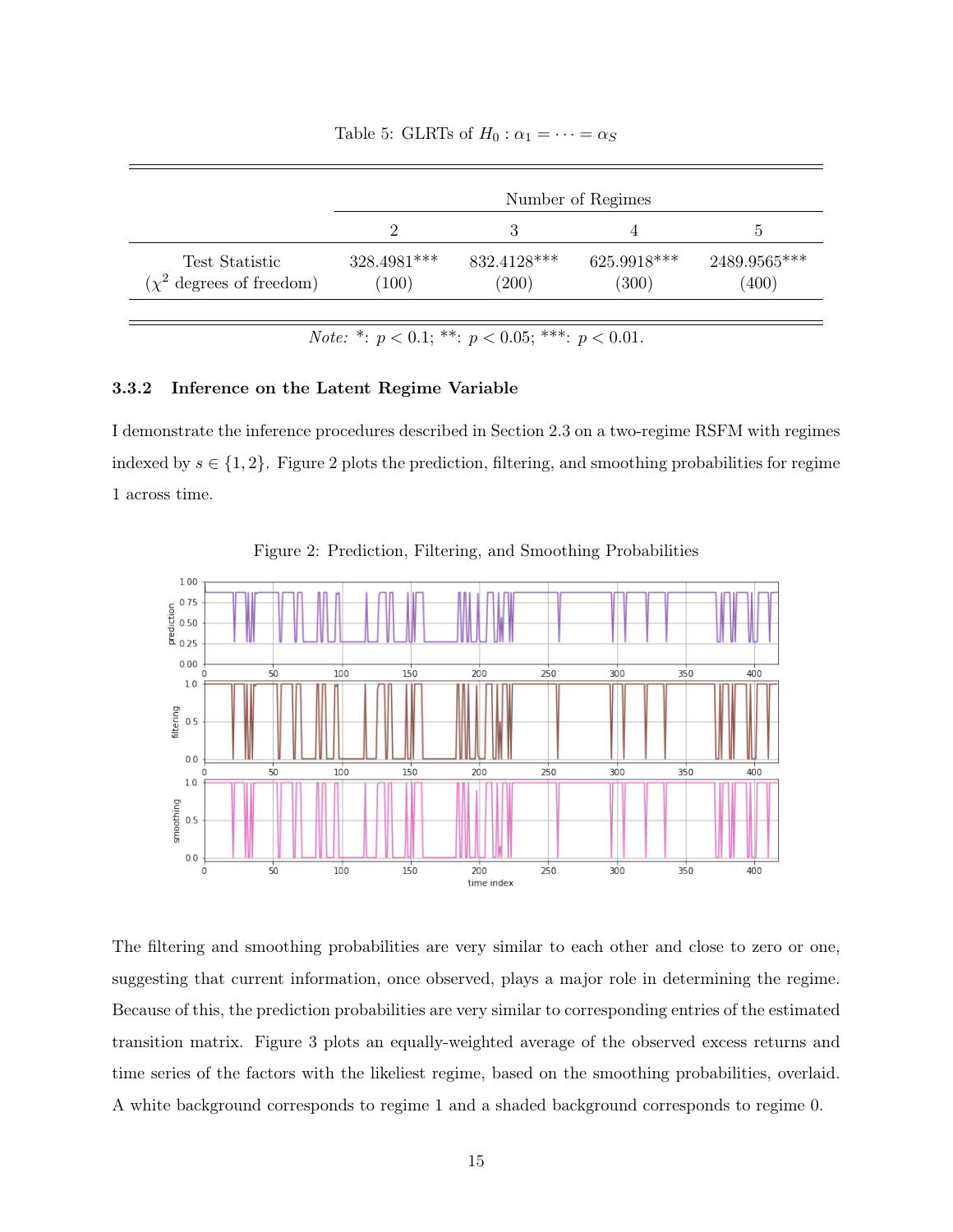

Figure 3: Return and Factor Time Series with Likeliest Regime

It appears that regime 1 generally corresponds to periods where the factor time series are less volatile and regime 2 generally corresponds to periods where the factor time series are more volatile. Indeed, the average idiosyncratic risk in regime 1 is about 4.7189, while the idiosyncratic risk in regime 2 is about 8.4808. This suggests that regimes are differentiated primarily by the volatility of observed returns and factors. The figure suggests that the likeliest regime often switches rapidly. As there are no serial relations in the models considered, observations are assigned to regimes based on the values alone, not their position in time. Likeliest regime switches be more "smooth" and "connected" if serial relations are added between the observed returns and/or factors.

# 4 Portfolio Selection

## 4.1 Setting

Let  $\mu$  and  $\Sigma$  be the mean vector and covariance matrix of joint returns on N assets. Suppose that an investor has mean-variance utility with risk aversion parameter  $\gamma > 0$ , i.e. the investor's utility from holding a portfolio specified by a weight vector  $w$  is given by the function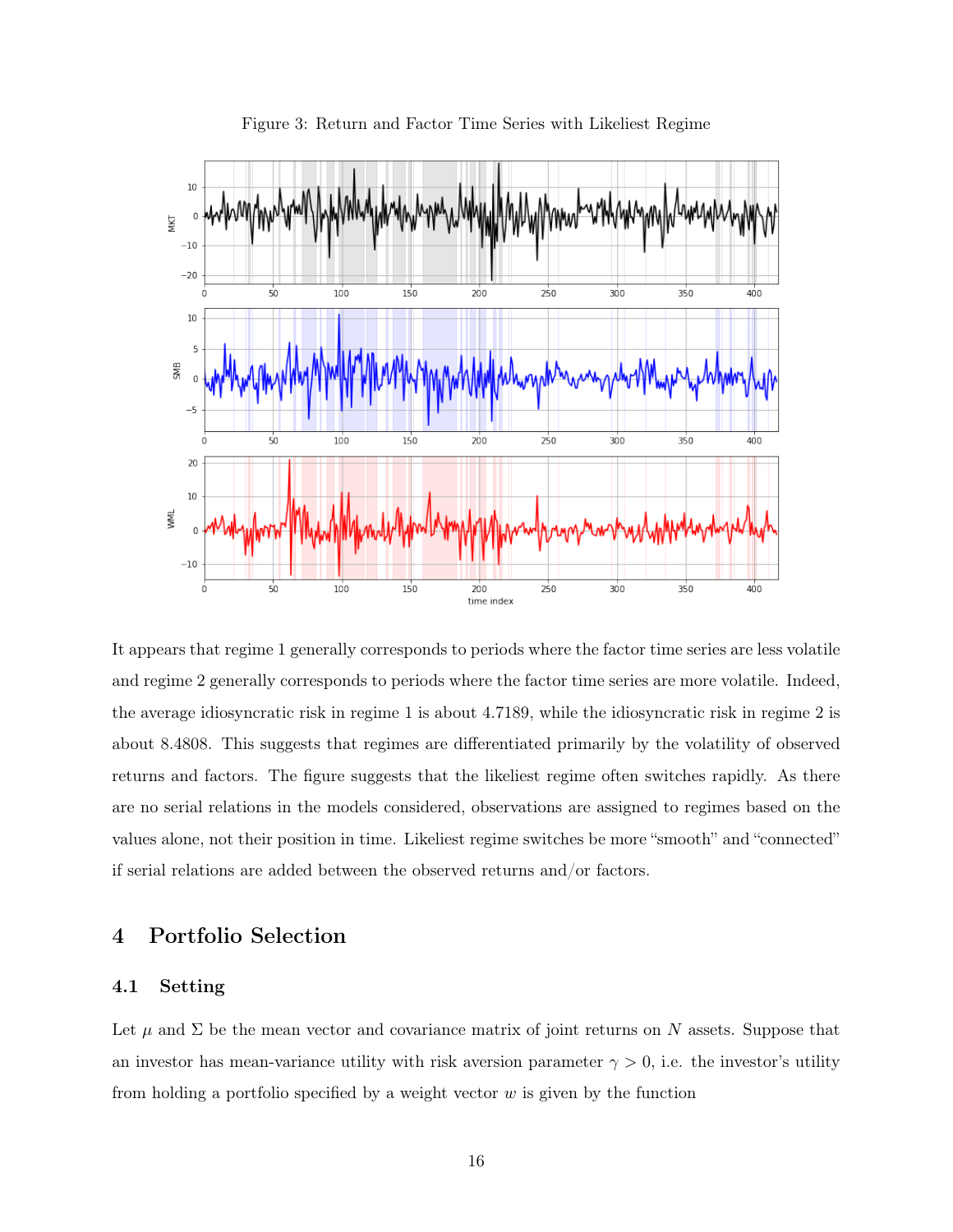$$
u(w) = \mu^{\top} w - \frac{\gamma}{2} w^{\top} \Sigma w
$$

How to estimate  $\mu$  and  $\Sigma$  has been a large topic in portfolio selection. With fitted regime-switching factor models, the estimate of  $\mu$  and  $\Sigma$  at time t can be refined by conditioning on  $z_{t-1}$ . Let  $\mu_f$  and  $\Sigma_f$  be the mean vector and covariance matrix, respectively, of the factors. Let  $\hat{p}$  be the prediction probability vector for  $z_t$  at time  $(t-1)$ . Then (derivations are in the appendix),

$$
\mathbb{E}[r_t|z_{t-1}] = \sum_{s=1}^{S} \hat{p}(s) \cdot (\alpha_s + B_s \mu_f)
$$
  
\n
$$
Cov[r_t|z_{t-1}] = \sum_{s=1}^{S} \hat{p}(s) \cdot (\alpha_s \alpha_s^{\top} + \alpha_s \mu_f^{\top} B_s^{\top} + B_s \mu_f \alpha_s^{\top} + B_s (\Sigma_f + \mu_f \mu_f^{\top}) B_s^{\top} + \text{diag} \sigma_s^2)
$$
  
\n
$$
- \left( \sum_{s=1}^{S} \hat{p}(s) \cdot (\alpha_s + B_s \mu_f) \right) \left( \sum_{s=1}^{S} \hat{p}(s) \cdot (\alpha_s + B_s \mu_f) \right)^{\top}
$$

I perform an empirical experiment as follows. I set a training period of  $T_{\text{train}} = 300$  days and a holding period of  $H = 7$  days. At the end of the first training period and at the end of each holding period, I fit a three-regime RSFM using the past  $T_{\text{train}}$  observations. Given some  $\gamma > 0$ , I compute the optimal  $w$  under mean-variance utility and restrictions on short-selling using the estimated  $\mathbb{E}[r_t|z_{t-1}]$  and  $\text{Cov}[r_t|z_{t-1}]$ . I include the restrictions on short-selling to be more realistic, as it is often difficult to short on cryptocurrency trading platforms. The short-selling restrictions also imply that many of the optimal weights will be set to zero, leading to sparse portfolios, another feature of real-world investing behavior. I record the performance of the portfolio over a test period, rebalancing the portfolio every H days, and compare its performance against simpler estimates of the mean vector and covariance matrix, such as using a factor model or the empirical distribution. Practical considerations for running this experiment are in the appendix.

#### 4.2 Results

Figure 4 shows the average returns over the test period when using the RSFM, factor model (FM) and empirical distribution (ED) to estimate the mean vector and covariance matrix of asset returns against various values of the risk aversion parameter. The figure suggests that the outperformance of the RSFM estimates to the FM and ED estimates is robust to values of the risk aversion parameter  $\gamma$ . The figure also suggests that over the test period, trading using RSFM estimates outperforms a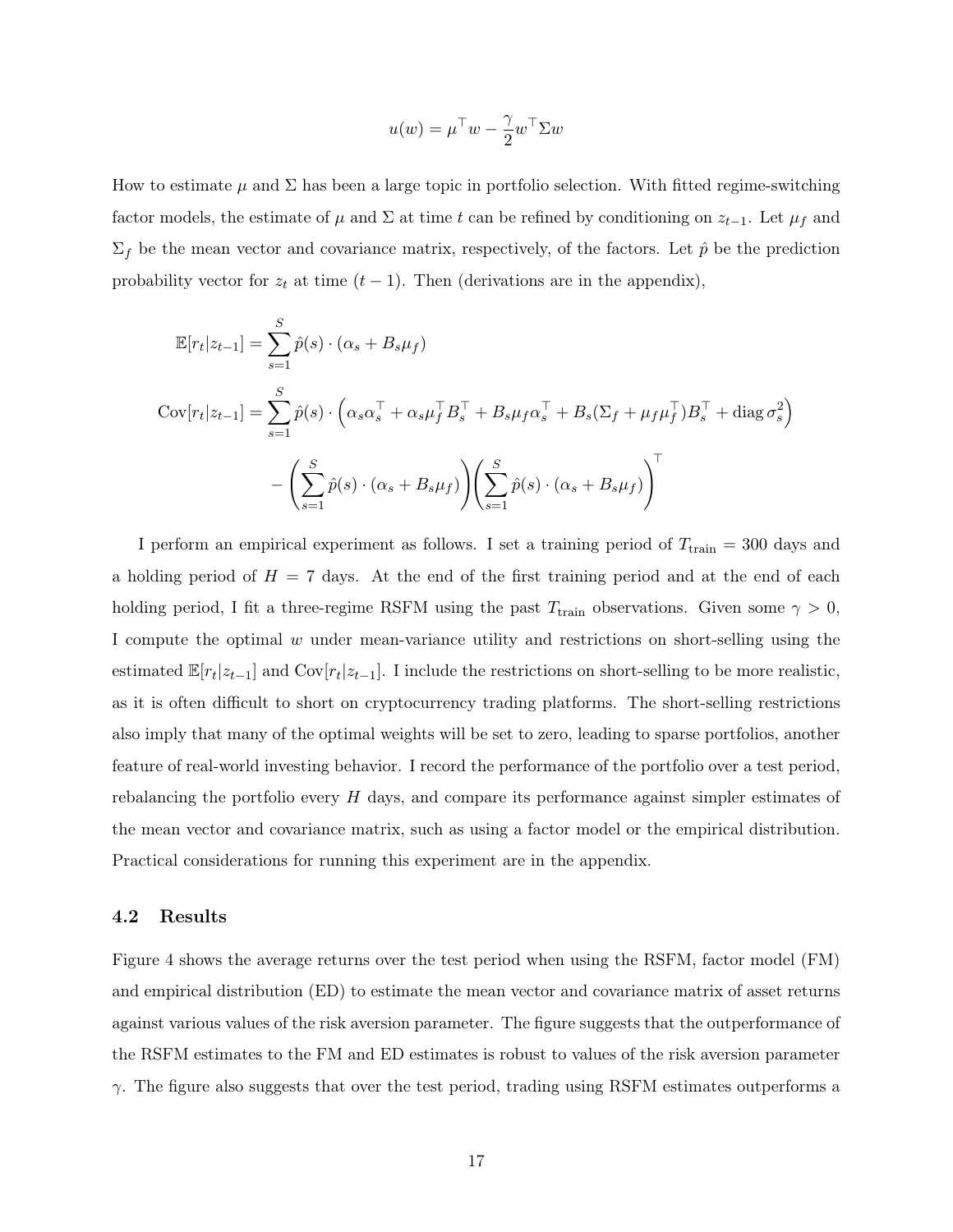momentum strategy with  $H = 7$  and no short positions, i.e. buying the value-weighted portfolio of the coins in the highest quintile for one-week momentum at each rebalancing day. Figure 5 shows the results of the experiment in Section 4.1 ran with training periods of  $T_{\text{train}} = 330$  (left) and  $T_{\text{train}} = 365$  (right), showing the robustness of the RSFM estimates' overperformance to training period length.

Figure 4: Portfolio Performance



Figure 5: Additional Portfolio Performance



# 5 Demand Estimation

## 5.1 Setting

Suppose there are J heterogeneous investors. [Benetton and Compiani](#page-24-9) [\(2020\)](#page-24-9) follow the asset pricing model of [Koijen and Yogo](#page-24-10) [\(2019\)](#page-24-10) and model investor j's portfolio weights relative to an outside asset subscripted by 0 as

$$
\frac{w_{t,i,j}}{w_{0,i,j}} = \exp(\alpha \cdot mc_{t,i} + \beta X_{t,i} + \gamma B_{i,j} + \lambda D_j) \cdot \varepsilon_{t,i,j}
$$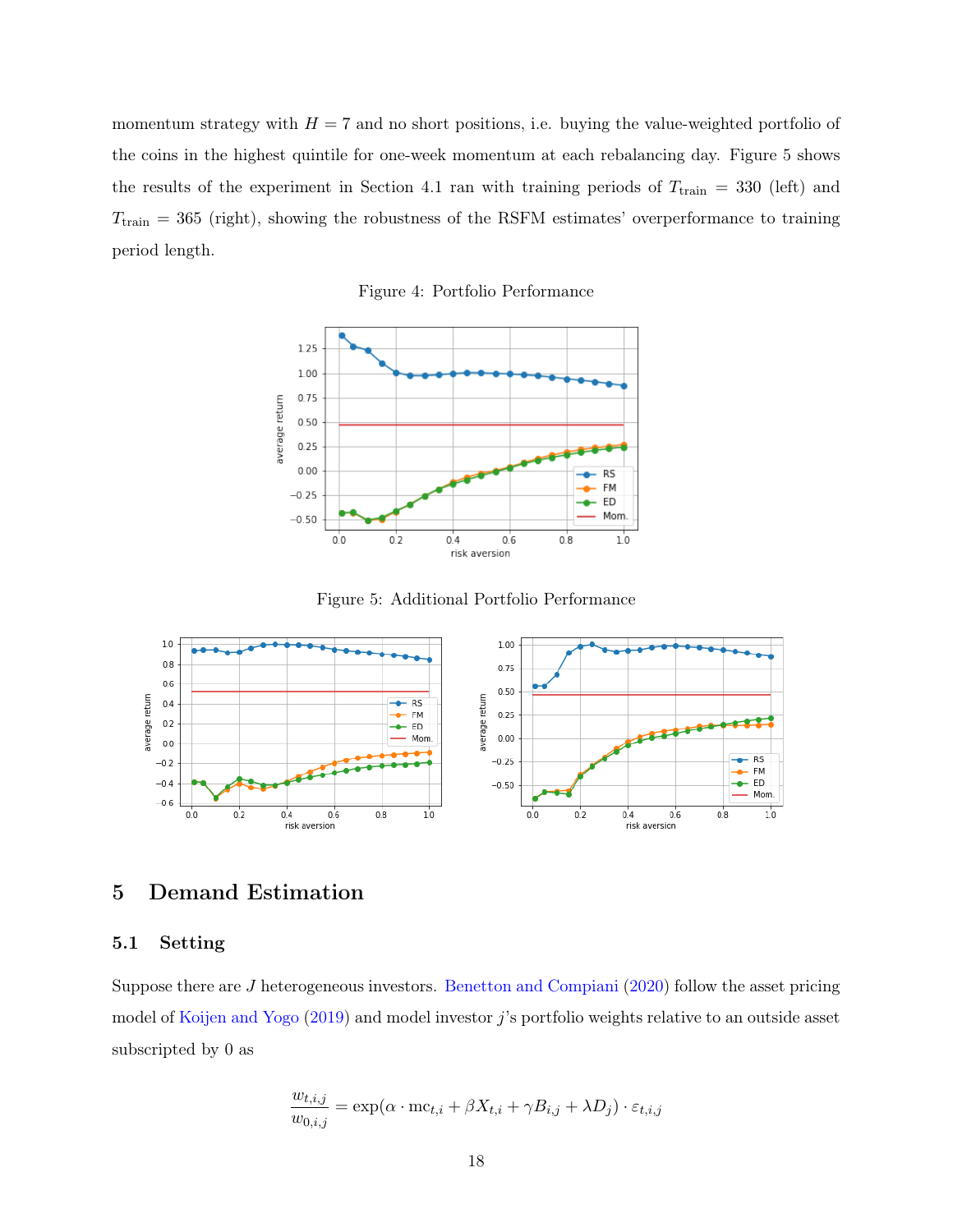where  $mc_{t,i}$  is the log-market capitalization and  $X_{t,i}$  is a vector of characteristics (here, a proof-ofwork indicator, market beta, and four-week momentum) of coin i at time t,  $B_{i,j}$  is a vector of beliefs that investor j has about coin i,  $D_j$  is a vector of demographic data for investor j, and  $\varepsilon_{t,i,j}$  is a shock term capturing any unobserved factors affecting  $w_{t,i,j}/w_{t,0,j}$ . [Benetton and Compiani](#page-24-9) [\(2020\)](#page-24-9) use holdings data as the  $w_{t,i,j}/w_{t,0,j}$  and binary variables encoding survey responses as the  $B_{i,j}$ . The parameter vector  $(\alpha, \beta, \gamma, \lambda)$  is estimated using the generalized method of moments (GMM) with a supply-side instrument for the log-market capitalization.

To use the regime-switching framework to estimate the effect of investor beliefs on demand for cryptocurrencies, I assume the following:

- The market has S regimes, and returns have a regime-dependent factor structure. At each time  $t$ , the market regime is drawn from some true distribution  $p_t$ .
- Investors have mean-variance utilities and short-selling restrictions on their cryptocurrency portfolios, given their perception of the market regime distribution. Under this assumption, investor heterogeneity and pricing anomalies can be explained by divergences from the perceived distributions to the true distribution.
- Investors allocate a fixed amount of their wealth to an outside asset representative of noncryptocurrency assets for the entire test period. This is so that  $w_{t,i,j}/w_{t,0,j}$  can be normalized to simply  $w_{t,i,j}$ .

I simulate the second assumption and introduce investor heterogeneity by setting each investor's perception of the market regime distribution to be the estimated latent variable distribution exponentially tilted by the investor's individual belief bias parameters. Formally, each investor  $j \in \{1, \ldots, J\}$ is given a parameter  $\theta_j$  representing the investor's predisposition towards the bandwagon effect and a parameter  $\eta_j$  representing the investor's predisposition towards belief in high-volatility states. To simulate these representations of belief biases, I tilt the estimated latent variable distribution  $\hat{p}_t$  at time  $t$  for investor  $j$  as follows:

- Draw  $\theta_j$  and  $\eta_j$  from distributions  $D_\theta$  and  $D_\eta$ , respectively. At each test or rebalancing day t, do the following:
	- Fit a (three-regime) RSFM using the last  $T_{\text{train}}$  observations from time  $t-1$ . Obtain the prediction probabilities  $\hat{p}_t$  at time t and the estimated idiosyncratic risk  $\hat{\sigma}_1, \ldots, \hat{\sigma}_S$ .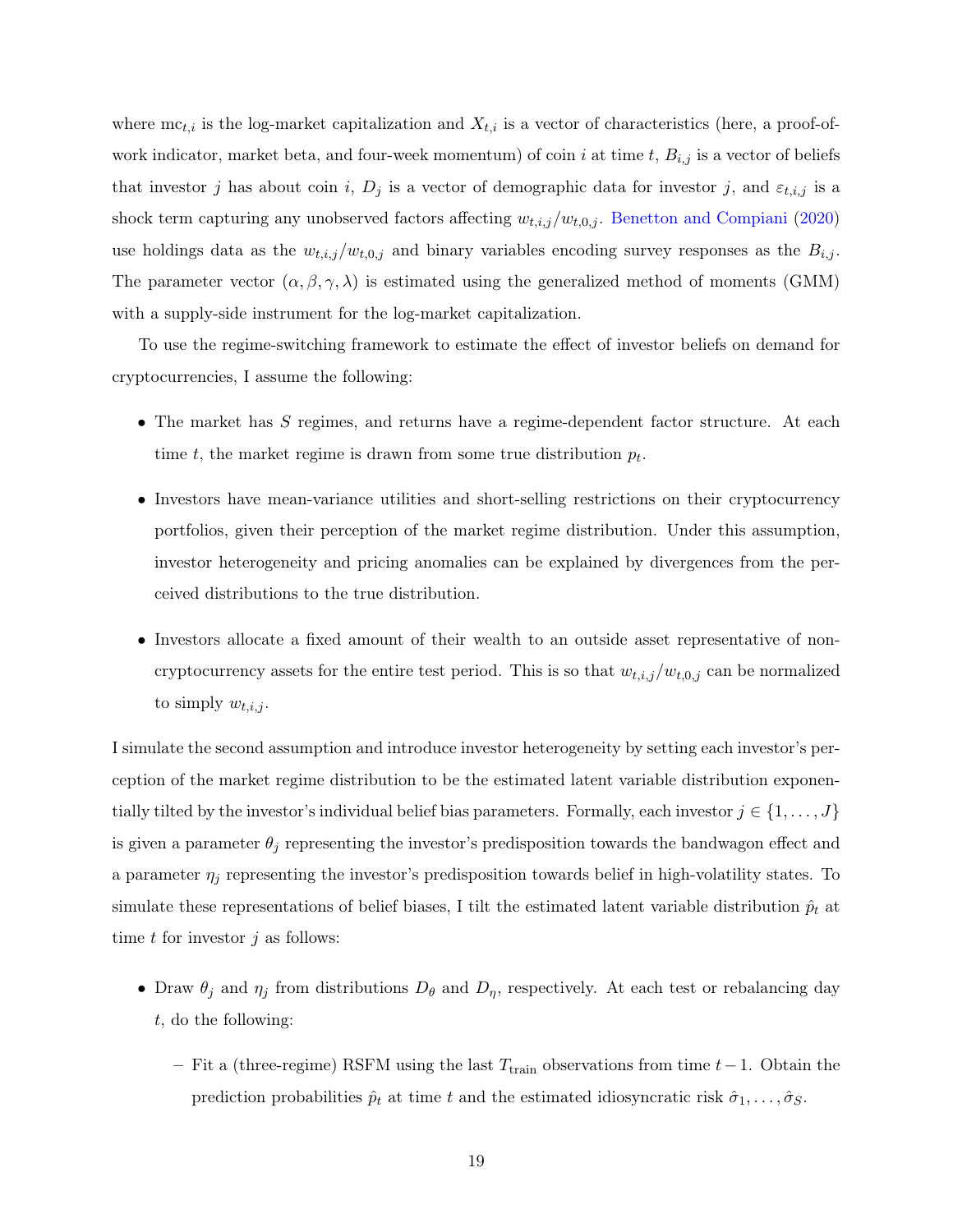- Let  $s'_{(1)},\ldots,s'_{(S)}$  be the regimes ordered in increasing order by their probability under  $\hat{p}_t$ . Let  $\tilde{p}_{t,j}$  be an intermediary distribution given by

$$
\tilde{p}_{t,j}(s'_{(k)}) = \frac{\hat{p}_t(s'_{(k)}) \cdot \exp(\theta_j k)}{\sum_{k'=1}^S \hat{p}_t(s'_{(k')}) \cdot \exp(\theta_j k')}
$$

- Let  $s''_{(1)},\ldots,s''_{(S)}$  be the regimes ordered in increasing order by their average idiosyncratic risk under  $(\hat{\sigma}_1, \ldots, \hat{\sigma}_S)$ . Let  $\hat{p}_{t,j}$  be the tilted distribution, given by

$$
\hat{p}_{t,j}(s_{(k)}'') = \frac{\tilde{p}_{t,j}(s_{(k)}'') \cdot \exp(\eta_j k)}{\sum_{k'=1}^{S} \tilde{p}_{t,j}(s_{(k')}'') \cdot \exp(\eta_j k')}
$$

This tilting scheme means that if  $\theta_j$  is positive (negative), then the distribution will be tilted in favor of the more (less) likely regimes, assuming that the overall market sentiment about the regime distribution is proxied by  $\hat{p}_t$ . Analogously, if  $\eta_j$  is positive (negative), then the distribution will be tilted in favor of the more (less) volatile regimes, where regime volatility is proxied by the RSFM estimates of idiosyncratic risk. These belief biases are relevant and worth analyzing with regard to the data set as social media has a heavy influence on cryptocurrency price fluctuations, and these biases are present on social media. [Wang et al.](#page-25-14) [\(2015\)](#page-25-14) finds that there is a presence of the bandwagon effect on the popularity and lifecycle of Facebook posts, and [Al Guindy](#page-24-11) [\(2021\)](#page-24-11) finds that increased social media activity corresponds to greater cryptocurrency price volatility, suggesting a connection between investor attention and cryptocurrency price volatility.

Whereas [Benetton and Compiani](#page-24-9) [\(2020\)](#page-24-9) use real-world holdings data, I use the assumptions of the regime-switching framework and exponential tilting to simulate holdings data. There are several strengths to this approach. First, holdings data may be unrepresentative of all investors and prone to measurement error, and binary survey responses may not elicit or capture well the true beliefs of the investors. Second, simulated data is beneficial for understanding the demand of investors who maximize utility given their beliefs, as real-world data may include investors who, after controlling for beliefs, still trade irrationally. Third, it may be difficult to capture or quantify belief biases from surveys or real-world data.

The simulated data is created as follows. At each test or rebalancing day  $t$ , I fit a (three-regime) RSFM using the last  $T_{\text{train}}$  observations from time  $t-1$ . Given  $\hat{p}_{t,j}$  for investor j, I compute the optimal portfolio under mean-variance utility, short-selling restrictions, and risk aversion parameter  $\gamma_j$  like in Section 4, but using  $\hat{p}_{t,j}$  instead of  $\hat{p}_t$ . The values of the risk aversion parameter can be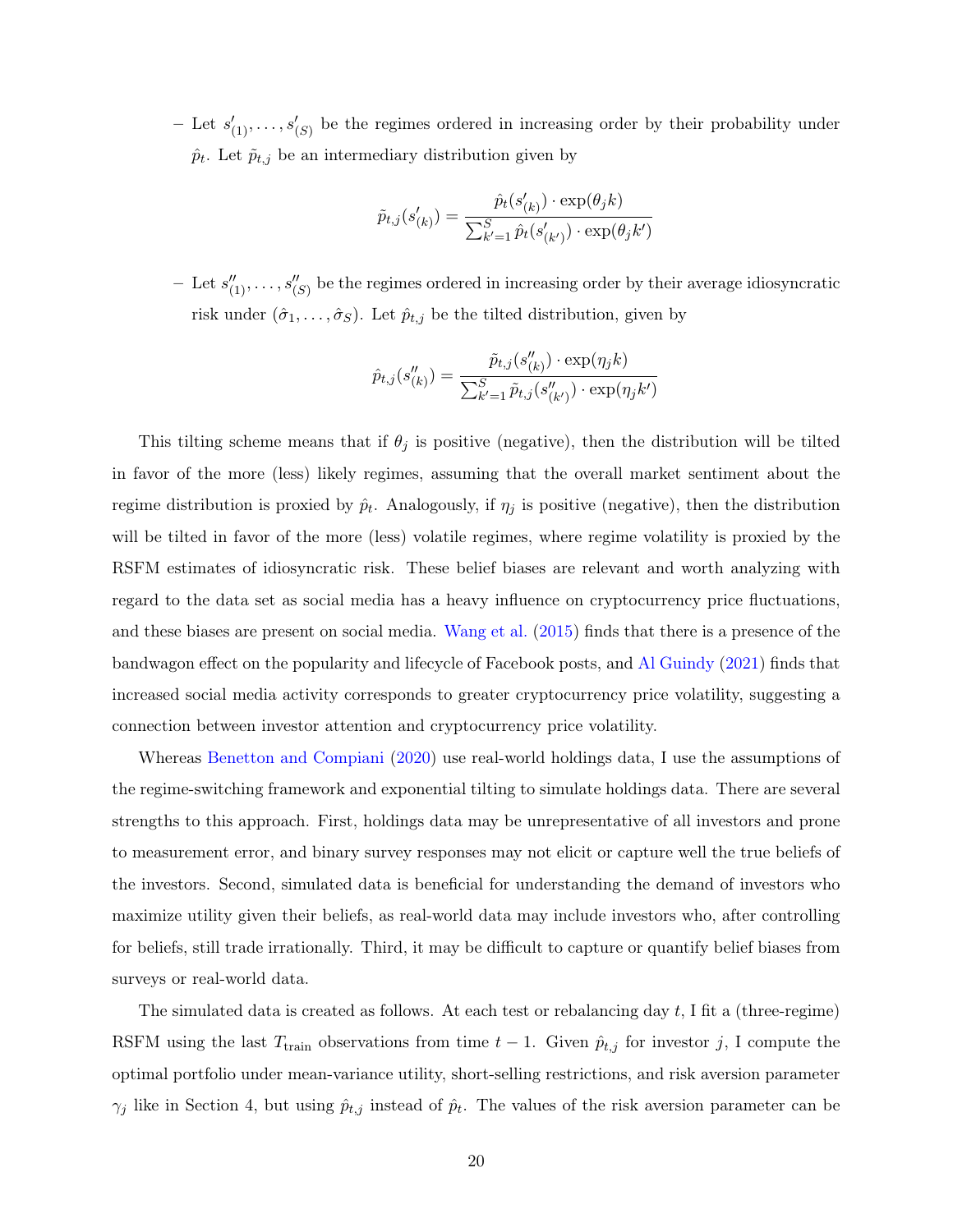fixed or drawn from a distribution  $D_{\gamma}$ . This gives  $w_{t,i,j}$  for  $i \in \{1, \ldots, N\}$ . By the third assumption, I normalize  $w_{t,0,j}$  to 1 for all investors  $j \in \{1,\ldots,J\}$ , so  $w_{t,i,j}$  is investor j's holdings ratio of coin i to the outside asset at time t. I set the number of investors in the market to  $J = 100$  and rebalance portfolios on 16 occasions for a total of 160,000 simulated data points. This method to simulate data relies on the second and third assumptions for justification. Differing slightly from this setting, [Koijen and Yogo](#page-24-10) [\(2019\)](#page-24-10) assume mean-variance utilities across the cryptocurrency portfolio and the outside asset, and fix the risk aversion parameter to  $\gamma = 1$ .

I follow [Benetton and Compiani](#page-24-9) [\(2020\)](#page-24-9) in their choice of cryptocurrency controls: log-market capitalization, proof-of-work indicator, market beta via the CAPM, and one-week momentum of coin i at time t; I add the investors' belief bias parameters. The observation vector  $X_{t,i,j}$  is then

$$
X_{t,i,j} = (\text{mc}_{t,i}, \mathbb{I}[\text{PoW}]_i, \text{MKT}_{t,i}, \text{MOM}_{t,i}, \gamma_j, \theta_j, \eta_j)
$$

[Benetton and Compiani](#page-24-9) [\(2020\)](#page-24-9) observe that log-market capitalization may be endogenous due to its simultaneity in determining cryptocurrency supply and demand, and instrument on the log-supply, where the supply of coin i at time t is given by  $\text{SUP}_{t,i} = \text{MC}_{t,i}/\pi_{t,i}$ . To show the relevance of the instrument, I follow the first-stage regression of [Benetton and Compiani](#page-24-9) [\(2020\)](#page-24-9), which only includes cryptocurrency characteristics:

$$
\text{mc}_{t,i} = \psi^\top(\text{sup}_{t,i}, \mathbb{I}[\text{PoW}]_i, \text{MKT}_{t,i}, \text{MOM}_{t,i})
$$

with parameter vector  $\psi$ . The instrumented observation is

$$
Z_{t,i,j} = (\text{sup}_{t,i}, \mathbb{I}[\text{PoW}]_i, \text{MKT}_{t,i}, \text{MOM}_{t,i}, \gamma_j, \theta_j, \eta_j)
$$

Let  $y_{t,i,j} = w_{t,i,j}/w_{t,0,j}$ . The demand equation is then

$$
y_{t,i,j} = \exp(\beta^\top X_{t,i,j}) \cdot \varepsilon_{t,i,j}
$$

with parameter vector  $\beta$  and moment condition

$$
\mathbb{E}[\varepsilon_{t,i,j}|Z_{t,i,j}] = 1
$$

I then use the GMM to estimate  $\beta$ . Practical considerations for estimating  $\beta$  are in the appendix.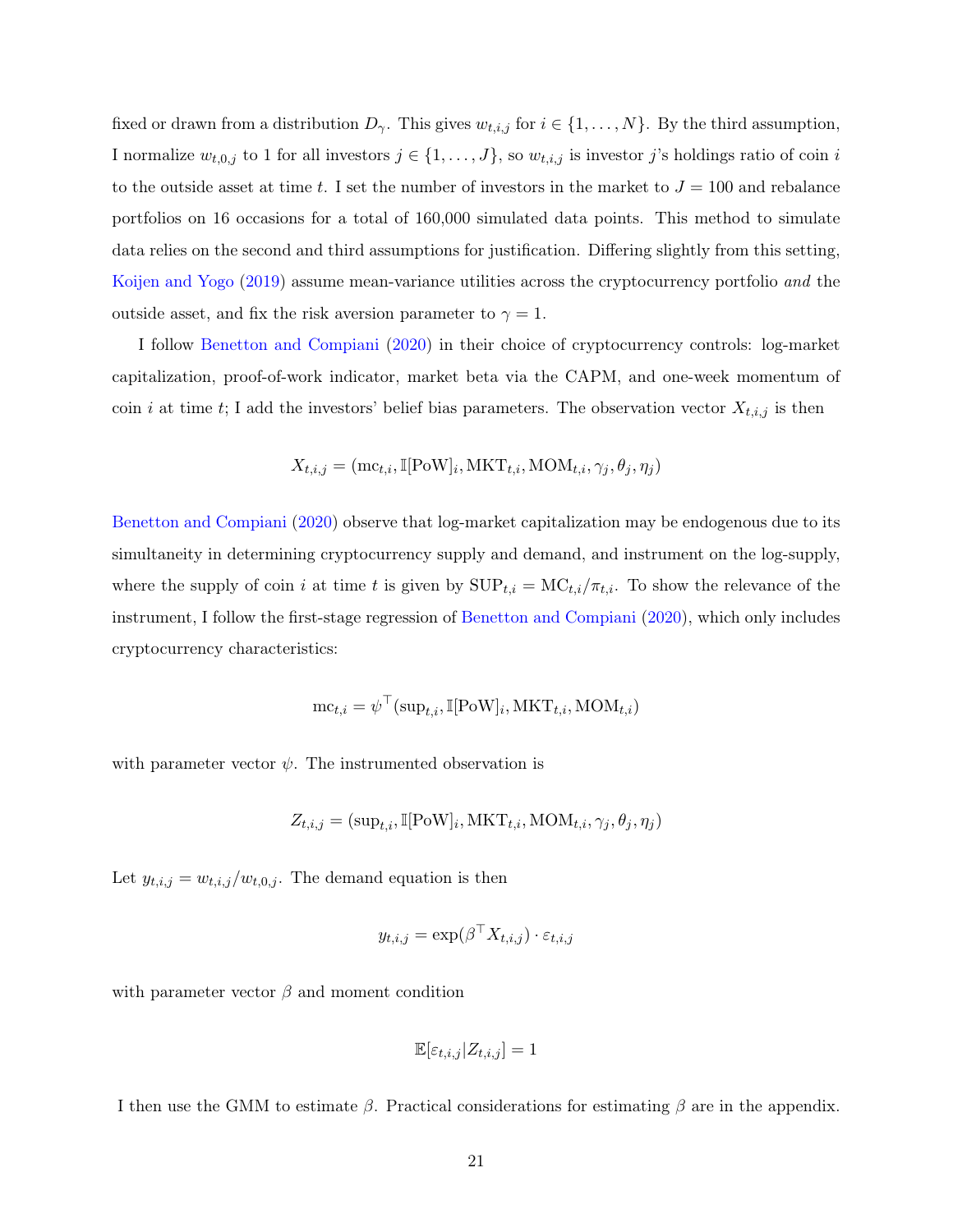#### 5.2 Results

Table 6 displays the results of the first-stage regression. All coefficients are significant at the 0.05 level, with most significant at the 0.01 level as well, demonstrating instrument relevance of the logsupply. Table 7 displays the GMM estimation results for various combinations of variables. In all of these settings, the coefficients on log-market capitalization and proof-of-work are negative with significance, suggesting that investors generally have a higher level of demand for coins that are small and/or do not use proof-of-work. The coefficients on the market beta and momentum are positive with significance, suggesting that investors generally have higher demand for coins with high market beta exposure and/or momentum. Since coins requiring proof-of-work tend to be larger, size and returns are negatively correlated, and momentum and returns are positively correlated, it appears that these rational simulated investors thus have higher demand for coins with higher returns. The market beta coefficient suggests that these investors have higher demand for more volatile coins, even after controlling for risk aversion.

Table 6: First-Stage Regression

| Dependent<br>Variable: mc | sup         | $\mathbb{I}[\text{PoW}]$ | <b>MKT</b>  | MOM        |
|---------------------------|-------------|--------------------------|-------------|------------|
|                           | $0.6907***$ | $1.0091***$              | $7.0477***$ | $0.0601**$ |
|                           | (0.017)     | (0.208)                  | (0.323)     | (0.026)    |

Note: \*:  $p < 0.1$ ; \*\*:  $p < 0.05$ ; \*\*\*:  $p < 0.01$ .

In the results of [Benetton and Compiani](#page-24-9) [\(2020\)](#page-24-9), the coefficients on log-market capitalization and the proof-of-work indicator are positive with significance, and the coefficient on four-week momentum is positive but not significant. This may be because of everyday real-world investors typically hearing only of larger cryptocurrencies, many of which require proof-of-work; on the other hand, smaller coins tend to have higher returns, so utility-maximizing investors will demand more of those smaller coins, many of which do not require proof-of-work. Recalling that I use oneweek momentum instead of four-week momentum, it appears that one-week momentum is a better predictor of demand than four-week momentum.

In all settings, the coefficient on the bandwagon effect belief bias are negative with significance. At face value, this can be interpreted as a lower base level of demand for investors who are more prone to bandwagoning. However, most of the rebalancing days used to simulate data points had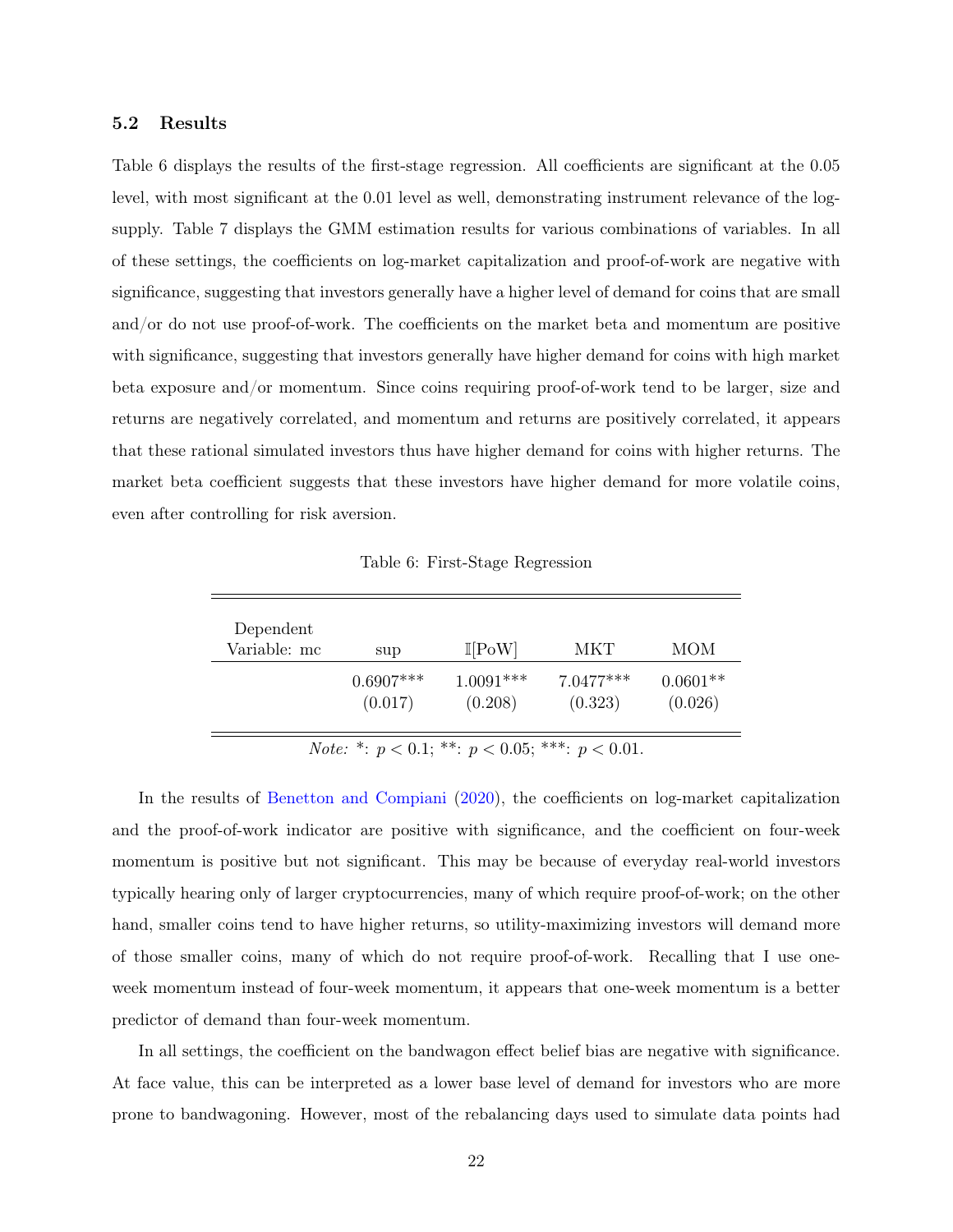the regime with the lowest average volatility as the likeliest state, so it may be the case  $\theta$  is indirectly capturing beliefs about volatility, i.e. high values of  $\theta$  are practically like low values of  $\eta$ . This can be ultimately ruled out as the coefficient on  $\eta$ , although not significant in most settings, has the same sign as the coefficient on  $\theta$ , as it is expected to have the opposite sign under that explanation. Furthermore, the coefficient on  $\eta$  becomes more significant when not controlling for  $\theta$ , suggesting that there is more than just the relative volatility of the likeliest state influencing demand, so the face-value interpretation has some validity for now and warrants further exploration. The coefficient on risk aversion is negative with significance in all settings, implying that more risk-averse investors have a lower base level of demand. This in turn may imply that the basket of cryptocurrencies is too risky, in their opinion, compared to the outside asset(s).

It should be emphasized that these results provide insights on cryptocurrency demand solely for utility-maximizing investors, and do not characterize cryptocurrency demand in the real world. Investors' traits and belief biases were drawn according to  $D_{\theta}, D_{\eta} \sim \mathcal{U}(-1, 1)$  and  $D_{\gamma} \sim \mathcal{U}(0, 1)$ . Robustness checks on the underlying distribution where traits and belief biases are drawn from are in the appendix.

|                          | $D_{\theta}, D_{\eta} = \mathcal{U}(-1, 1); D_{\gamma} = \mathcal{U}(0, 1)$ |                        |                        |                        |                        |                        |                        |
|--------------------------|-----------------------------------------------------------------------------|------------------------|------------------------|------------------------|------------------------|------------------------|------------------------|
|                          | (1)                                                                         | (2)                    | (3)                    | (4)                    | (5)                    | (6)                    | (7)                    |
| mc                       | $-0.244***$<br>(0.006)                                                      | $-0.235***$<br>(0.006) | $-0.243***$<br>(0.005) | $-0.234***$<br>(0.006) | $-0.227***$<br>(0.007) | $-0.234***$<br>(0.007) | $-0.226***$<br>(0.007) |
| $\mathbb{I}[\text{PoW}]$ | $-1.436***$<br>(0.086)                                                      | $-1.590***$<br>(0.084) | $-1.429***$<br>(0.086) | $-1.591***$<br>(0.084) | $-1.600***$<br>(0.081) | $-1.444***$<br>(0.083) | $-1.592***$<br>(0.081) |
| <b>MKT</b>               | $0.836***$<br>(0.117)                                                       | $0.684***$<br>(0.123)  | $0.809***$<br>(0.116)  | $0.664***$<br>(0.122)  | $0.630***$<br>(0.124)  | $0.756***$<br>(0.117)  | $0.629***$<br>(0.123)  |
| <b>MOM</b>               | $0.068***$<br>(0.004)                                                       | $0.066***$<br>(0.004)  | $0.068***$<br>(0.004)  | $0.066***$<br>(0.004)  | $0.066***$<br>(0.004)  | $0.068***$<br>(0.004)  | $0.066***$<br>(0.004)  |
| $\gamma$                 |                                                                             |                        |                        |                        | $-0.265***$<br>(0.091) | $-0.234**$<br>(0.092)  | $-0.300***$<br>(0.090) |
| $\theta$                 |                                                                             | $-0.271***$<br>(0.038) |                        | $-0.267***$<br>(0.038) | $-0.271***$<br>(0.037) |                        | $-0.265***$<br>(0.037) |
| $\eta$                   |                                                                             |                        | $-0.061*$<br>(0.036)   | $-0.020$<br>(0.036)    |                        | $-0.064*$<br>(0.036)   | $-0.026$<br>(0.035)    |

Table 7: Demand Estimation

Note: \*:  $p < 0.1;$  \*\*:  $p < 0.05;$  \*\*\*:  $p < 0.01$ .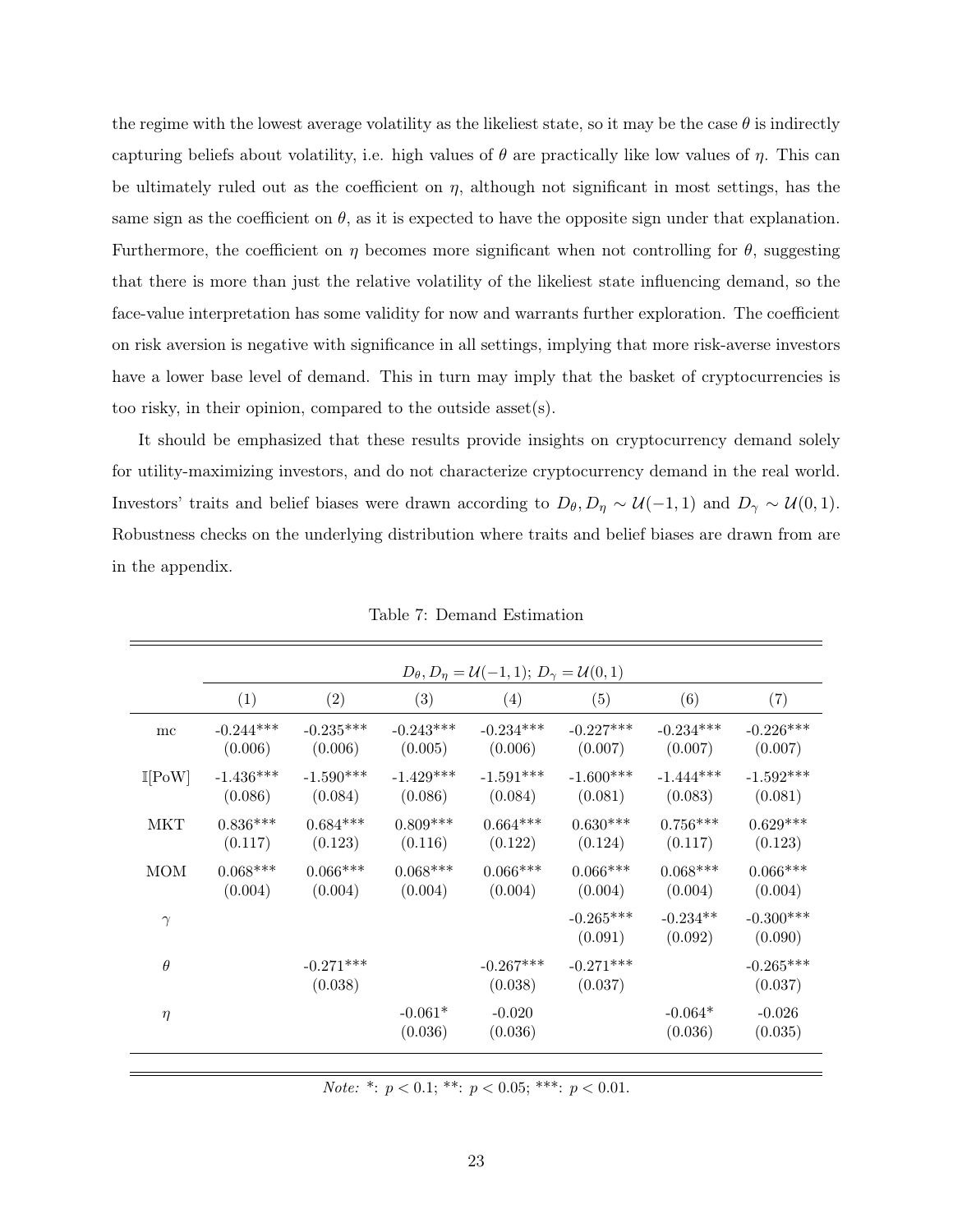# 6 Conclusion

In this paper, I have considered four types of regime-switching factor models and derived closed-form update rules for the parameters of each of them. The assumption of Gaussian idiosyncratic risk is critical to derive the closed-form updates and view some of them as weighted linear regressions. With the market, size, and momentum as my factors, I fitted these models on recent cryptocurrency data, showing how the RSFM and  $\alpha$ -RSFM with  $S = 3$  regimes appear to be the best models for the data. I then demonstrated two applications of the regime-switching framework of the models. First, I estimated mean vectors and covariance matrices conditional on the latent-state distribution, and showed that mean-variance-optimal portfolios using these estimates outperform those using traditional estimation methods (e.g. non-regime-switching factor models and empirical distributions), as well as the common momentum strategy. Second, I simulated and estimated a model of demand for cryptocurrencies. The regime-switching and demand model framework allowed for testing the effect cryptocurrency characteristics, risk aversion, and belief biases on utility-maximizing investors' demand for cryptocurrencies, with most covariates considered having significant coefficients. Notably, the simulation suggests that higher risk aversion and bandwagoning propensity results in a lower base level of demand.

There is plentiful room for further exploration with regard to both the model formulation and application areas. As hinted in Section 3.3, future work could incorporate serial components to the models, such as regime-switching vector autoregressive models for the factor time series or regimeswitching conditional heteroskedasticity models for the idiosyncratic risk part of the factor model. For portfolio selection, the regime-switching framework could be incorporated in some of the more innovative estimation methods described in Section 4.1 (e.g. robust optimization and resampling). For demand estimation, additional tilting schemes could be considered that represent other investor traits or belief biases. The tilting scheme proposed here could also motivate research into empirical methods of estimating and calibrating the tilting parameters given real-world investor data. Overall, regime-switching factor models are rich in their mathematical and statistical structure, as well as in their practical uses.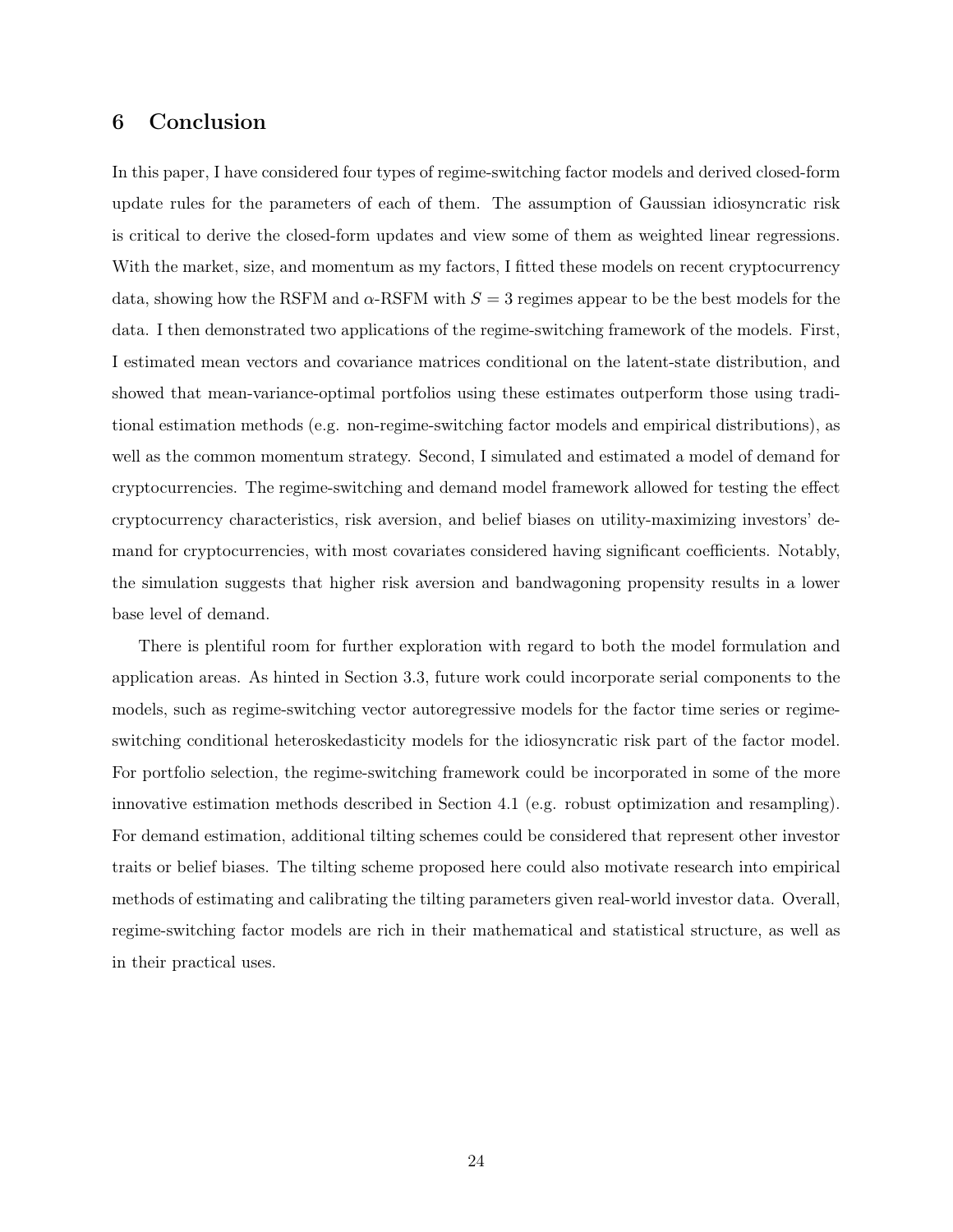# References

- <span id="page-24-11"></span>Al Guindy, M. (2021). Cryptocurrency price volatility and investor attention. International Review of Economics & Finance, 76, 556-570.
- <span id="page-24-0"></span>Augustyniak, M. (2014). Maximum likelihood estimation of the Markov-switching GARCH model. Computational Statistics  $\mathcal B$  Data Analysis, 76, 61–75.
- <span id="page-24-3"></span>Bae, G. I., Kim, W. C., and Mulvey, J. M. (2014). Dynamic asset allocation for varied financial markets under regime switching framework. European Journal of Operational Research, 234(2), 450-458.
- <span id="page-24-6"></span>Baum, L. E., Petrie, T., Soules, G. and Weiss, N. (1970). A maximization technique occurring in the statistical analysis of probabilistic functions of Markov chains. The Annals of Mathematical Statistics, 41(1), 164-171.
- <span id="page-24-9"></span>Benetton, M. and Compiani, G. (2020). Investors' beliefs and cryptocurrency prices. Becker Friedman Institute Working Papers, 2020-107.
- <span id="page-24-1"></span>Billio, M., Casarin R., Osuntuyi, A. (2016). Efficient Gibbs sampling for Markov switching GARCH models. Computational Statistics & Data Analysis, 100, 37-57.
- <span id="page-24-4"></span>Costa, G. and Kwon, R. H. (2019). Risk parity portfolio optimization under a markov regimeswitching framework. Quantitative Finance, 19(3), 453-471.
- <span id="page-24-5"></span>Costa, G. and Kwon, R. H. (2020). A regime-switching factor model for mean-variance optimization. Journal of Risk, 22(4).
- <span id="page-24-2"></span>Fama, E. F. and French, K. R. (1993). Common risk factors in the returns on stocks and bonds. Journal of Financial Economics, 33(1), 3-56.
- <span id="page-24-8"></span>Giglio, S., Maggiori, M., Stroebel, J. and Utkus, S. (2021). Five facts about beliefs and portfolios. American Economic Review, 111(5), 1481-1522.
- <span id="page-24-7"></span>Goldfarb, D. and Iyengar, G. (2003). Robust portfolio selection problems. Mathematics of Operations Research, 28(1), 1–38.
- <span id="page-24-10"></span>Koijen, R. S. J. and Yogo, M. (2019). A demand system approach to asset pricing. Journal of Political Economy, 127(4), 1475-1515.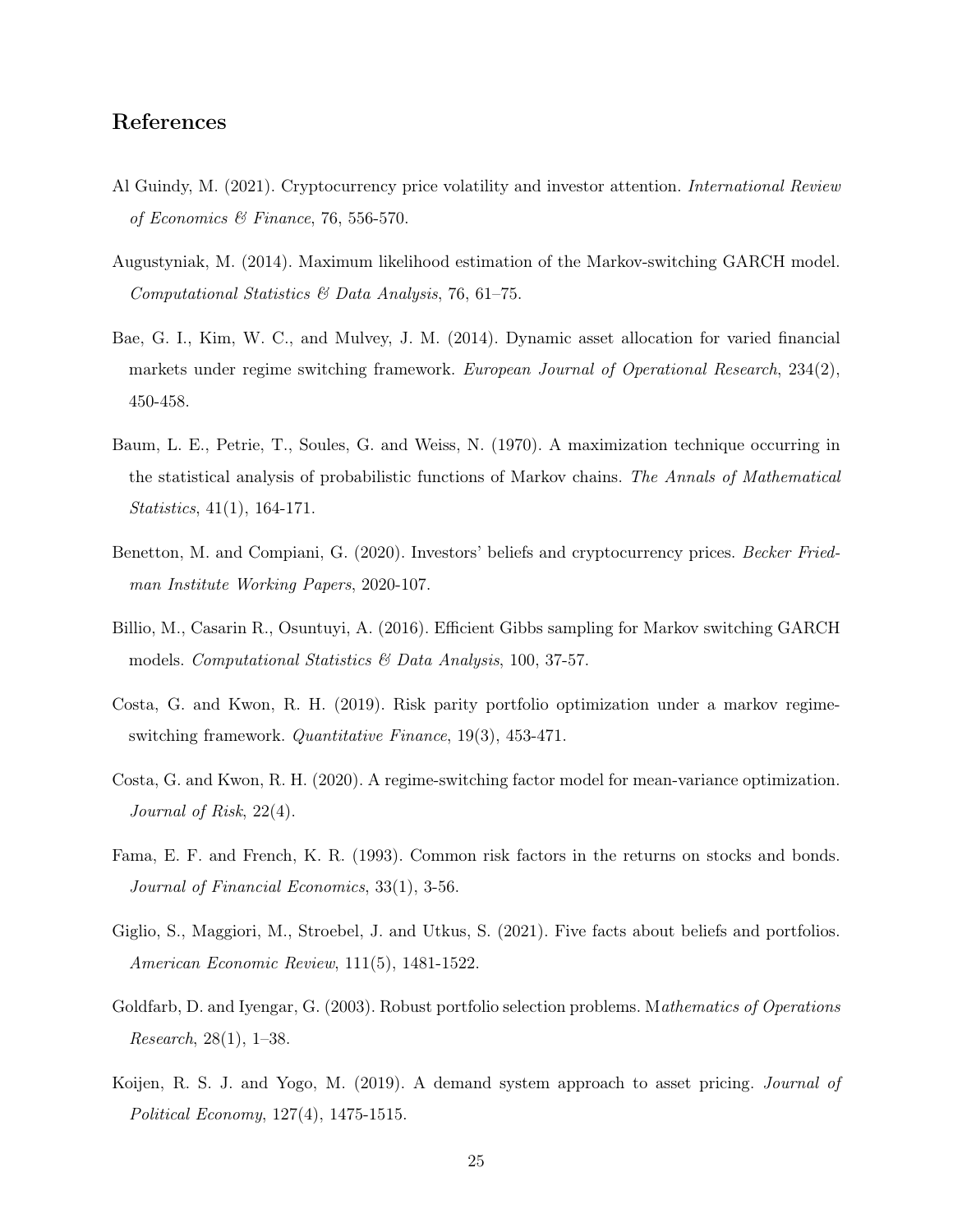- <span id="page-25-13"></span>Kim, C. (1994). Dynamic linear models with Markov-switching. Journal of Econometrics, 60, 1–22.
- <span id="page-25-3"></span>Kim, M.-J. and Yoo, J.-S. (1995). New index of coincident indicators: A multivariate Markov switching factor model approach. Journal of Monetary Economics, 36(3), 607-630.
- <span id="page-25-12"></span>Kuan, C.-M. (2002). Lecture on the Markov-switching model. Unpublished manuscript. Retrived from [https://homepage.ntu.edu.tw/~ckuan/pdf/Lec-Markov\\_note.pdf.](https://homepage.ntu.edu.tw/~ckuan/pdf/Lec-Markov_note.pdf)
- <span id="page-25-0"></span>Hamilton, J. D. (1989). A new approach to the economic analysis of nonstationary time series and the business cycle. Econometrica, 57(2), 357-384.
- <span id="page-25-1"></span>Hamilton, J. D. and Sumsel R. (1994). Autoregressive conditional heteroskedasticity and changes in regime. Journal of Econometrics, 64(1-2), 307-333.
- <span id="page-25-9"></span>Hubrich, S. (2017). 'Know When to Hodl 'Em, Know When to Fodl 'Em': An Investigation of Factor Based Investing in the Cryptocurrency Space. SSRN Electronic Journal, [10.2139/ssrn.3055498.](https://papers.ssrn.com/sol3/papers.cfm?abstract_id=3055498)
- <span id="page-25-5"></span>Liu, Y. and Tsyvinski A. (2021). Risks and returns of cryptocurrencies. The Review of Financial Studies, 34(6), 2689-2727.
- <span id="page-25-11"></span>Michaud, R. O. and Michaud, R. O. (2008). *Efficient Asset Management: A Practical Guide to* Stock Portfolio Optimization and Asset Allocation. Oxford University Press.
- <span id="page-25-4"></span>Nystrup, P., Madsen, H., and Lindström, E. (2018). Dynamic portfolio optimization across hidden market regimes. Quantitative Finance, 18(1), 83-95.
- <span id="page-25-2"></span>Sharpe, W. F. (1964). Capital asset prices: A theory of market equilibrium under conditions of risk. Journal of Finance, 19(3), 425-442.
- <span id="page-25-8"></span>Shen, D., Urquhart, A., and Wang, P. (2019). Does twitter predict bitcoin? Economics Letters, 174, 118-122.
- <span id="page-25-10"></span>Shen, D., Urquhart A., and Wang P. (2020). A three-factor pricing model for cryptocurrencies. Finance Research Letters, 34, 101248.
- <span id="page-25-6"></span>Urquhart, A. (2016). The inefficiency of bitcoin. Economics Letters, 148, 80-82.
- <span id="page-25-7"></span>Urquhart, A. (2018). What causes the attention of bitcoin? Economics Letters, 166, 40–44.
- <span id="page-25-14"></span>Wang, K. C., Lai, C.-M., Wang, T., and Wu, S. F. (2015). Bandwagon effect in Facebook discussion groups. Proceedings of ASE Big Data & Social Informatics 2015, 17.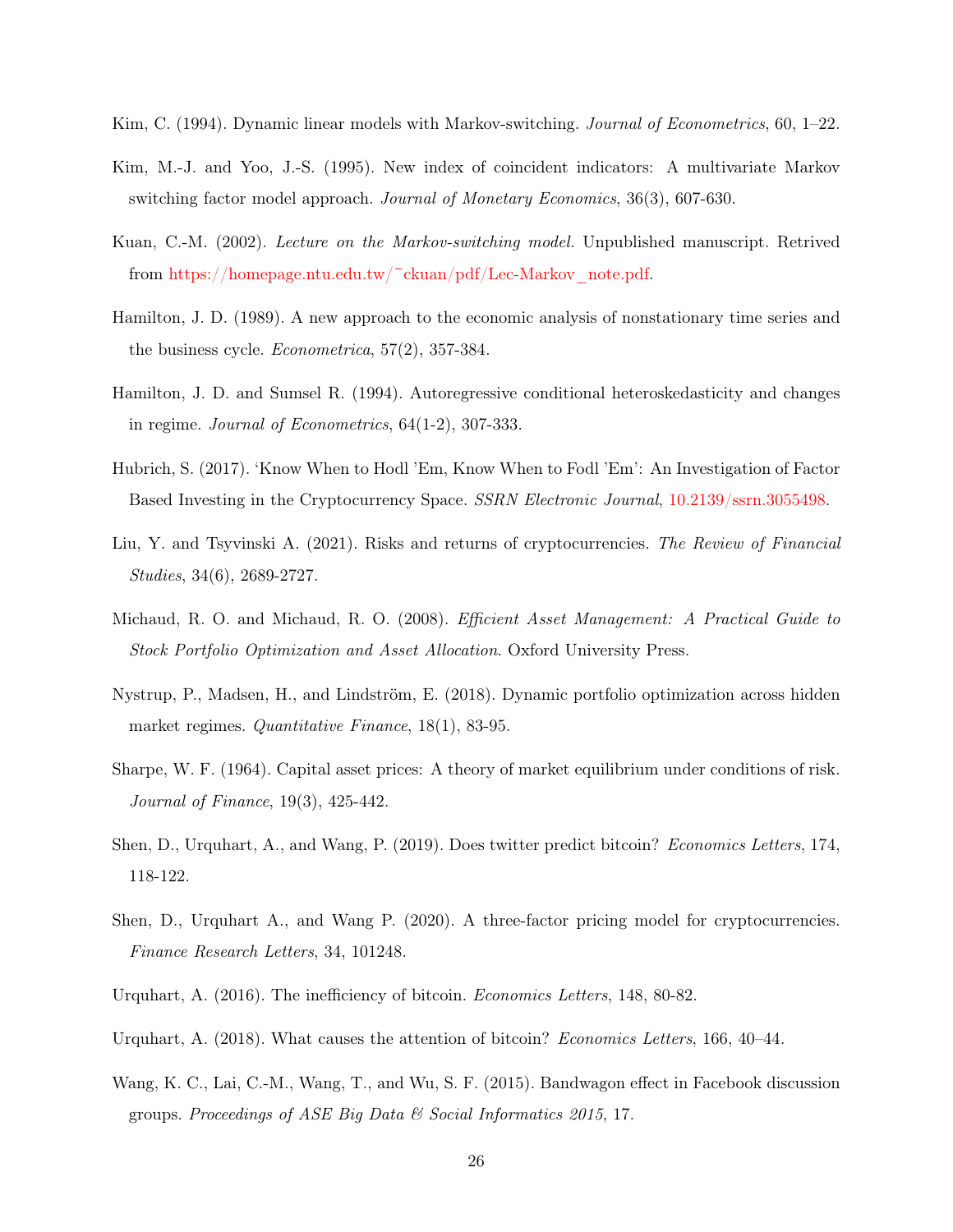# A Appendix

## A.1 Derivations for Section 2.2

### A.1.1 Regime-Switching Factor Model

Let  $\theta_{\text{FM}} = ((\alpha_s)_{s=1}^S, (B_s)_{s=1}^S, (\sigma_s)_{s=1}^S)$ . Define

$$
\mathcal{L}(\theta_{\text{FM}}) = \sum_{t=1}^{T} \sum_{s=1}^{S} q_t(s) \log \mathbb{P}[r_t | z_t = s, f, \theta]
$$

Note that  $(r_t|z_t = s, f) \sim \mathcal{N}(\alpha_s + B_s f_t, \text{diag}\,\sigma_s^2)$ . Let  $B_{s,i}$  be the *i*-th row of  $B_s$ . Then

$$
\mathcal{L}(\theta_{FM}) = \sum_{t=1}^{T} \sum_{s=1}^{S} q_t(s) \left( -\frac{N \log 2\pi}{2} - \frac{\log \det \text{diag } \sigma_s^2}{2} - \frac{(r_t - \alpha_s - B_s f_t)^{\top} (\text{diag } \sigma_s^2)^{-1} (r_t - \alpha_s - B_s f_t)}{2} \right)
$$
\n
$$
= \sum_{t=1}^{T} \sum_{s=1}^{S} q_t(s) \left( -\frac{\sum_{i=1}^{N} \log 2\pi}{2} - \frac{\sum_{i=1}^{N} \log \sigma_{s,i}^2}{2} - \sum_{i=1}^{N} \frac{(r_t - \alpha_{s,i} - B_{s,i} f_t)^2}{2\sigma_{s,i}^2} \right)
$$
\n
$$
= \sum_{t=1}^{T} \sum_{s=1}^{S} q_t(s) \sum_{i=1}^{N} \left( -\frac{\log 2\pi}{2} - \frac{\log \sigma_{s,i}^2}{2} - \frac{(r_{t,i} - \alpha_{s,i} - B_{s,i} f_t)^2}{2\sigma_{s,i}^2} \right)
$$
\n
$$
= \sum_{t=1}^{T} \sum_{s=1}^{S} \sum_{i=1}^{N} q_t(s) \left( -\frac{\log 2\pi}{2} - \frac{\log \sigma_{s,i}^2}{2} - \frac{(r_{t,i} - \alpha_{s,i} - B_{s,i} f_t)^2}{2\sigma_{s,i}^2} \right)
$$
\n
$$
= \sum_{s=1}^{S} \sum_{i=1}^{N} \sum_{t=1}^{T} q_t(s) \left( -\frac{\log 2\pi}{2} - \frac{\log \sigma_{s,i}^2}{2} - \frac{(r_{t,i} - \alpha_{s,i} - B_{s,i} f_t)^2}{2\sigma_{s,i}^2} \right)
$$

Let  $\beta_{s,i} = (\alpha_{s,i}, B_{s,i})^{\top}, \phi_t = (1, f_{t,1}, \dots, f_{t,M})^{\top},$  and  $\tilde{\theta}_{FM} = ((\beta_s)_{s=1}^S, (\sigma_s)_{s=1}^S)$ . Define

$$
\tilde{\mathcal{L}}(\tilde{\theta}_{\mathrm{FM}}) = \sum_{t=1}^{S} \sum_{i=1}^{N} \sum_{s=1}^{T} q_t(s) \left( -\frac{\log 2\pi}{2} - \frac{\sigma_{s,i}}{2} - \frac{(r_{t,i} - \beta_{s,i}^{\mathrm{T}} \phi_t)^2}{2\sigma_{s,i}^2} \right)
$$

Then  $\mathcal{L}(\theta_{\text{FM}}) = \tilde{\mathcal{L}}(\tilde{\theta}_{\text{FM}})$ . Note that  $\tilde{\mathcal{L}}(\tilde{\theta}_{\text{FM}})$  is concave, so the first-order conditions (FOCs) for  $\tilde{\mathcal{L}}(\tilde{\theta}_{\text{FM}})$  are sufficient for the optimum. The FOC for  $\beta_{s,i}$  is

$$
\frac{\partial \tilde{\mathcal{L}}(\tilde{\theta}_{\text{FM}})}{\partial \beta_{s,i}} = \sum_{t=1}^{T} \frac{q_t(s)(r_{t,i} - \beta_{s,i}^{\top} \phi_t) \phi_t}{\sigma_{s,i}^2} = 0
$$

$$
\sum_{t=1}^{T} \left( (q_t(s))^{1/2} r_{t,i} - \beta_{s,i}^{\top} (q_t(s))^{1/2} \phi_t \right) (q_t(s))^{1/2} \phi_t = 0
$$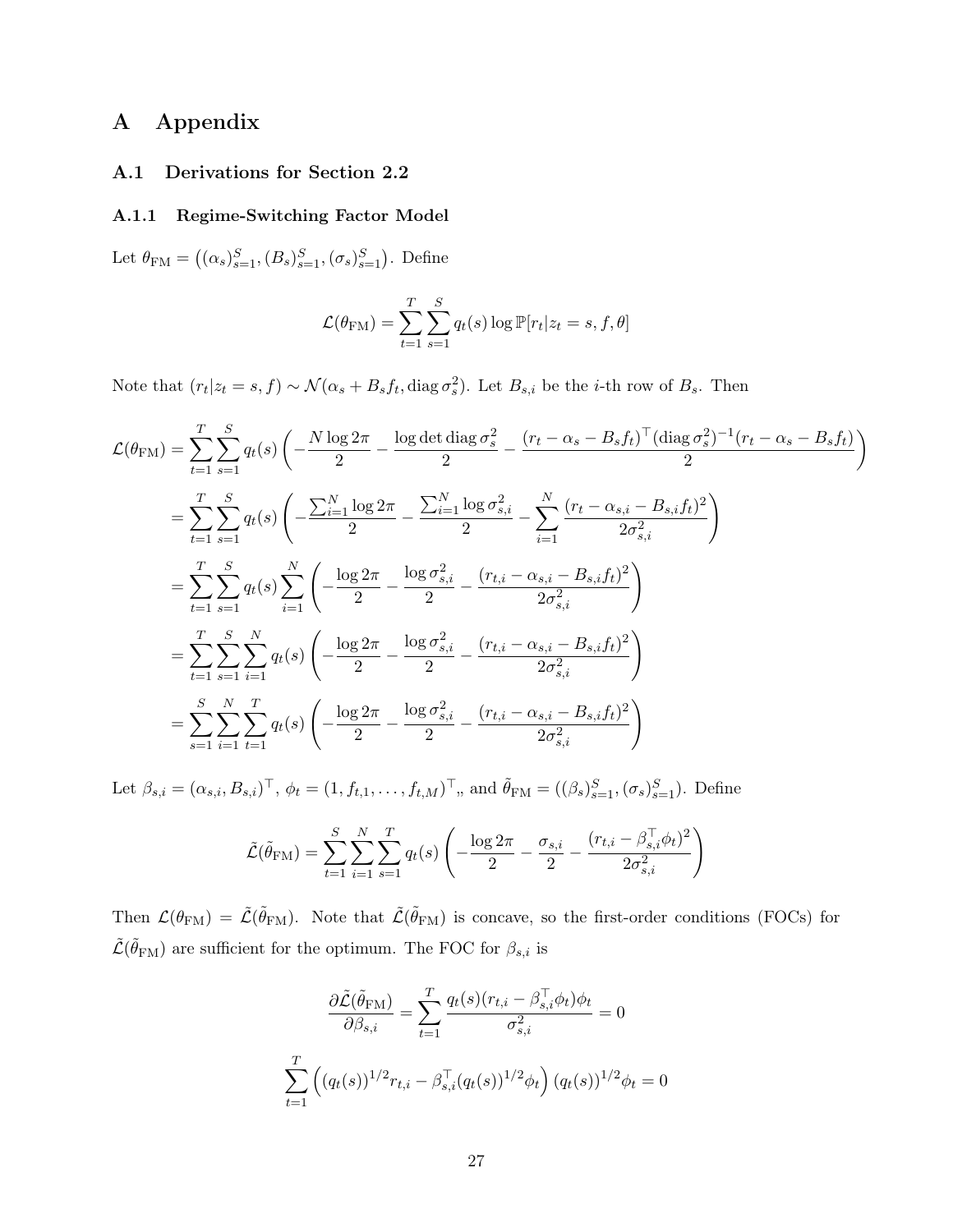Define

$$
\tilde{q}_s = ((q_1(s))^{1/2}, \dots, (q_T(s))^{1/2})^{\top}
$$
\n
$$
\tilde{r}_{s,i} = ((q_1(s))^{1/2} r_{1,i}, \dots, (q_T(s))^{1/2} r_{T,i})^{\top}
$$
\n
$$
\Phi_s = \begin{bmatrix}\n(q_1(s))^{1/2} & (q_1(s))^{1/2} f_{1,1} & \cdots & (q_1(s))^{1/2} f_{1,M} \\
\vdots & \vdots & \ddots & \vdots \\
(q_T(s))^{1/2} & (q_T(s))^{1/2} f_{T,1} & \cdots & (q_T(s))^{1/2} f_{T,M}\n\end{bmatrix}
$$

1  $\mathbf{I}$  $\vert$  $\vert$  $\vert$ 

In the ordinary least squares setting of  $y_t = \beta^\top x_t + \varepsilon_t$ , the FOC for  $\beta$  is  $\sum_{t=1}^T (y_t - \beta^\top x_t) x_t = 0$ . Matching terms with the RSFM setting gives the M-step update for  $\beta_{s,i}$  as

$$
\beta^\star_{s,i} = (\Phi_s^\top \Phi_s)^{-1} \Phi_s^\top \tilde{r}_{s,i}
$$

The FOC for  $\sigma_{s,i}$  is

$$
\frac{\partial \tilde{\mathcal{L}}(\tilde{\theta}_{\text{FM}})}{\partial \sigma_{s,i}} = \sum_{t=1}^{T} \frac{1}{\sigma_{s,i}} \left( \frac{q_t(s)(r_{t,i} - \beta_{s,i}^\top \phi_t)^2}{2\sigma_{s,i}^2} - \frac{q_t(s)}{2} \right) = 0
$$

$$
\frac{\sum_{t=1}^{T} q_t(s)(r_{t,i} - \beta_{s,i}^\top \phi_t)^2}{\sigma_{s,i}^2} = \sum_{t=1}^{T} q_t(s)
$$

Solving the FOC for  $\sigma_{s,i}$  gives the M-step update for  $\sigma_{s,i}$  as

$$
\sigma_{s,i}^{\star} = \frac{\|\tilde{r}_{s,i} - \Phi_s\beta_{s,i}^{\star}\|_2}{\|\tilde{q}_s\|_2}
$$

## A.1.2 Alpha-Restricted Regime-Switching Factor Model

Let  $\theta_{\text{FM}} = (\alpha, (B_s)_{s=1}^S, (\sigma_s)_{s=1}^S)$ . Define

$$
\mathcal{L}_{\alpha}(\theta_{\text{FM}}) = \sum_{t=1}^{T} \sum_{s=1}^{S} q_t(s) \log \mathbb{P}[r_t | z_t = s, f, \theta]
$$

Note that  $(r_t|z_t = s, f) \sim \mathcal{N}(\alpha + B_s f_t, \text{diag} \sigma_s^2)$ . Let  $B_{s,i}$  be the *i*-th row of  $B_s$ . Then

$$
\mathcal{L}_{\alpha}(\theta_{\rm FM}) = \sum_{i=1}^{N} \sum_{s=1}^{S} \sum_{t=1}^{T} q_t(s) \left( -\frac{\log 2\pi}{2} - \frac{\log \sigma_{s,i}^2}{2} - \frac{(r_{t,i} - \alpha_i - B_{s,i}f_t)^2}{2\sigma_{s,i}^2} \right)
$$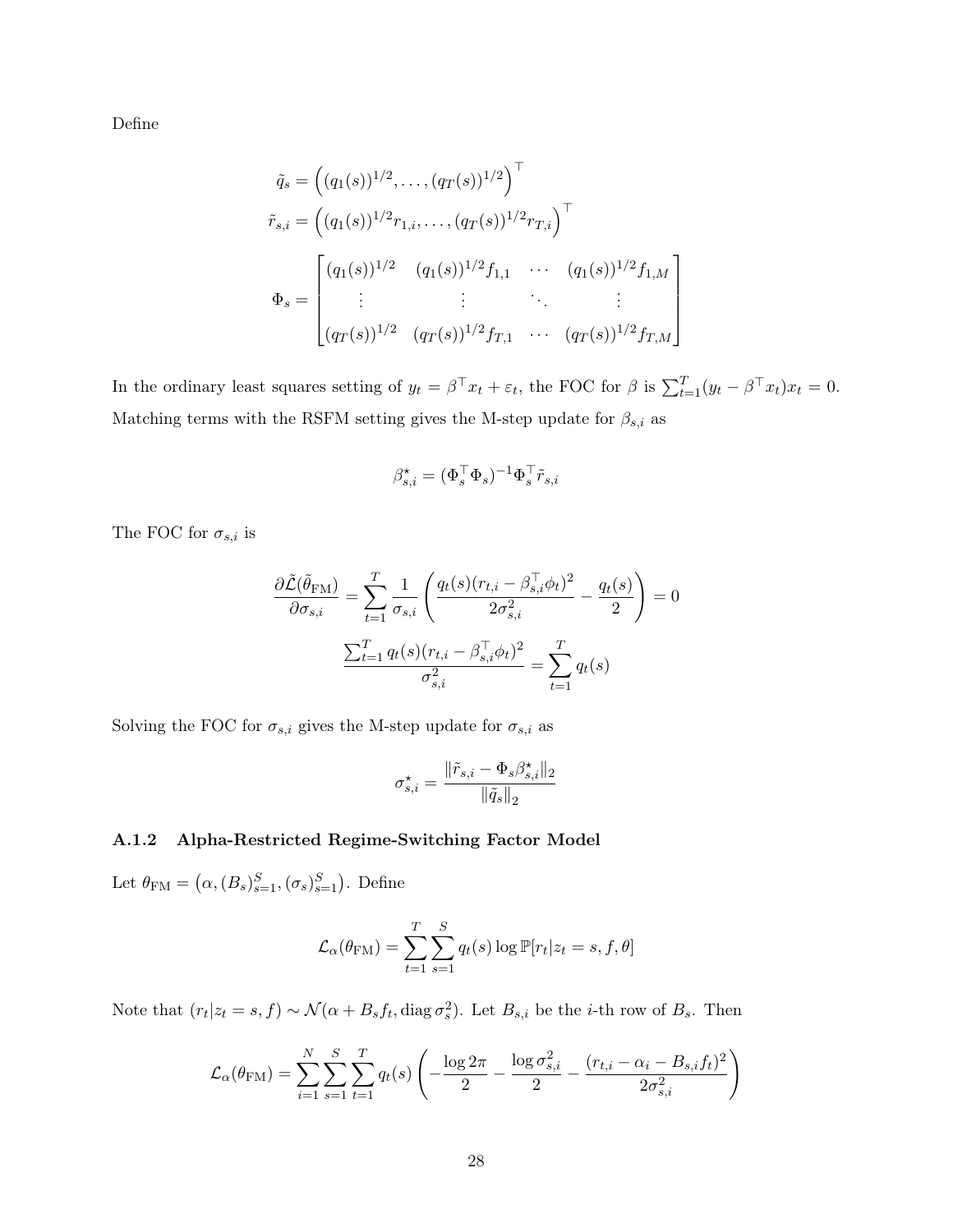Note that  $\mathcal{L}_{\alpha}(\theta_{\text{FM}})$  is concave in each parameter. The FOC for  $\alpha_i$  is

$$
\frac{\partial \mathcal{L}_{\alpha}(\theta_{\text{FM}})}{\partial \alpha_i} = \sum_{s=1}^{S} \sum_{t=1}^{T} \frac{q_t(s) \cdot (r_{t,i} - \alpha_i - B_{s,i} f_t)}{\sigma_{s,i}^2} = 0
$$

which can be writen as

$$
\sum_{s=1}^{S} \sum_{t=1}^{T} q_t(s)(r_{t,i} - \alpha_i - B_{s,i}f_t) = 0
$$
\n
$$
\sum_{s=1}^{S} \sum_{t=1}^{T} q_t(s) \cdot \alpha_i = \sum_{s=1}^{S} \sum_{t=1}^{T} q_t(s)(r_{t,i} - B_{s,i}f_t)
$$
\n
$$
\alpha_i \sum_{s=1}^{S} \sum_{t=1}^{T} q_t(s) = \sum_{s=1}^{S} \sum_{t=1}^{T} q_t(s) \cdot r_{t,i} - \sum_{s=1}^{S} \sum_{t=1}^{T} q_t(s)(B_{s,i}f_t)
$$
\n
$$
\alpha_i \sum_{t=1}^{T} \sum_{s=1}^{S} q_t(s) = \sum_{s=1}^{T} \sum_{t=1}^{S} q_t(s) \cdot r_{t,i} - \sum_{s=1}^{S} \sum_{t=1}^{T} B_{s,i}(q_t(s) \cdot f_t)
$$
\n
$$
T\alpha_i = \sum_{t=1}^{T} r_{t,i} - \sum_{s=1}^{S} B_{s,i} \left( \sum_{t=1}^{T} q_t(s) \cdot f_t \right)
$$

The FOC for  ${\cal B}_{s,i}$  is

$$
\frac{\partial \mathcal{L}_{\alpha}(\theta_{\text{FM}})}{\partial B_{s,i}} = \sum_{t=1}^{T} \frac{q_t(s) \cdot (r_{t,i} - \alpha_i - B_{s,i}f_t) f_t}{\sigma_{s,i}^2} = 0
$$

which can be written as

$$
\sum_{t=1}^{T} q_t(s) \cdot (r_{t,i} - \alpha_i - B_{s,i}f_t) f_t = 0
$$
\n
$$
\sum_{t=1}^{T} q_t(s) \cdot \alpha_i \cdot f_t = \sum_{t=1}^{T} q_t(s) \cdot (r_{t,i} - B_{s,i}f_t) f_t
$$
\n
$$
\alpha_i \sum_{t=1}^{T} q_t(s) \cdot f_t = \sum_{t=1}^{T} q_t(s) \cdot r_{t,i} \cdot f_t - \sum_{t=1}^{T} q_t(s) \cdot (B_{s,i}f_t) f_t
$$

Define

$$
q_s = (q_1(s), \dots, q_T(s))^{\top}
$$
  
 $r_{s,i} = (q_1(s) \cdot r_{1,i}, \dots, q_T(s) \cdot r_{T,1})^{\top}$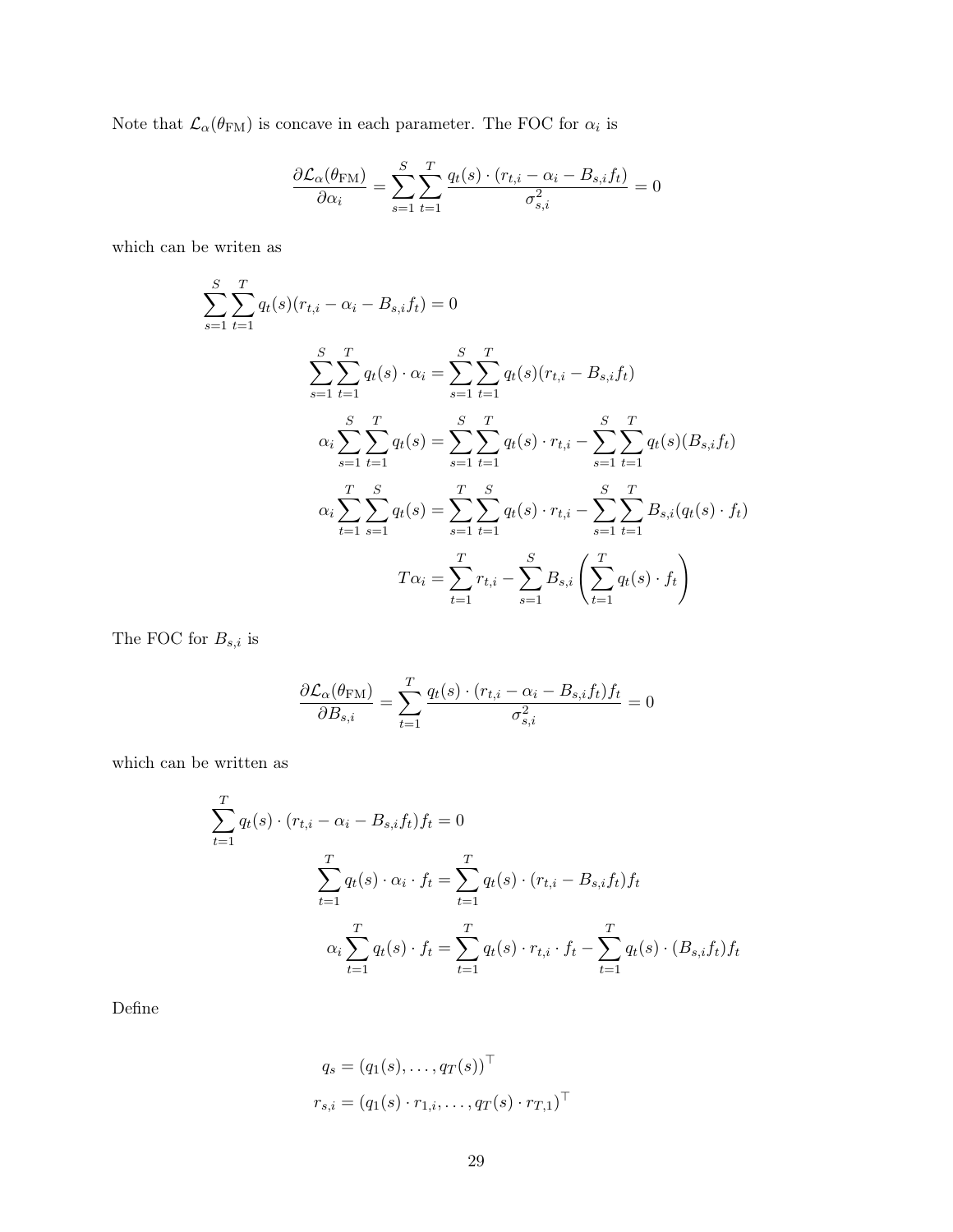$$
F = \begin{bmatrix} f_{1,1} & \cdots & f_{1,M} \\ \vdots & \ddots & \vdots \\ f_{T,1} & \cdots & f_{T,M} \end{bmatrix}
$$

$$
\tilde{F}_s = \begin{bmatrix} (q_1(s))^{1/2} f_{1,1} & \cdots & (q_1(s))^{1/2} f_{1,M} \\ \vdots & \ddots & \vdots \\ (q_1(s))^{1/2} f_{T,1} & \cdots & (q_T(s))^{1/2} f_{T,M} \end{bmatrix}
$$

Then the FOC for  $\alpha_i$  can be written as

$$
T\alpha_i = \sum_{t=1}^{T} r_{t,i} - \sum_{s=1}^{S} B_{s,i}(F^{\top}q_s)
$$

and the FOC for  $B_{s,i}$  can be written as

$$
\alpha_i (F^{\top} q_s) = F^{\top} r_{s,i} - \tilde{F}_s^{\top} \tilde{F}_s B_{s,i}
$$

Solving for  $B_{s,i}$  gives

$$
B_{s,i} = (\tilde{F}_s^\top \tilde{F}_s)^{-1} F^\top (r_{s,i} - \alpha_i q_s)
$$

Substituting this expression into the FOC for  $\alpha_{s,i}$  gives

$$
T\alpha_i = \sum_{t=1}^T r_{t,i} - \sum_{s=1}^S ((\tilde{F}_s^\top \tilde{F}_s)^{-1} F^\top (r_{s,i} - \alpha_i q_s))^\top (F^\top q_s)
$$
  
= 
$$
\sum_{t=1}^T r_{t,i} - \sum_{s=1}^S (F^\top (r_{s,i} - \alpha_i q_s))^\top (\tilde{F}_s^\top \tilde{F}_s)^{-1} (F^\top q_s)
$$
  
= 
$$
\sum_{t=1}^T r_{t,i} - \sum_{s=1}^S (F^\top r_{s,i})^\top (\tilde{F}_s^\top \tilde{F}_s)^{-1} (F^\top q_s) + \alpha_i \sum_{s=1}^S (F^\top q_s)^\top (\tilde{F}_s^\top \tilde{F}_s)^{-1} (F^\top q_s)
$$

Solving for  $\alpha_i$  gives the M-step updates for  $\alpha_i$  and  $B_{s,i}$  as

$$
\alpha_i^* = \frac{\sum_{t=1}^T r_{t,i} - \sum_{s=1}^S (F^\top r_{s,i})^\top (\tilde{F}_s^\top \tilde{F}_s)^{-1} (F^\top q_s)}{T - \sum_{s=1}^S (F^\top q_s)^\top (\tilde{F}_s^\top \tilde{F}_s)^{-1} (F^\top q_s)}
$$

$$
B_{s,i}^* = (\tilde{F}_s^\top \tilde{F}_s)^{-1} F^\top (r_{s,i} - \alpha_i^* q_s)
$$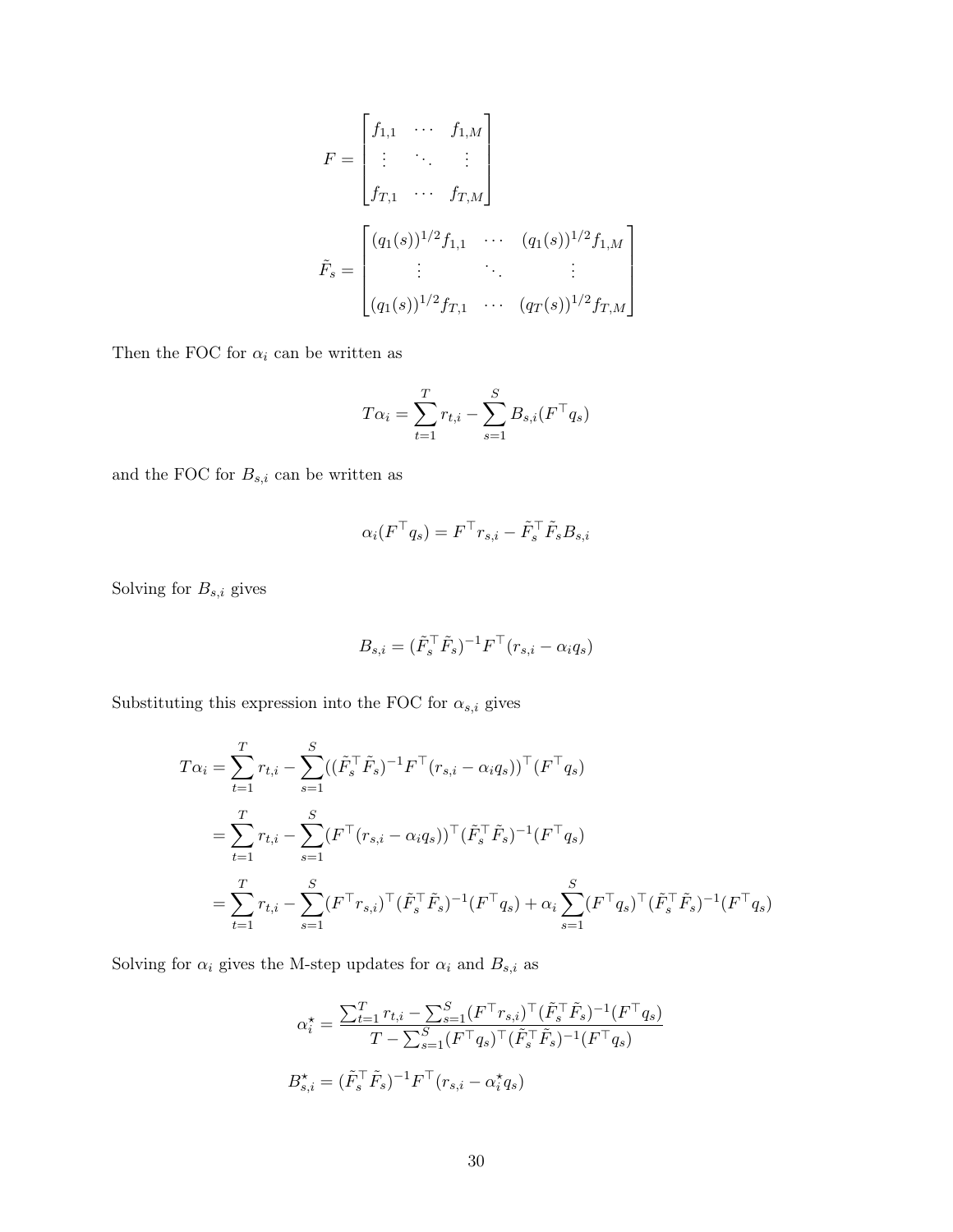The FOC for  $\sigma_{s,i}$  is

$$
\frac{\partial \mathcal{L}_{\alpha}(\theta_{\text{FM}})}{\partial \sigma_{s,i}} = \sum_{t=1}^{T} \frac{1}{\sigma_{s,i}} \left( \frac{q_t(s)(r_{t,i} - \alpha_i - B_{s,i}f_t)^2}{2\sigma_{s,i}^2} - \frac{q_t(s)}{2} \right) = 0
$$

$$
\frac{\sum_{t=1}^{T} q_t(s)(r_{t,i} - \alpha_i - B_{s,i}f_t)^2}{\sigma_{s,i}^2} = \sum_{t=1}^{T} q_t(s)
$$

Solving the FOC for  $\sigma_{s,i}$  gives the M-step update for  $\sigma_{s,i}$  as

$$
\sigma_{s,i}^{\star} = \left(\frac{\sum_{t=1}^{T} q_t(s)(r_{t,i} - \alpha_i^{\star} - B_{s,i}^{\star \top} f_t)^2}{\sum_{t=1}^{T} q_t(s)}\right)^{1/2}
$$

#### A.1.3 Sigma-Restricted Regime-Switching Factor Model

Let  $\theta_{\text{FM}} = ((\alpha_s)_{s=1}^S, (B_s)_{s=1}^S, \sigma_s)$ . Define

$$
\mathcal{L}_{\sigma}(\theta_{\text{FM}}) = \sum_{t=1}^{T} \sum_{s=1}^{S} q_t(s) \log \mathbb{P}[r_t | z_t = s, f, \theta]
$$

Note that  $(r_t|z_t = s, f) \sim \mathcal{N}(\alpha_s + B_s f_t, \text{diag}\,\sigma^2)$ . Let  $B_{s,i}$  be the *i*-th row of  $B_s$ . Then

$$
\mathcal{L}_{\sigma}(\theta_{\text{FM}}) = \sum_{i=1}^{N} \sum_{s=1}^{S} \sum_{t=1}^{T} q_t(s) \left( -\frac{\log 2\pi}{2} - \frac{\log \sigma_i^2}{2} - \frac{(r_{t,i} - \alpha_{s,i} - B_{s,i}f_t)^2}{2\sigma_i^2} \right)
$$

Let  $\beta_{s,i} = (\alpha_{s,i}, B_{s,i})^{\top}, \phi_t = (1, f_{t,1}, \dots, f_{t,M})^{\top}, \text{ and } \tilde{\theta}_{\text{FM}} = ((\beta_s)_{s=1}^S, (\sigma_s)_{s=1}^S)$ . Define

$$
\tilde{\mathcal{L}}_{\sigma}(\tilde{\theta}_{\text{FM}}) = \sum_{t=1}^{S} \sum_{i=1}^{N} \sum_{s=1}^{T} q_t(s) \left( -\frac{\log 2\pi}{2} - \frac{\sigma_{s,i}}{2} - \frac{(r_{t,i} - \beta_{s,i}^{\top} \phi_t)^2}{2\sigma_{s,i}^2} \right)
$$

Then  $\mathcal{L}_{\sigma}(\theta_{\text{FM}}) = \tilde{\mathcal{L}}_{\sigma}(\tilde{\theta}_{\text{FM}})$ . The FOC for  $\beta_{s,i}$  is

$$
\frac{\partial \tilde{\mathcal{L}}_{\sigma}(\tilde{\theta}_{\text{FM}})}{\partial \beta_{s,i}} = \sum_{t=1}^{T} \frac{q_t(s)(r_{t,i} - \beta_{s,i}^{\top} \phi_t) \phi_t}{\sigma_{s,i}^2} = 0
$$
  

$$
\sum_{t=1}^{T} \left( (q_t(s))^{1/2} r_{t,i} - \beta_{s,i}^{\top} (q_t(s))^{1/2} \phi_t \right) (q_t(s))^{1/2} \phi_t = 0
$$

so by Section A.1.1, the M-step update for  $\beta_{s,i}$  is

$$
\beta^\star_{s,i} = (\Phi_s^\top \Phi_s)^{-1} \Phi_s^\top \tilde{r}_{s,i}
$$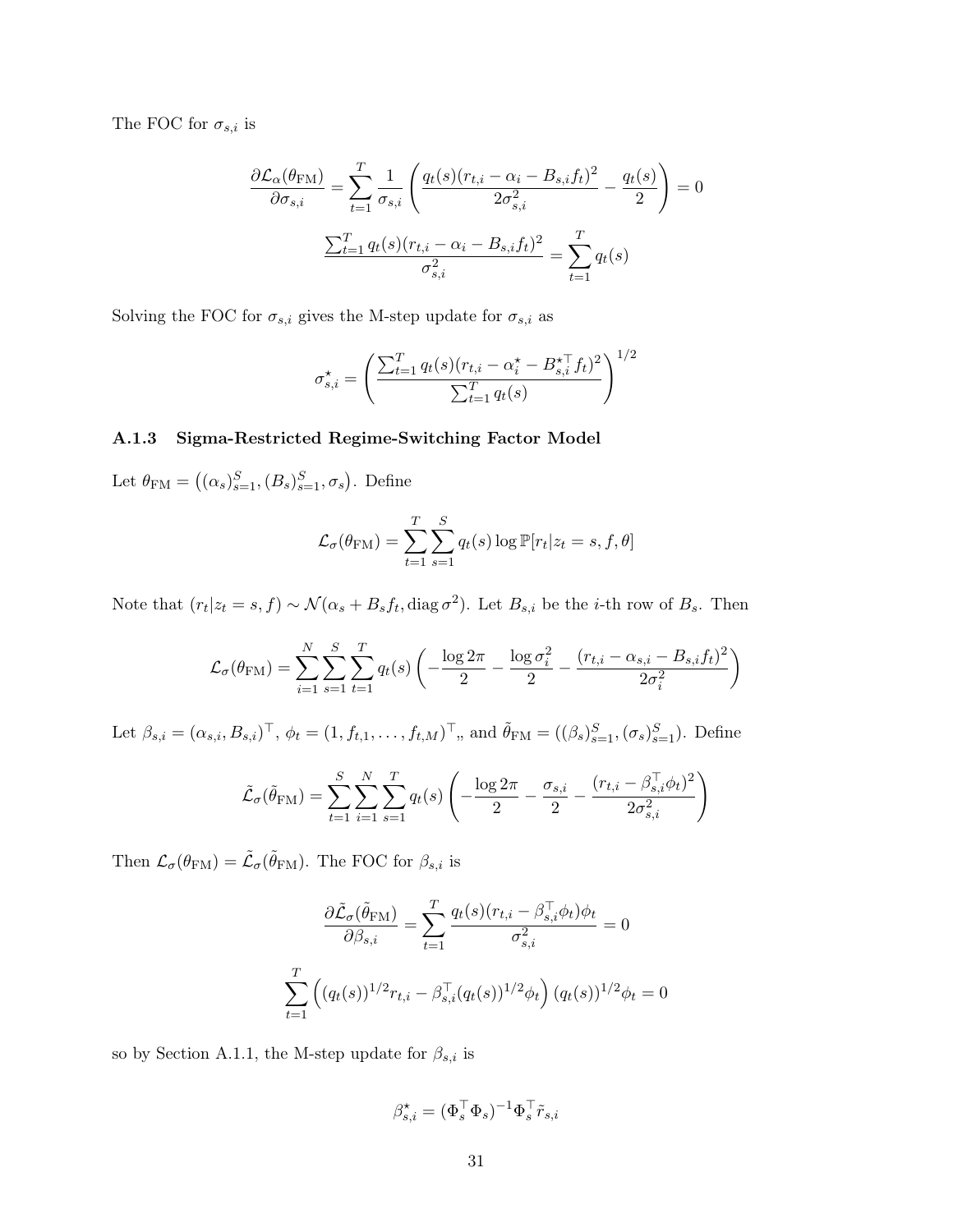The FOC for  $\sigma_i$  is

$$
\frac{\partial \tilde{\mathcal{L}}_{\sigma}(\tilde{\theta}_{FM})}{\partial \sigma_{i}} = \sum_{s=1}^{S} \sum_{t=1}^{T} \frac{1}{\sigma_{i}} \left( \frac{q_{t}(s)(r_{t,i} - \beta_{s,i}^{T} \phi_{t})^{2}}{2\sigma_{i}^{2}} - \frac{q_{t}(s)}{2} \right) = 0
$$

$$
\frac{\sum_{s=1}^{S} \sum_{t=1}^{T} q_{t}(s)(r_{t,i} - \beta_{s,i}^{T} \phi_{t})^{2}}{\sigma_{i}^{2}} = \sum_{s=1}^{S} \sum_{t=1}^{T} q_{t}(s) = T
$$

Solving the FOC for  $\sigma_{s,i}$  gives the M-step update for  $\sigma_i$  as

$$
\sigma_i^\star = \left(\frac{\sum_{s=1}^S \|\tilde{r}_{s,i} - \Phi_s\beta_{s,i}^\star\|_2^2}{T}\right)^{1/2}
$$

#### A.1.4 Alpha- and Sigma-Restricted Regime-Switching Factor Model

Let  $\theta_{\text{FM}} = (\alpha, (B_s)_{s=1}^S, \sigma_s)$ . Define

$$
\mathcal{L}_{\alpha\sigma}(\theta_{\rm FM}) = \sum_{t=1}^{T} \sum_{s=1}^{S} q_t(s) \log \mathbb{P}[r_t | z_t = s, f, \theta]
$$

Note that  $(r_t|z_t = s, f) \sim \mathcal{N}(\alpha + B_s f_t, \text{diag} \sigma^2)$ . Let  $B_{s,i}$  be the *i*-th row of  $B_s$ . Then

$$
\mathcal{L}_{\alpha\sigma}(\theta_{\rm FM}) = \sum_{i=1}^{N} \sum_{s=1}^{S} \sum_{t=1}^{T} q_t(s) \left( -\frac{\log 2\pi}{2} - \frac{\log \sigma_i^2}{2} - \frac{(r_{t,i} - \alpha_i - B_{s,i}f_t)^2}{2\sigma_i^2} \right)
$$

The FOCs for  $\alpha_i$  and  $B_{s,i}$  are

$$
\frac{\partial \mathcal{L}_{\alpha}(\theta_{\text{FM}})}{\partial \alpha_{i}} = \sum_{s=1}^{S} \sum_{t=1}^{T} \frac{q_{t}(s) \cdot (r_{t,i} - \alpha_{i} - B_{s,i}f_{t})}{\sigma_{s,i}^{2}} = 0
$$

$$
\frac{\partial \mathcal{L}_{\alpha}(\theta_{\text{FM}})}{\partial B_{s,i}} = \sum_{s=1}^{S} \sum_{t=1}^{T} \frac{q_{t}(s) \cdot (r_{t,i} - \alpha_{i} - B_{s,i}f_{t})f_{t}}{\sigma_{s,i}^{2}} = 0
$$

so by Section A.1.2, the M-step updates for  $\alpha_i$  and  $B_{s,i}$  are

$$
\alpha_i^* = \frac{\sum_{t=1}^T r_{t,i} - \sum_{s=1}^S (F^\top r_{s,i})^\top (\tilde{F}_s^\top \tilde{F}_s)^{-1} (F^\top q_s)}{T - \sum_{s=1}^S (F^\top q_s)^\top (\tilde{F}_s^\top \tilde{F}_s)^{-1} (F^\top q_s)}
$$

$$
B_{s,i}^\star = (\tilde{F}_s^\top \tilde{F}_s)^{-1} F^\top (r_{s,i} - \alpha_i^* q_s)
$$

The FOC for  $\sigma_i$  is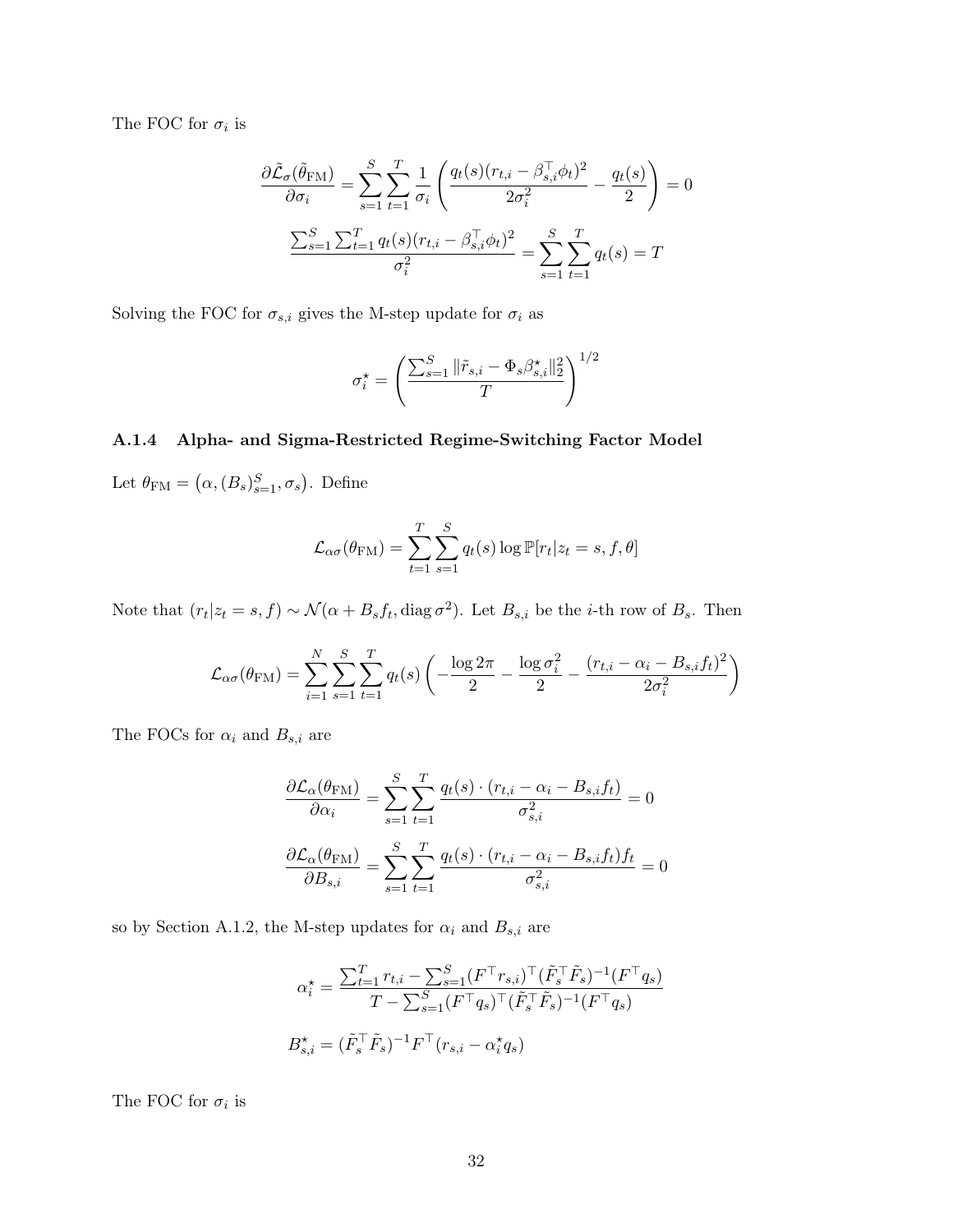$$
\frac{\partial \tilde{\mathcal{L}}_{\sigma}(\tilde{\theta}_{FM})}{\partial \sigma_i} = \sum_{s=1}^{S} \sum_{t=1}^{T} \frac{1}{\sigma_i} \left( \frac{q_t(s)(r_{t,i} - \alpha_i - B_{s,i}f_t)^2}{2\sigma_i^2} - \frac{q_t(s)}{2} \right) = 0
$$

$$
\frac{\sum_{s=1}^{S} \sum_{t=1}^{T} q_t(s)(r_{t,i} - \alpha_i - B_{s,i}f_t)^2}{\sigma_i^2} = \sum_{s=1}^{S} \sum_{t=1}^{T} q_t(s) = T
$$

Solving the FOC for  $\sigma_i$  gives the M-step for  $\sigma_i$  as

$$
\sigma_i^{\star} = \left(\frac{\sum_{s=1}^{S} \sum_{t=1}^{T} q_t(s)(r_{t,i} - \alpha_i^{\star} - B_{s,i}^{\star \top} f_t)^2}{T}\right)^{1/2}
$$

# A.2 Derivations for Section 4.1

Let  $\mu_f = \mathbb{E}[f_t], \Sigma_f = \text{Cov}[f_t],$  and  $z_t$  have transition matrix P. I start with the RSFM equation

$$
r_t = \sum_{s=1}^{S} (\alpha_s + B_s f_t + \varepsilon_{s,t}) \cdot \mathbb{I}[z_t = s]
$$

Since  $\varepsilon_{s,t} \sim \mathcal{N}(0, \text{diag}\,\sigma_s^2)$  and  $\varepsilon_{s,t} \perp f_t$  by assumption,

$$
\mathbb{E}[r_t|z_{t-1} = s] = \sum_{s'=1}^{S} \mathbb{P}[z_t = s'|z_{t-1} = s] \cdot \mathbb{E}[r_t|z_t = s']
$$
  
= 
$$
\sum_{s'=1}^{S} \mathbb{P}[z_t = s'|z_{t-1} = s] \cdot \mathbb{E}\left[\sum_{s=1}^{S} (\alpha_s + B_s f_t + \varepsilon_{s,t}) \cdot \mathbb{I}[z_t = s]\middle| z_t = s'\right]
$$
  
= 
$$
\sum_{s'=1}^{S} \mathbb{P}[z_t = s'|z_{t-1} = s] \cdot \mathbb{E}[\alpha_{s'} + B_{s'} f_t + \varepsilon_{s',t}] = \sum_{s'=1}^{S} P(s, s') \cdot (\alpha_{s'} + B_{s'} \mu_f)
$$

and

$$
\mathbb{E}[r_t r_t^\top | z_{t-1} = s]
$$
\n
$$
= \sum_{s'=1}^S \mathbb{P}[z_t = s' | z_{t-1} = s] \cdot \mathbb{E}[r_t r_t^\top | z_t = s']
$$
\n
$$
= \sum_{s'=1}^S \mathbb{P}[z_t = s' | z_{t-1} = s]
$$
\n
$$
\cdot \mathbb{E}\left[\left(\sum_{s=1}^S (\alpha_s + B_s f_t + \varepsilon_{s,t}) \cdot \mathbb{I}[z_t = s]\right) \left(\sum_{s=1}^S (\alpha_s + B_s f_t + \varepsilon_{s,t}) \cdot \mathbb{I}[z_t = s]\right)^\top \middle| z_t = s'\right]
$$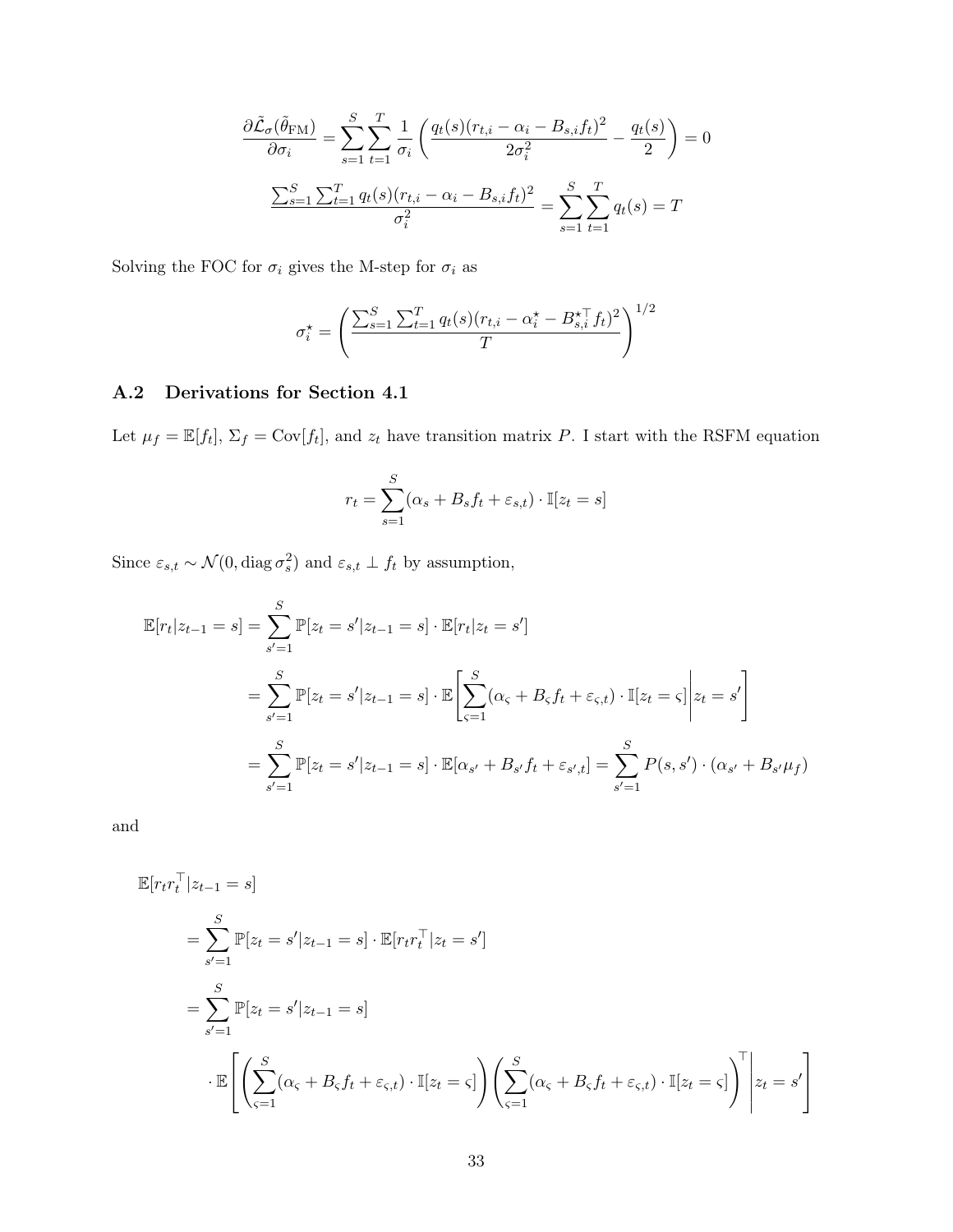$$
= \sum_{s'=1}^{S} \mathbb{P}[z_t = s' | z_{t-1} = s] \cdot \mathbb{E}\Big[ (\alpha_{s'} + B_{s'}f_t + \varepsilon_{s',t})(\alpha_{s'} + B_{s'}f_t + \varepsilon_{s',t})^\top \Big] = \sum_{s'=1}^{S} P(s, s') \cdot \Big( \alpha_{s'} \alpha_{s'}^\top + \alpha_{s'} \mu_f^\top B_{s'}^\top + B_{s'} \mu_f \alpha_{s'}^\top + B_{s'} (\mathbb{E}[f_t f_t^\top]) B_{s'}^\top + \mathbb{E}[\varepsilon_{s',t} \varepsilon_{s',t}^\top] \Big) = \sum_{s'=1}^{S} P(s, s') \cdot \Big( \alpha_{s'} \alpha_{s'}^\top + \alpha_{s'} \mu_f^\top B_{s'}^\top + B_{s'} \mu_f \alpha_{s'}^\top + B_{s'} (\Sigma_f + \mu_f \mu_f^\top) B_{s'}^\top + \text{diag} \sigma_s^2 \Big)
$$

Then

$$
\begin{split} \text{Cov}[r_t|z_{t-1} = s] \\ &= \mathbb{E}[r_t r_t^\top | z_{t-1} = s] - \mathbb{E}[r_t | z_{t-1} = s] \mathbb{E}[r_t | z_{t-1} = s]^\top \\ &= \sum_{s'=1}^S P(s, s') \cdot \left(\alpha_{s'} \alpha_{s'}^\top + \alpha_{s'} \mu_f^\top B_{s'}^\top + B_{s'} \mu_f \alpha_{s'}^\top + B_{s'} (\Sigma_f + \mu_f \mu_f^\top) B_{s'}^\top + \text{diag} \sigma_s^2\right) \\ &- \left(\sum_{s'=1}^S P(s, s') \cdot (\alpha_{s'} + B_{s'} \mu_f)\right) \left(\sum_{s'=1}^S P(s, s') \cdot (\alpha_{s'} + B_{s'} \mu_f)\right)^\top \end{split}
$$

Let  $z_{t-1} \sim q$  and  $\hat{p}^{\top} = q^{\top} P$ . Then

$$
\mathbb{E}[r_t|z_{t-1}] = \sum_{s=1}^{S} \mathbb{P}[z_{t-1} = s] \cdot \mathbb{E}[r_t|z_{t-1} = s]
$$
  
= 
$$
\sum_{s=1}^{S} q(s) \sum_{s'=1}^{S} P(s, s') \cdot (\alpha_{s'} + B_{s'}\mu_f) = \sum_{s=1}^{S} \hat{p}(s) \cdot (\alpha_s + B_{s}\mu_f)
$$

and

$$
\mathbb{E}[r_t r_t^{\top} | z_{t-1}]
$$
\n
$$
= \sum_{s=1}^{S} \mathbb{P}[z_{t-1} = s] \cdot \mathbb{E}[r_t r_t^{\top} | z_{t-1} = s]
$$
\n
$$
= \sum_{s=1}^{S} q(s) \sum_{s'=1}^{S} P(s, s') \cdot \left(\alpha_{s'} \alpha_{s'}^{\top} + \alpha_{s'} \mu_f^{\top} B_{s'}^{\top} + B_{s'} \mu_f \alpha_{s'}^{\top} + B_{s'} (\Sigma_f + \mu_f \mu_f^{\top}) B_{s'}^{\top} + \text{diag} \sigma_s^2\right)
$$
\n
$$
= \sum_{s=1}^{S} \hat{p}(s) \cdot \left(\alpha_s \alpha_s^{\top} + \alpha_s \mu_f^{\top} B_{s'}^{\top} + B_{s} \mu_f \alpha_s^{\top} + B_{s} (\Sigma_f + \mu_f \mu_f^{\top}) B_{s'}^{\top} + \text{diag} \sigma_s^2\right)
$$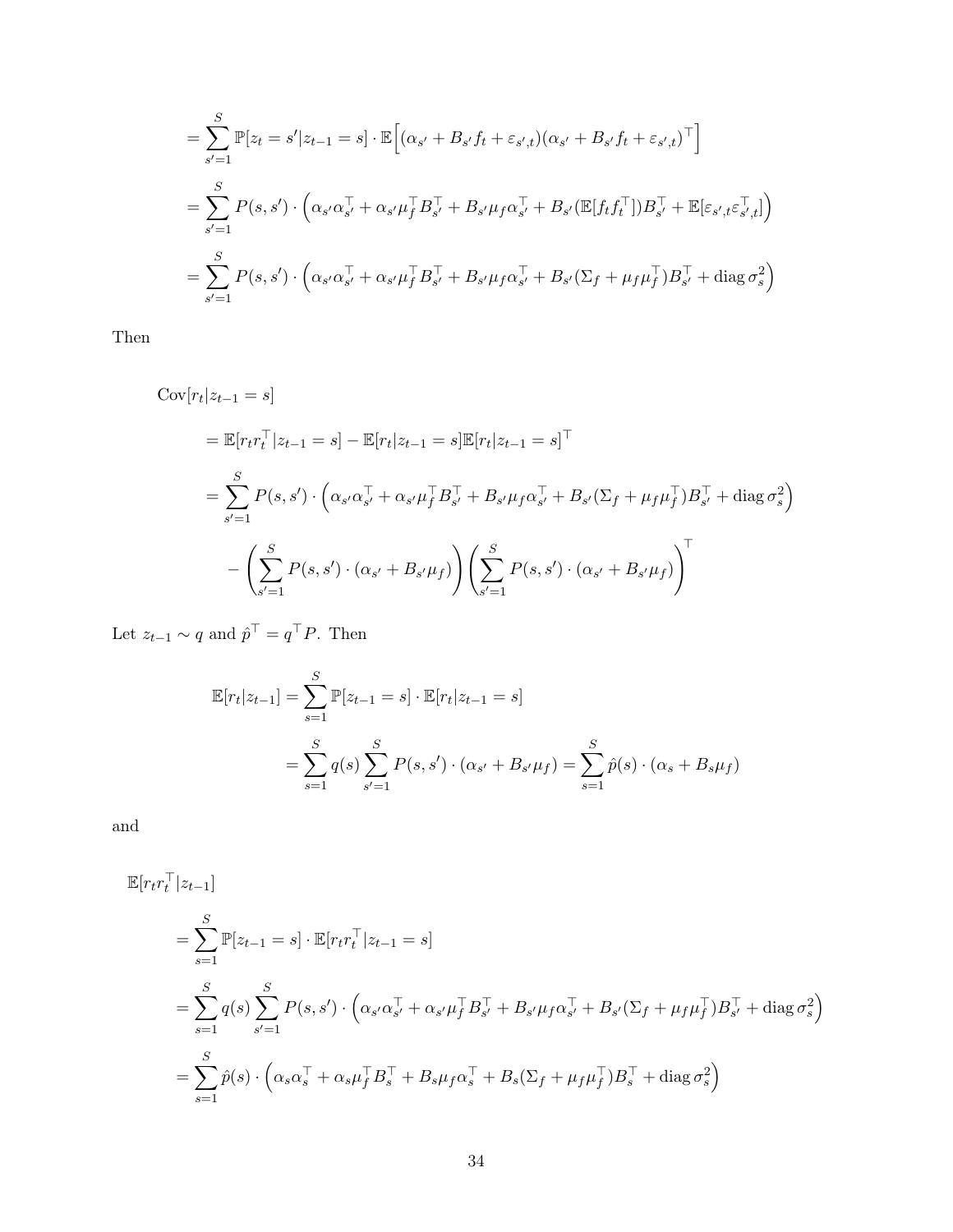Then

$$
\text{Cov}[r_t|z_{t-1}] = \mathbb{E}[r_t r_t^\top | z_{t-1}] - \mathbb{E}[r_t | z_{t-1}] \mathbb{E}[r_t | z_{t-1}]^\top
$$
  
\n
$$
= \sum_{s=1}^S \hat{p}(s) \cdot \left(\alpha_s \alpha_s^\top + \alpha_s \mu_f^\top B_s^\top + B_s \mu_f \alpha_s^\top + B_s (\Sigma_f + \mu_f \mu_f^\top) B_s^\top + \text{diag} \sigma_s^2\right)
$$
  
\n
$$
- \left(\sum_{s=1}^S \hat{p}(s) \cdot (\alpha_s + B_s \mu_f)\right) \left(\sum_{s=1}^S \hat{p}(s) \cdot (\alpha_s + B_s \mu_f)\right)^\top
$$

## A.3 Practical Considerations

#### A.3.1 Working with Log-Densities and Log-Probabilities

One problem that arises in practice when computing the forward and backward densities, as well as the inference probabilities, is that these quantities may be very small. To resolve this issue, compute the log-densities or log-probabilities. When computing the log-densities or log-probabilities, it may be necessary to compute an expression of the form

$$
\log \sum_{s=1}^{S} x_s
$$

where the  $x_s$  may be very small, thus making the expression intractable at first glance. To compute this expression, I use the log-sum-exp function, defined as

$$
LSE(x_1, \dots, x_S) = \log \sum_{s=1}^{S} \exp x_s
$$
  
=  $x_{\text{max}} + \log \sum_{s=1}^{S} \exp(x_s - x_{\text{max}}) = x_{\text{max}} + LSE(x_1 - x_{\text{max}}, \dots, x_S - x_{\text{max}})$ 

where  $x_{\text{max}} = \max\{x_1, \ldots, x_S\}$ . Note that

$$
\log \sum_{s=1}^{S} x_s = \text{LSE}(\log x_1, \dots, \log x_S)
$$
  
= 
$$
\log x_{\text{max}} + \log \sum_{s=1}^{S} \frac{x_s}{x_{\text{max}}} = \log x_{\text{max}} + \text{LSE}(\log x_1 - \log x_{\text{max}}, \dots, \log x_S - \log x_{\text{max}})
$$

which is tractable in most cases. For example, the filtering probability for state s at time  $t$  is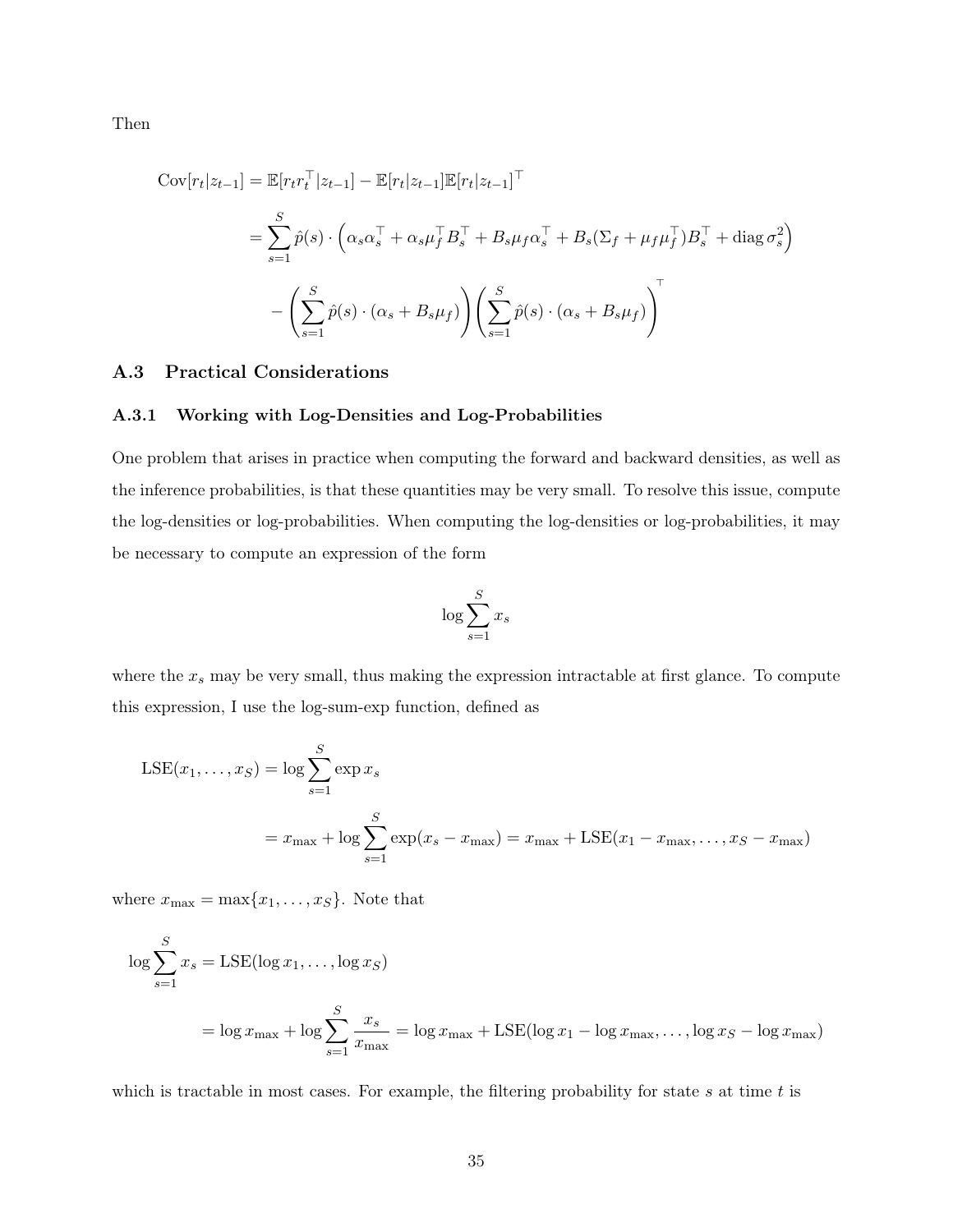$$
\mathbb{P}[z_t = s | \mathcal{R}_t, \theta] = \frac{\mathbb{P}[z_t = s | \mathcal{R}_{t-1}, \theta] \cdot \mathbb{P}[r_t | z_t = s, \mathcal{R}_{t-1}, \theta]}{\sum_{s'=1}^S \mathbb{P}[z_t = s' | \mathcal{R}_{t-1}, \theta] \cdot \mathbb{P}[r_t | z_t = s', \mathcal{R}_{t-1}, \theta]}
$$

Let  $x_s = \mathbb{P}[z_t = s' | \mathcal{R}_{t-1}, \theta] \cdot \mathbb{P}[r_t | z_t = s', \mathcal{R}_{t-1}, \theta]$ . Then

$$
\log x_s = \log \mathbb{P}[z_t = s' | \mathcal{R}_{t-1}, \theta] + \log \mathbb{P}[r_t | z_t = s', \mathcal{R}_{t-1}, \theta]
$$

is tractable, so

$$
\log \mathbb{P}[z_t = s | \mathcal{R}_t, \theta] = \log \mathbb{P}[z_t = s | \mathcal{R}_{t-1}, \theta + \log \mathbb{P}[r_t | z_t = s, \mathcal{R}_{t-1}, \theta]
$$

$$
- \log \sum_{s'=1}^{S} \mathbb{P}[z_t = s' | \mathcal{R}_{t-1}, \theta] \cdot \mathbb{P}[r_t | z_t = s', \mathcal{R}_{t-1}, \theta]
$$

$$
= \log \mathbb{P}[z_t = s | \mathcal{R}_{t-1}, \theta + \log \mathbb{P}[r_t | z_t = s, \mathcal{R}_{t-1}, \theta]
$$

$$
- \log x_{\max} - \text{LSE}(\log x_1 - \log x_{\max}, \dots, \log x_S - \log x_{\max})
$$

#### A.3.2 Portfolio Selection

The optimal portfolio is given by

$$
w^* = \arg\max_{w \in \mathbb{R}^N} \left( \mu^\top w - \frac{\gamma}{2} w^\top \Sigma w \right) \text{ s.t. } 1_N^\top w = 1, \ w \ge 0_N
$$

$$
= \arg\min_{w \in \mathbb{R}^N} \left( \frac{\gamma}{2} w^\top \Sigma w - \mu^\top w \right) \text{ s.t. } 1_N^\top w = 1, \ w \ge 0_N
$$

This is a convex optimization problem over a simplex, so exponential gradient descent can efficiently compute an approximately-optimal portfolio: choose a step size  $\eta \ge 0$ , set  $w_0 = 1_N/N$ , and update until a termination condition is reached according to

$$
g_k = \gamma \Sigma w_k - \mu
$$

$$
Z_k = \sum_{i=1}^n w_{k,i} \cdot \exp(-\eta g_{k,i})
$$

$$
w_{k+1,i} = \frac{w_{k,i} \cdot \exp(-\eta g_{k,i})}{Z_k}
$$

The investor holds this portfolio until the next test or rebalancing day, and I track its returns.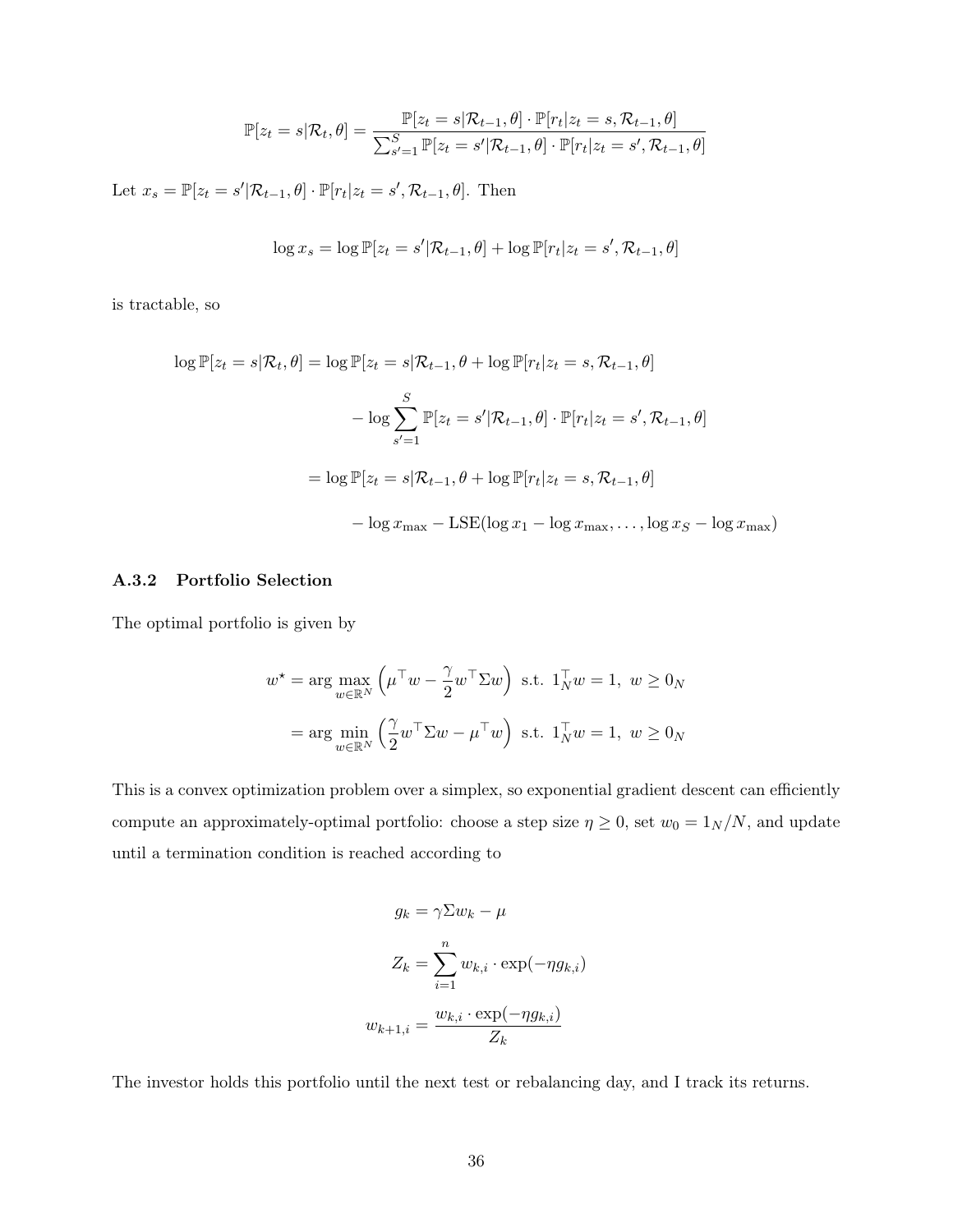#### A.3.3 Demand Estimation

I start with the demand equation

$$
\frac{w_{t,i,j}}{w_{t,0,j}} = \exp\left(\beta^\top X_{t,i,j}\right) \cdot \varepsilon_{t,i,j}
$$

and moment condition

$$
\mathbb{E}[\varepsilon_{t,i,j}|Z_{t,i,j}] = 1
$$

By the demand equation, the moment condition becomes

$$
\mathbb{E}\left[\left(\frac{w_{t,i,j}/w_{t,0,j}}{\exp(\beta^\top X_{t,i,j})}-1\right)\middle|Z_{t,i,j}\right]=0
$$

Let  $y_{t,i,j} = w_{t,i,j}/w_{t,0,j}$ . Define

$$
g(\beta, y_{t,i,j}, X_{t,i,j}, Z_{t,i,j}) = \left(\frac{y_{t,i,j}}{\exp(\beta^{\top} X_{t,i,j})} - 1\right) Z_{t,i,j}
$$

Statistical efficiency issues are negligible as the data set is large, so with  $I$  as the weighting matrix, a GMM estimator for  $\hat{\beta}$  is

$$
\hat{\beta} = \arg\min_{\beta} \frac{1}{2} \left\| \frac{1}{TNJ} \sum_{t,i,j} g(\beta, y_{t,i,j}, X_{t,i,j}, Z_{t,i,j}) \right\|_2^2
$$

The GMM estimator  $\hat{\beta}$  is consistent. Define

$$
\hat{G} = \hat{\mathbb{E}}[\nabla g(\beta, y_{t,i,j}, X_{t,i,j}, Z_{t,i,j})] = \frac{1}{TNJ} \sum_{t,i,j} \left( -\frac{y_{t,i,j}}{\exp(\beta^{\top} X_{t,i,j})} \right) Z_{t,i,j} X_{t,i,j}^{\top}
$$

$$
\hat{\Omega} = \hat{\mathbb{E}}[g(\beta, y_{t,i,j}, X_{t,i,j}, Z_{t,i,j})g(\beta, y_{t,i,j}, X_{t,i,j}, Z_{t,i,j})^{\top}] = \frac{1}{TNJ} \sum_{t,i,j} \left( \frac{y_{t,i,j}}{\exp(\beta^{\top} X_{t,i,j})} - 1 \right)^2 Z_{t,i,j} Z_{t,i,j}^{\top}
$$

Then the estimated covariance matrix of  $\hat{\beta}$  is

$$
\widehat{\text{Cov}}[\hat{\beta}] = \frac{1}{TNJ} (\hat{G}^\top \hat{G})^{-1} (\hat{G}^\top \hat{\Omega} \hat{G}) (G^\top \hat{G})^{-1}
$$

which can then be used to compute t-statistics for the coefficients of  $\beta$ .